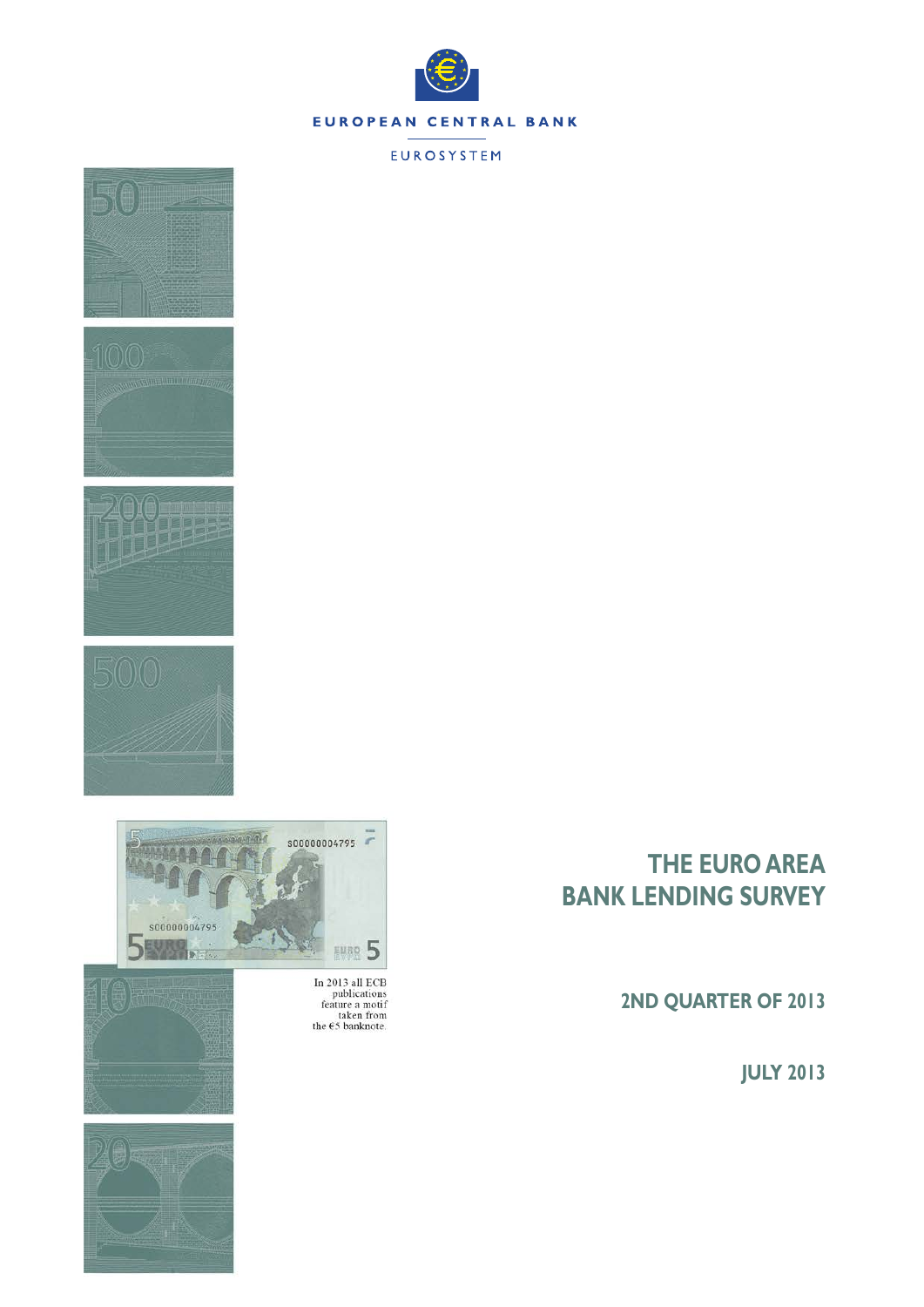### **© European Central Bank, 2013**

#### **Address**

Kaiserstrasse 29, 60311 Frankfurt am Main, Germany

### **Postal address**

Postfach 16 03 19, 60066 Frankfurt am Main, Germany

### **Telephone** +49 69 1344 0

**Internet** http://www.ecb.europa.eu

# **Fax**

+49 69 1344 6000

*All rights reserved. Reproduction for educational and non-commercial purposes is permitted provided that the source is acknowledged.*

ISSN 1830-5989 (online) EU catalogue number QB-BA-13-003-EN-N (online)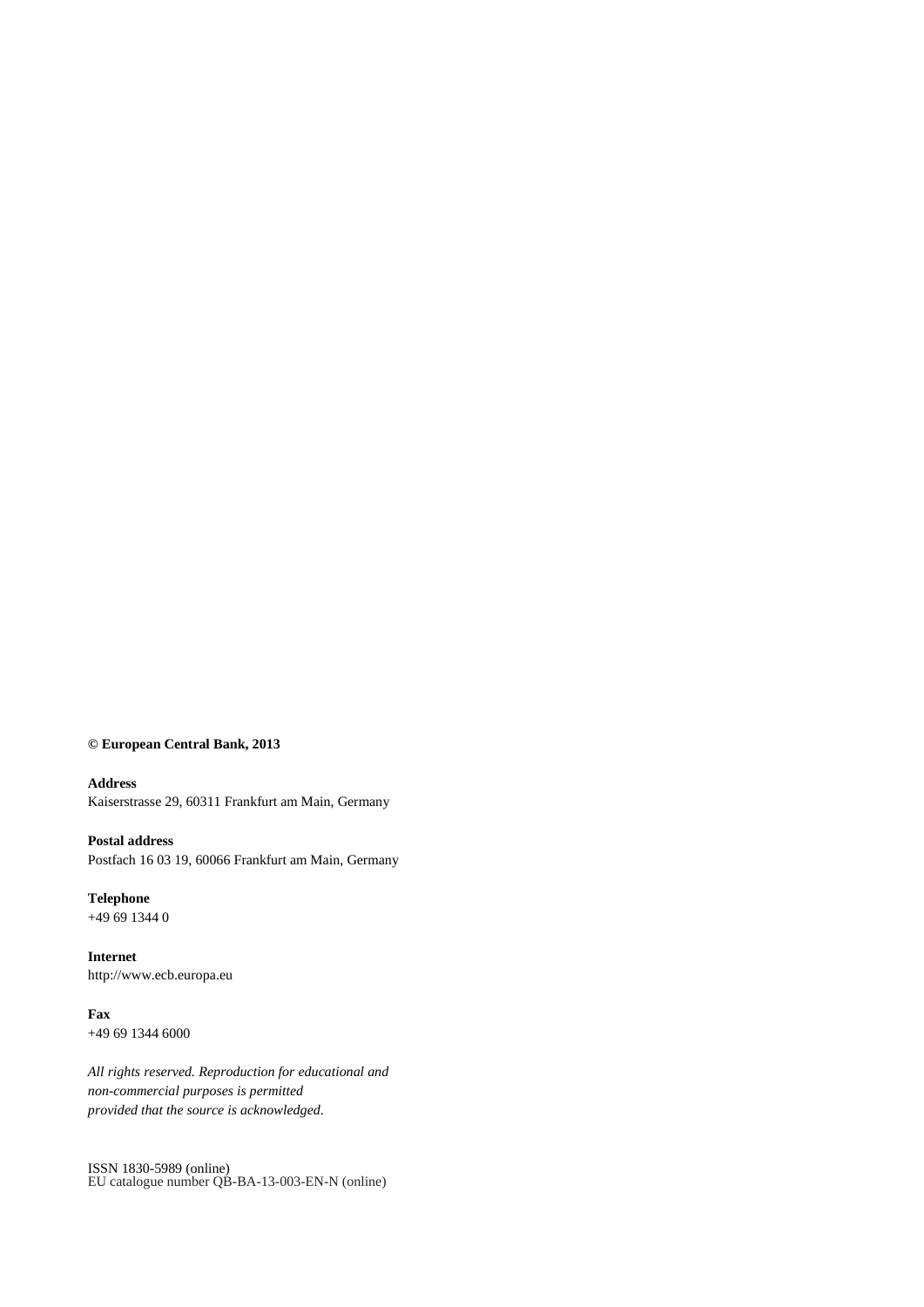*The results reported in the July 2013 bank lending survey (BLS) relate to changes during the second quarter of 2013 and expectations of changes in the third quarter of 2013. The survey was conducted between 19 June and 4 July 2013. With 132 banks participating in the survey, the coverage ratio was 99%.*

*Four ad hoc questions were included in the questionnaire for the July 2013 survey round. The first ad hoc question addressed the impact of the financial crisis on access to retail and wholesale funding. The second referred to the impact of the sovereign debt crisis on banks' funding conditions, credit standards and credit margins, while the third and fourth ad hoc questions concerned the likely impact of on-going regulatory changes on banks' lending policies (via the potential impact on capital positions, credit standards and credit margins).*

# **1 OVERVIEW OF THE RESULTS**

According to the July 2013 BLS, the net percentage of banks reporting a further tightening of credit standards (henceforth "net tightening") on loans to non-financial corporations (NFCs) stood at 7%, unchanged from the previous survey round. The level of net tightening stands below the historical average calculated over the period since the start of the survey in 2003. In the case of housing loans, the degree of net tightening declined (to 7%, from 14% in the first quarter of 2013). The percentage is lower than expected by the reporting banks at the time of the previous survey round (10%), standing only slightly below the historical average. For consumer credit, credit standards have fallen for the first time since end-2007 (to a net easing of 2%, from a net tightening of 7%), but remained above the historical average.

The development of credit standards for both NFCs and households in the second quarter of 2013 reflected somewhat reduced contributions not only from banks' risk perceptions, but also from their cost of funds and balance sheet constraints. This notwithstanding, borrowers' risk and macroeconomic uncertainty remained the main factors that curbed lending policies.

The unchanged net tightening of credit standards on loans to enterprises in the second quarter of 2013, expressed in terms of euro area aggregates, reflected a compression of margins on average loans and a lesser widening of margins on riskier loans, as well as an unchanged tightening of other credit terms and conditions for euro area aggregate loans. Looking ahead to the third quarter of 2013, euro area banks anticipate a decline in further pace of the net tightening of credit standards on loans to NFCs (to 1%, from 7%) and on loans to households for house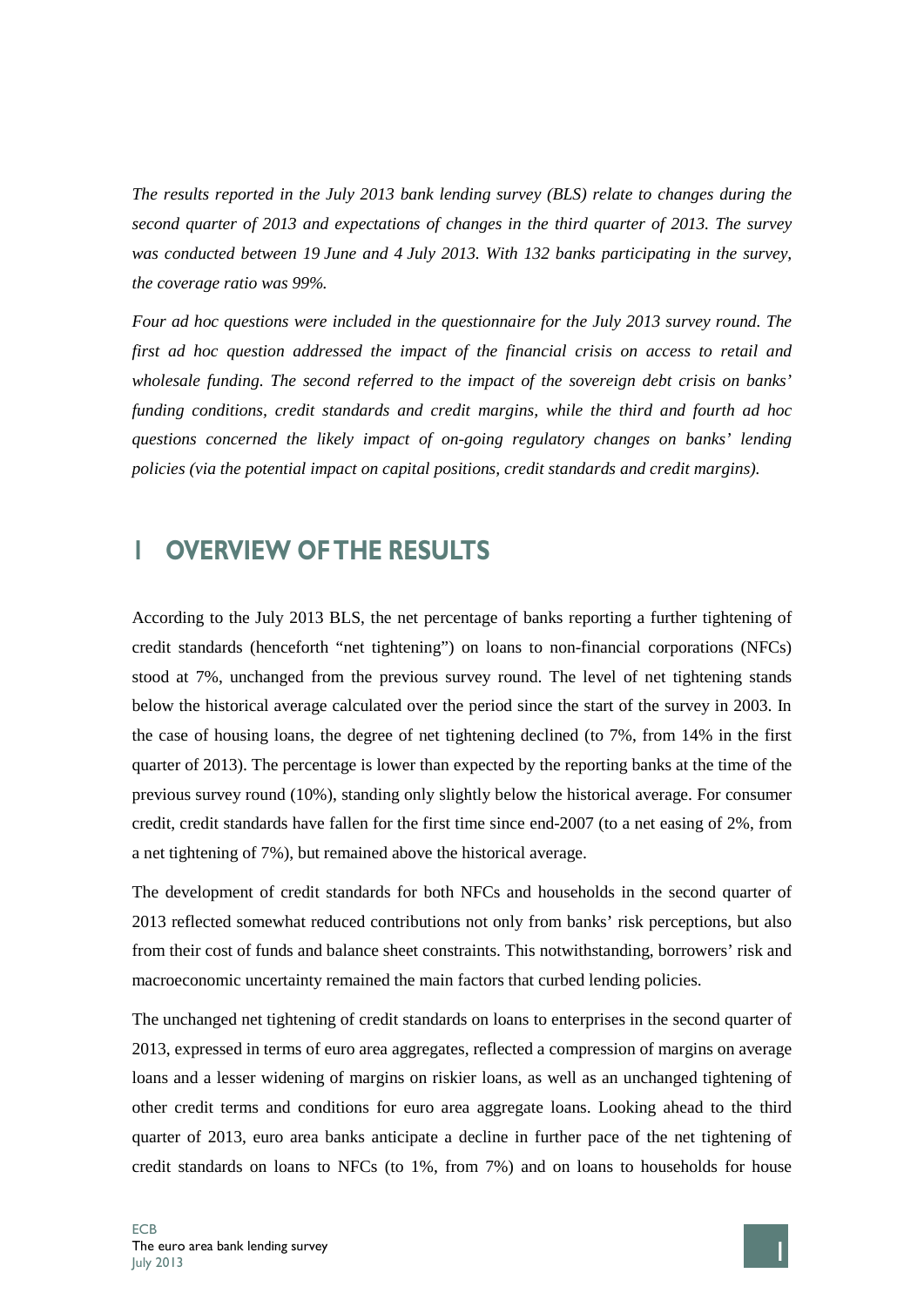purchase (to 4%, from 7%), while they expect conditions on consumer credit to remain broadly unchanged (0%, after -2%).

Turning to loan demand, developments in the second quarter of 2013 were mixed. On the one hand, the percentage of euro area banks reporting a net decline in the demand for loans to nonfinancial corporations decreased moderately in the second quarter of 2013 (to -18%, from -24%). On the other hand, this net percentage remains below the historical average, i.e. demand is still weaker than it has been over the sample. The weakness of demand was driven mainly by a substantial negative impact of fixed investment on the financing needs of firms, while inventories and working capital contributed positively to the loan demand in the same quarter. For housing loans, banks indicated a substantially reduced net decline of demand (a drop to -2%, from -26% in the first quarter of 2013), bringing it to below its historical average. In the case of consumer credit, there was also a smaller net decline of demand (-7%, after -25% in the first quarter), which brought it down to close to its historical average. Looking forward to the third quarter of 2013, banks expect the net decline in demand for loans across all loan categories to continue.

The July 2013 BLS round included four ad hoc questions. In response to the first, which addressed banks' access to retail and wholesale funding in the second quarter of 2013, banks reported a further improvement across all funding categories, albeit to a more limited extent than in the previous survey. In the third quarter of 2013, euro area banks expect a marginal deterioration in funding conditions for most market segments, except in the case of retail funding. In answer to the second ad hoc question, which concerned the impact of the sovereign debt crisis on banks' access to credit, banks indicated that the impact on bank's funding conditions had continued to abate significantly in the second quarter of 2013.

In response to the third and fourth questions, which referred to the impact of on-going regulatory changes on banks' lending policies, banks stated that they had continued the deleveraging process pursued in the first half of 2013 with a view to adjusting to the new requirements, which is still being perceived as having somewhat tightened banks' lending policies for firms and households.

### **Box 1 GENERAL NOTES**

The bank lending survey is addressed to senior loan officers of a representative sample of euro area banks.<sup>1</sup> Its main purpose is to enhance the understanding of bank lending behaviour in the euro area.<sup>2</sup>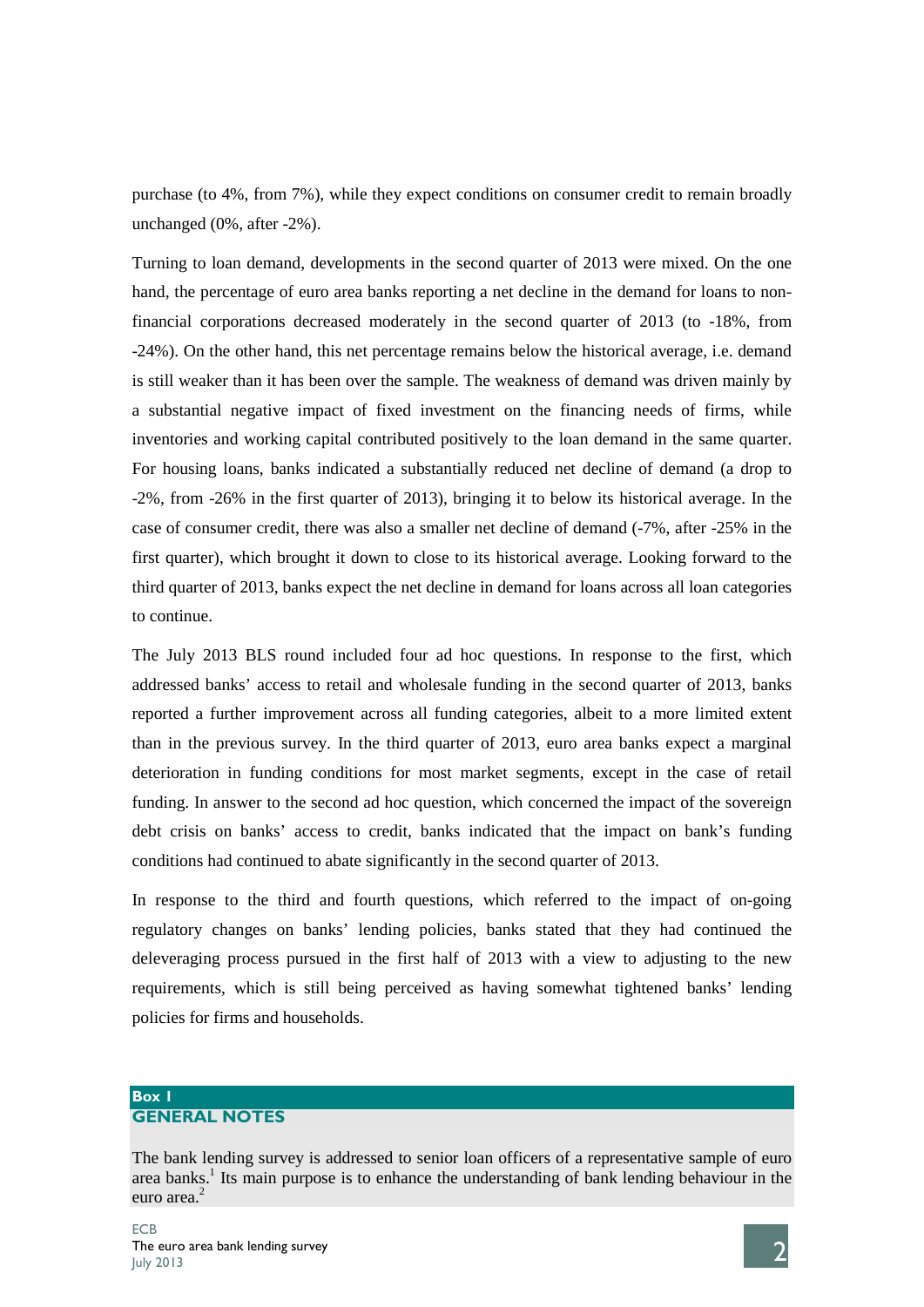The questions distinguish between three categories of loan: loans or credit lines to enterprises; loans to households for house purchase; and consumer credit and other lending to households. For all three categories, questions are asked on credit standards for approving loans; credit terms and conditions; and credit demand and the factors affecting it.

The survey questions are phrased in terms of changes over the past three months (in this case in the second quarter of 2013) or expectations of changes over the next three months (i.e. in the third quarter of 2013).

The responses to questions related to credit standards are analysed in this report by focusing on the difference ("net percentage") between the share of banks reporting that credit standards have been tightened and the share of banks reporting that they have been eased. A positive net percentage indicates that a larger proportion of banks have tightened credit standards ("net tightening"), whereas a negative net percentage indicates that a larger proportion of banks have eased credit standards ("net easing"). Likewise, the term "net demand" refers to the difference between the share of banks reporting an increase in loan demand and the share of banks reporting a decline. Net demand will therefore be positive if a larger proportion of banks have reported an increase in loan demand, whereas negative net demand indicates that a larger proportion of banks have reported a decline in loan demand.

In order to describe the developments of survey replies over time, the report refers to changes in the "net tightening" or "net easing" of credit standards from one survey round to another. For example, a lower net percentage of banks tightening their credit standards between two survey waves would be referred to as a "decline in net tightening". Similarly, higher net percentages of banks indicating a decline in loan demand between two survey waves would be referred to as a "more pronounced net decline in demand".

In addition, an alternative measure of the responses to questions related to changes in credit standards and net demand is included. This measure is the weighted difference ("diffusion index") between the share of banks reporting that credit standards have been tightened and the share of banks reporting that they have been eased. Likewise, regarding the demand for loans, the diffusion index refers to the weighted difference between the share of banks reporting an increase in loan demand and the share of banks reporting a decline. The diffusion index is constructed in the following way: lenders who have answered "considerably" are given a weight twice as high (score of 1) as lenders having answered "somewhat" (score of 0.5). The interpretation of the diffusion indices follows the same logic as the interpretation of net percentages.

Detailed tables and charts on the responses are provided in Annex 1 for the individual questions and in Annex 2 for the ad hoc questions.

A copy of the questionnaire can be found at [http://www.ecb.europa.eu/stats/money/surveys/lend/html/index.en.html.](http://www.ecb.europa.eu/stats/money/surveys/lend/html/index.en.html)

 $1$  The sample group of banks participating in the survey comprises 133 banks, representing all of the euro area countries, and takes into account the characteristics of their respective national banking structures. Since the banks in the sample group differ considerably in size, the survey results are weighted according to the national shares in total outstanding euro area lending to euro area residents.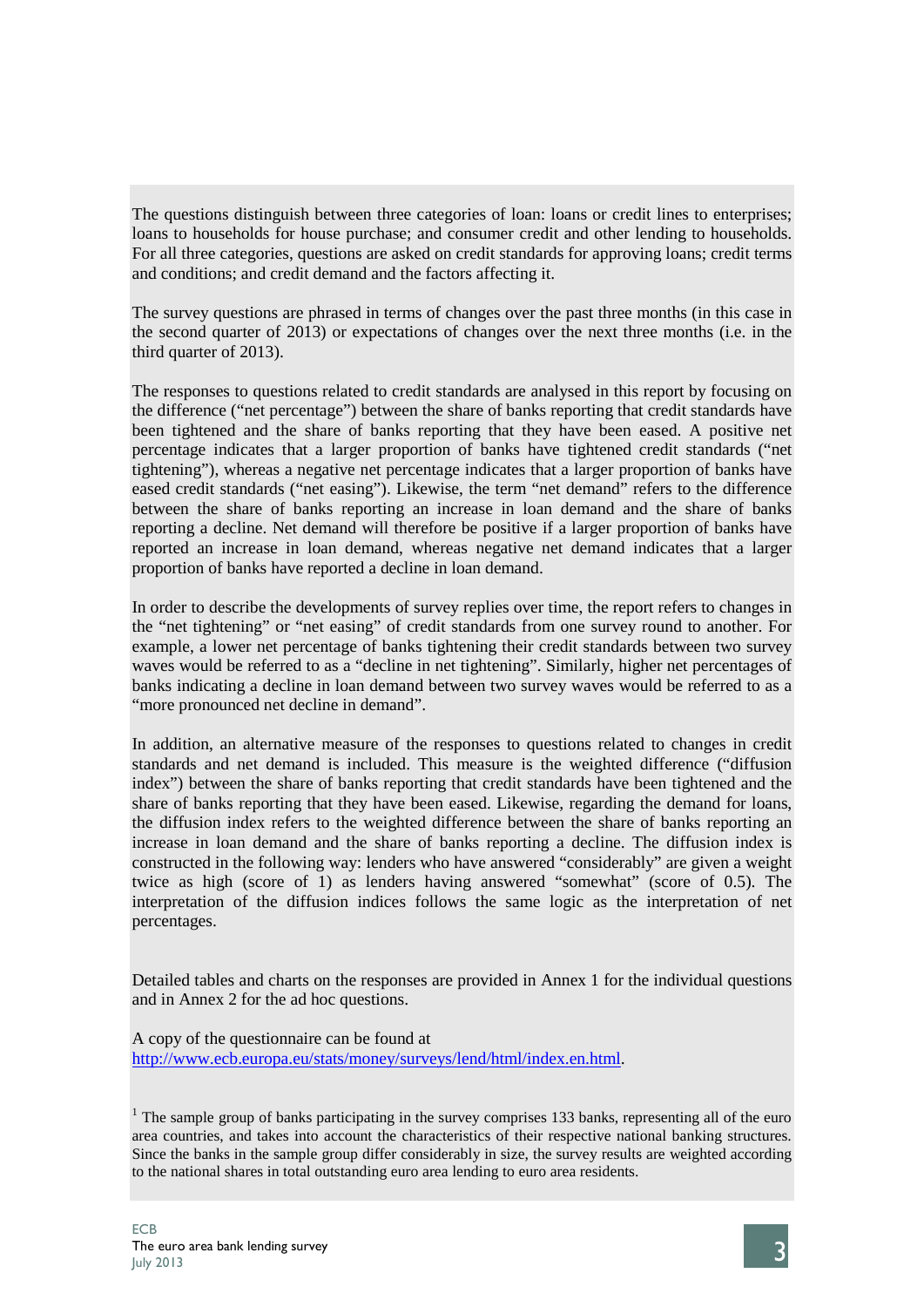$2$  For more detailed information on the bank lending survey, see the ECB press release of 21 November 2002 entitled "Bank lending survey for the euro area", the article entitled "A bank lending survey for the euro area" in *Monthly Bulletin*, ECB, April 2003, and J. Berg et al., "The bank lending survey for the euro area", *Occasional Paper Series*, No 23, ECB, 2005.

# **2 DEVELOPMENTS IN CREDIT STANDARDS AND NET DEMAND FOR LOANS IN THE EURO AREA**

### **2.1 ENTERPRISES**

# **2.1.1 NET TIGHTENING OF CREDIT STANDARDS FOR LOANS TO ENTERPRISES REMAINED UNCHANGED IN THE SECOND QUARTER OF 2013**

According to the July 2013 BLS, the net percentage of banks in the euro area that tightened their credit standards on loans to enterprises remained unchanged in the second quarter of 2013 at 7% (see Chart 1). The level of net tightening of credit standards for loans to enterprises in the second quarter of 2013 stood below the historical average computed over the sample of observations since the start of the survey in 2003. The reported level of net tightening was in line with what banks had expected at the time of the previous survey round (7%).

Looking at developments in terms of firm size, the overall net tightening of credit standards in the second quarter of 2013 appears to have been applied comparatively more appreciably to small and medium-sized enterprises (SMEs) than to large firms. More specifically, the net tightening of credit standards for loans to SMEs reported in the second quarter of 2013 (5%, after 7% in the first quarter, thus remaining in positive territory) was more pronounced than for large enterprises (3%, after 4%). Compared with the previous survey round, the net tightening of credit standards declined for both short-term loans (4%, from 5% in the first quarter of 2013) and long-term loans (10%, from 11%).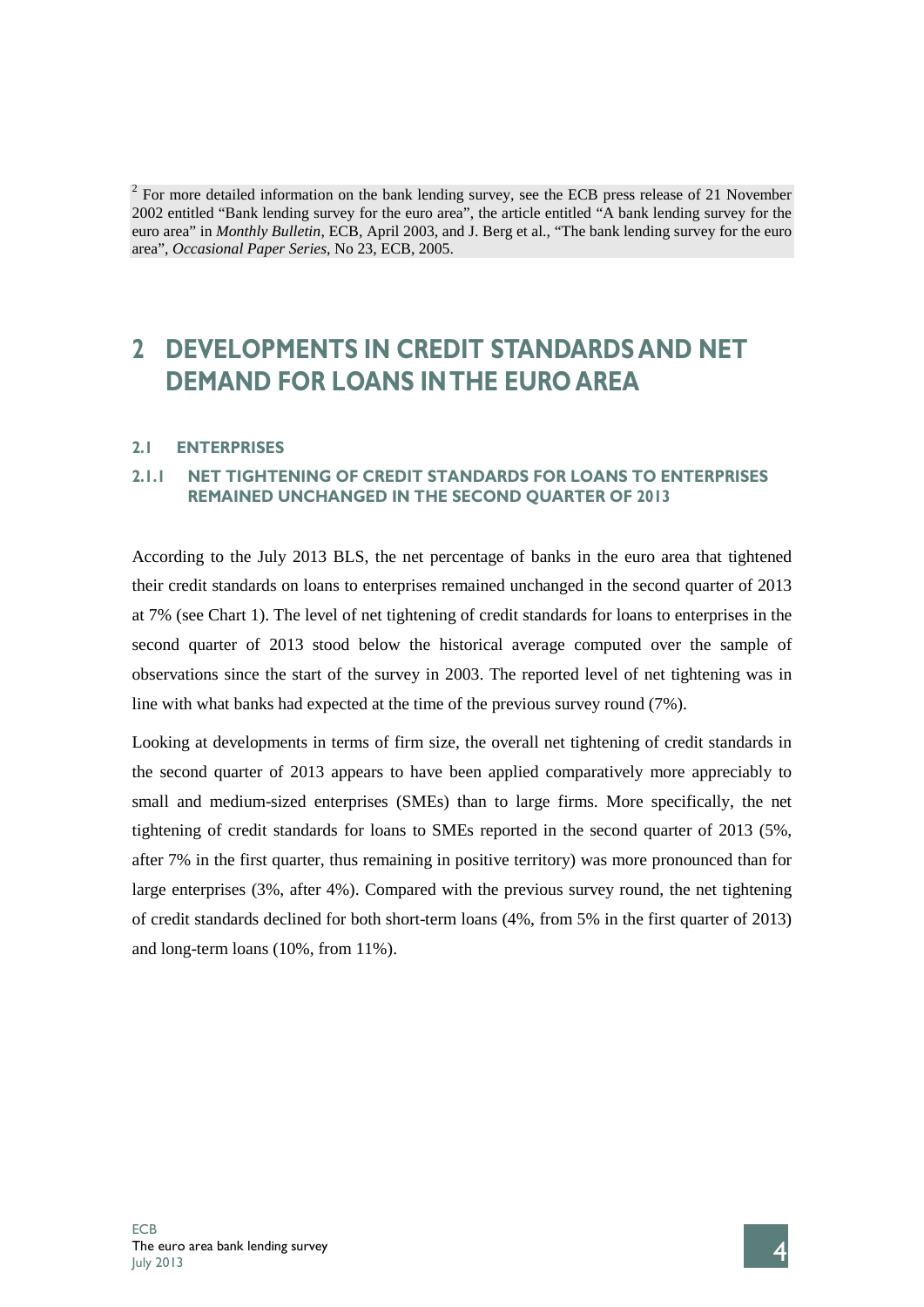### **Chart 1 CHANGES IN CREDIT STANDARDS APPLIED TO THE APPROVAL OF LOANS OR CREDIT LINES TO ENTERPRISES (net percentages of banks reporting a contribution to tightening credit standards)**





Notes: "Actual" values are changes that have occurred, while "expected" values are changes anticipated by banks. Net percentages are defined as the difference between the sum of the percentages of banks responding "tightened considerably" and "tightened somewhat" and the sum of the percentages of banks responding "eased somewhat" and "eased considerably". The net percentages for responses to questions related to the factors are defined as the difference between the percentage of banks reporting that the given factor contributed to a tightening and the percentage reporting that it contributed to an easing.

Turning to factors explaining developments in credit standards, the net percentage of euro area banks reporting that their cost of funds and balance sheet constraints had contributed to a tightening of credit standards on loans to enterprises remained unchanged in the second quarter of 2013 (at 0%; see Chart 1).

More specifically, banks signalled no changes in the contribution of banks' capital positions to the net tightening (at a level of 5%, as in the previous quarter), thus indicating some on-going need for adjustments to banks' balance sheets. Banks' access to market funding (-1%, as in the first quarter of 2013) and banks' liquidity positions (-3%, as in the first quarter) continued to be slightly accommodative factors that contributed marginally to an easing of credit standards. Hence, the moderation in the contribution of supply-side factors to the net tightening of credit standards for enterprises at the aggregate euro area level reflected the further improvement in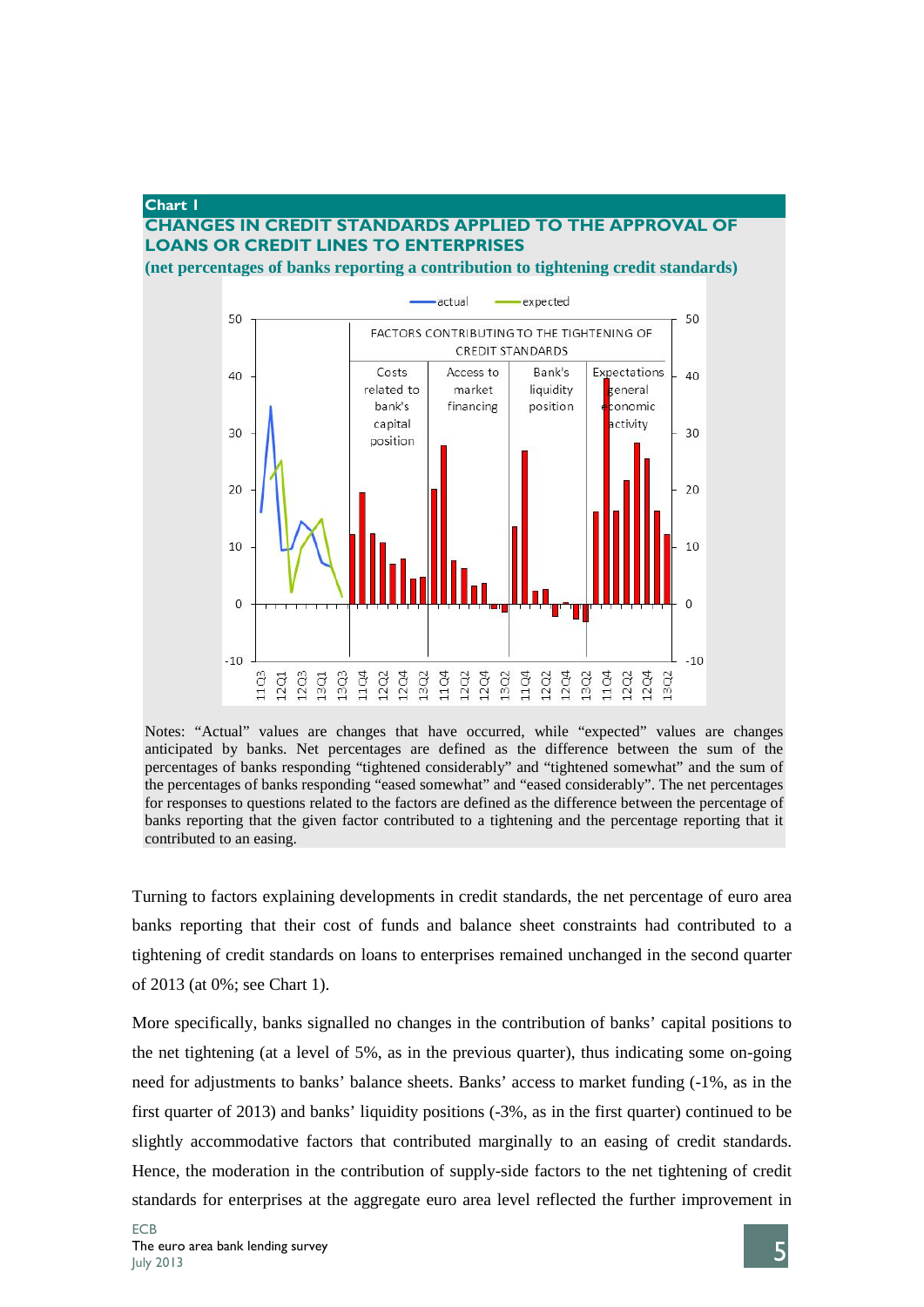borrowing conditions for euro area banks, as was also indicated in the related ad hoc question (for further details, see Section 3.1.1).

The impact of risk perceptions on the net tightening of credit standards for enterprises remained broadly unchanged in the second quarter of 2013 (see Chart 1). This development was due to two counterbalancing factors: on the one hand, the contribution of expectations regarding general economic activity declined in comparison with the previous survey round (12%, after 16% in the first quarter), while the net tightening impact of the industry and firm-specific outlook increased slightly to 22% (from 20% in the first quarter), on the other. The contribution of collateral risks remained stable at 6% (after 8% in the first quarter). The unchanged but still considerable impact of risk perceptions may reflect some stabilisation as regards uncertainties relating to the weak economic outlook.

# **Chart 2 CHANGES IN TERMS AND CONDITIONS FOR APPROVING LOANS OR CREDIT LINES TO ENTERPRISES**

**(net percentages of banks reporting a contribution to tightening terms and conditions)**



The unchanged net tightening of credit standards for enterprises in the second quarter of 2013 translated into a compression of margins on average loans and a slower widening of margins on riskier loans (see Chart 2). For most of the other credit terms and conditions, euro area banks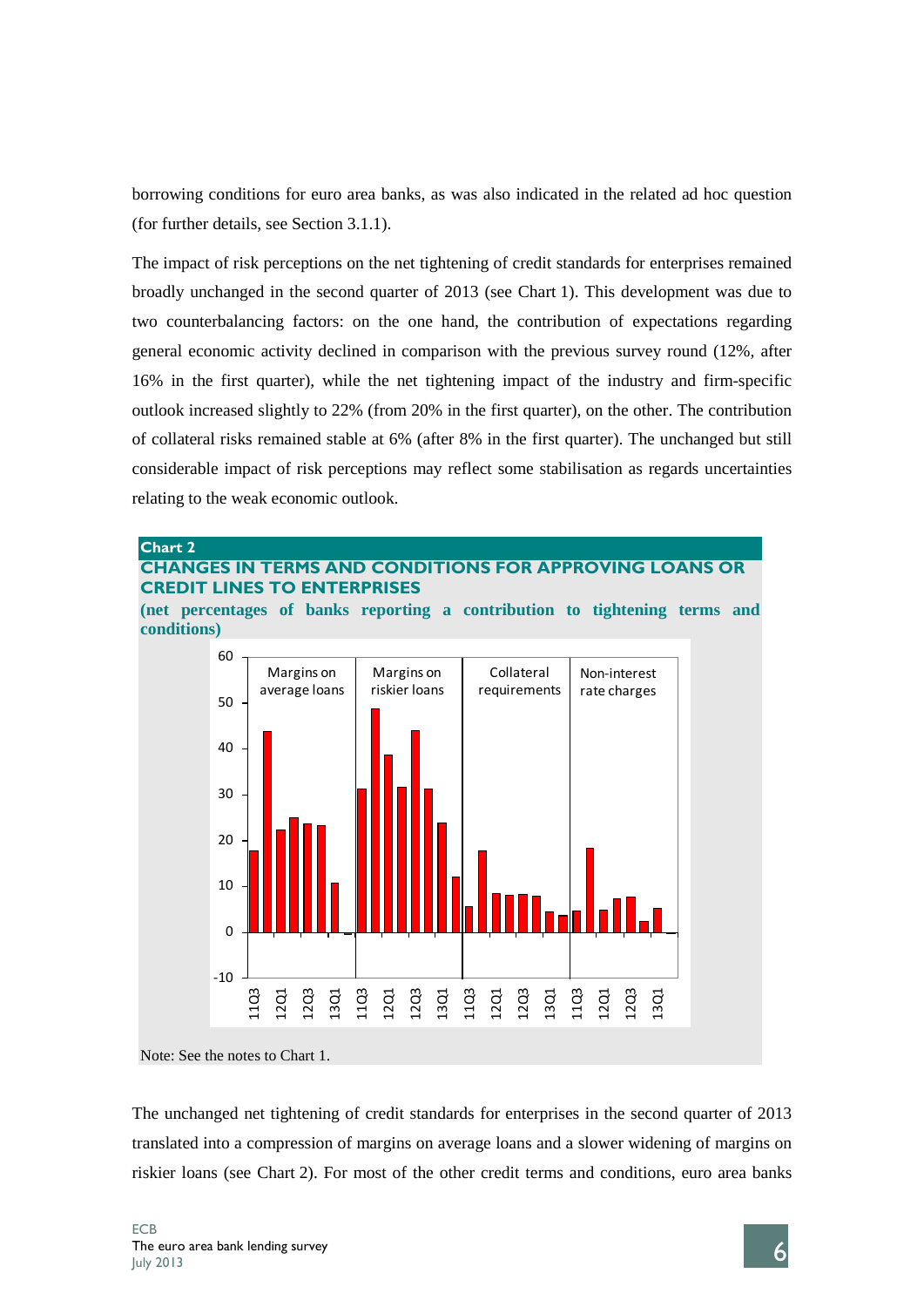reported a reduced tightening. Specifically, in the second quarter of 2013 banks reported a slight easing on average loans (-1%, from 11% in the first quarter), as well as a decreased tightening of margins on riskier loans (12%, from 24% in the first quarter).

By contrast, banks reported an increase in the tightening impact of restrictions on the size of loans (to 5%, from 2% in the first quarter of 2013), but an unchanged tightening of collateral requirements (4%). In addition, the contribution of non-interest rates charges to the tightening declined to 0% (from 5% in the first quarter).

Looking ahead to the third quarter of 2013, on balance, euro area banks expect a lesser net tightening of credit standards for loans to enterprises (1%) and for long-term loans (6%) than in the previous quarter (see Chart 1). For the third quarter of 2013, no net tightening of credit standards is expected for loans to SMEs and for short-term loans (0%), while banks expect broadly unchanged net tightening for loans to large firms (to 4%).

### **2.1.2 THE NET DECLINE IN DEMAND FOR LOANS TO ENTERPRISES MODERATED**

Euro area banks continued to report a pronounced net decline in the demand for loans to enterprises in the second quarter of 2013, although the pace of decline was slower than in the previous survey round (-18%, after -24% in the first quarter, see Chart 3). This reported net decline remained substantially sharper than the average decline computed over the period since the start of the survey. For the third quarter of 2013, euro area banks expect a significantly less negative net decline in demand for loans to enterprises (-1%, on balance). As in previous quarters, according to the reporting banks, the net fall in demand for loan to enterprises was driven mainly by a substantial negative impact of fixed investment on firms' financing needs (-27% in the second quarter of 2013, after -33% in the first quarter). Mergers and acquisitions (-2%, after -10% in the first quarter) continued to contribute less to the net decline in demand for loans to enterprises, while inventories and working capital contributed positively to loan demand for the second consecutive quarter (3%, after 1% in the first quarter of 2013). The use of other external sources of finance had a mixed impact on the net decline in demand for corporate loans. On balance, euro area banks reported a stronger contribution of issuance of debt securities to the net decline in demand  $(-13\% ,$  after -4% in the first quarter of 2013), but a broadly unchanged contribution by issuance of equity (0%, after -1% in the first quarter). As in the previous survey rounds, non-financial corporations' internal sources of financing contributed negatively to the demand for loans (-7%, from -5% in the first quarter of 2013). By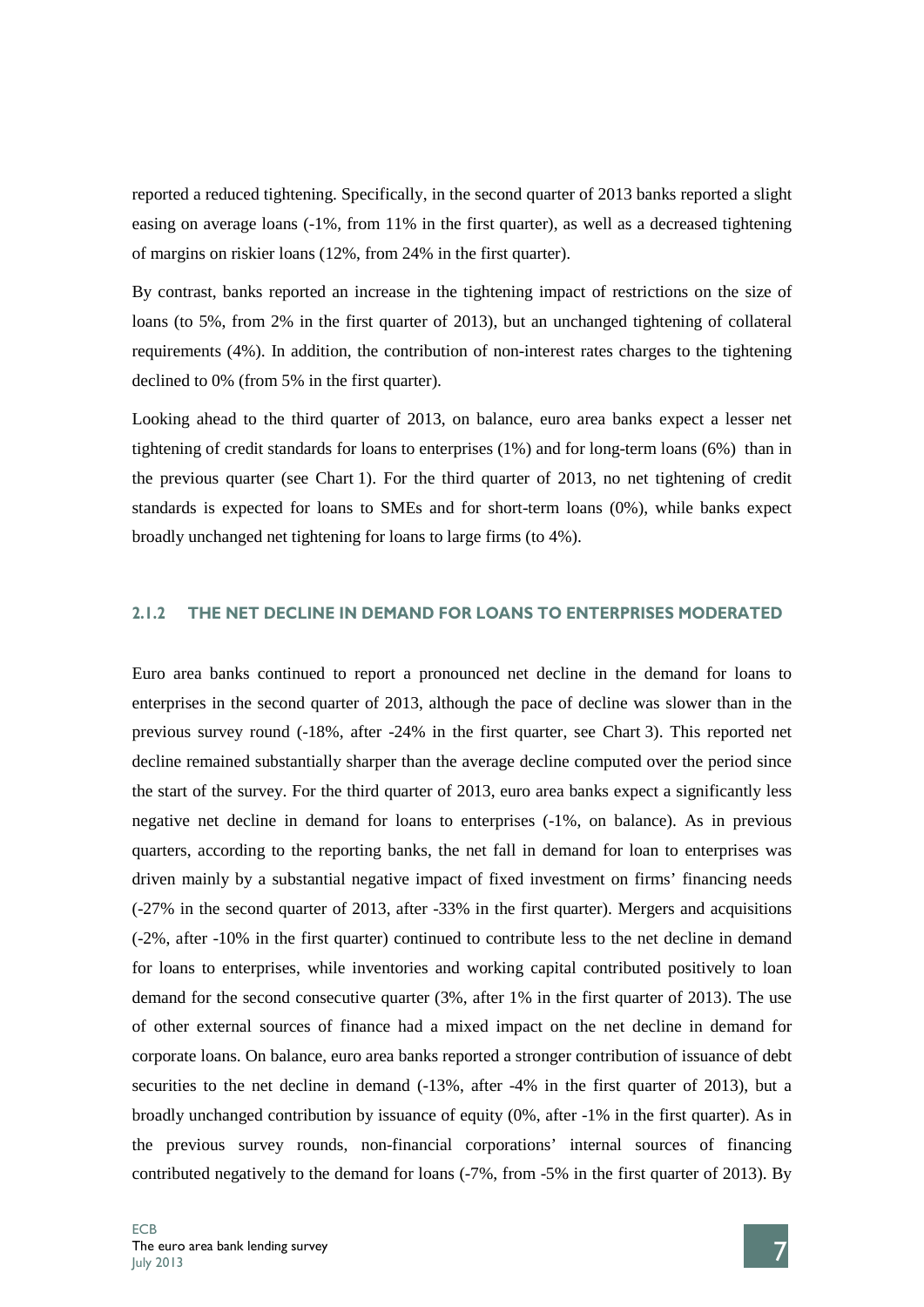contrast, loans from non-banks and other banks had a marginal positive contribution to the net demand for loans (1% and 2% respectively).



Notes: "Actual" values are changes that have occurred, while "expected" values are changes anticipated by banks. Net percentages for the questions on demand for loans are defined as the difference between the sum of the percentages of banks responding "increased considerably" and "increased somewhat" and the sum of the percentages of banks responding "decreased somewhat" and "decreased considerably". The net percentages for responses to questions related to each factor are defined as the difference between the percentage of banks reporting that the given factor contributed to increasing demand and the percentage reporting that it contributed to decreasing demand.

### **2.2 HOUSEHOLDS**

# **2.2.1 STRONG DECLINE IN NET TIGHTENING OF CREDIT STANDARDS ON HOUSING LOANS IN THE SECOND QUARTER OF 2013**

In the second quarter of 2013, the net tightening of credit standards on housing loans declined (to 7%, from 14% in the first quarter; see Chart 4), standing only slightly below the historical average. This net tightening of credit standards was lower than expected by the reporting banks at the time of the previous survey round (10%). As in the case of loans to non-financial corporations, the contribution of cost of funds and balance sheet constraints to the net tightening of credit standards remained broadly unchanged in the second quarter of 2013 (5%, from 4% in the first quarter). At the same time, compared with the previous survey round, the impact of the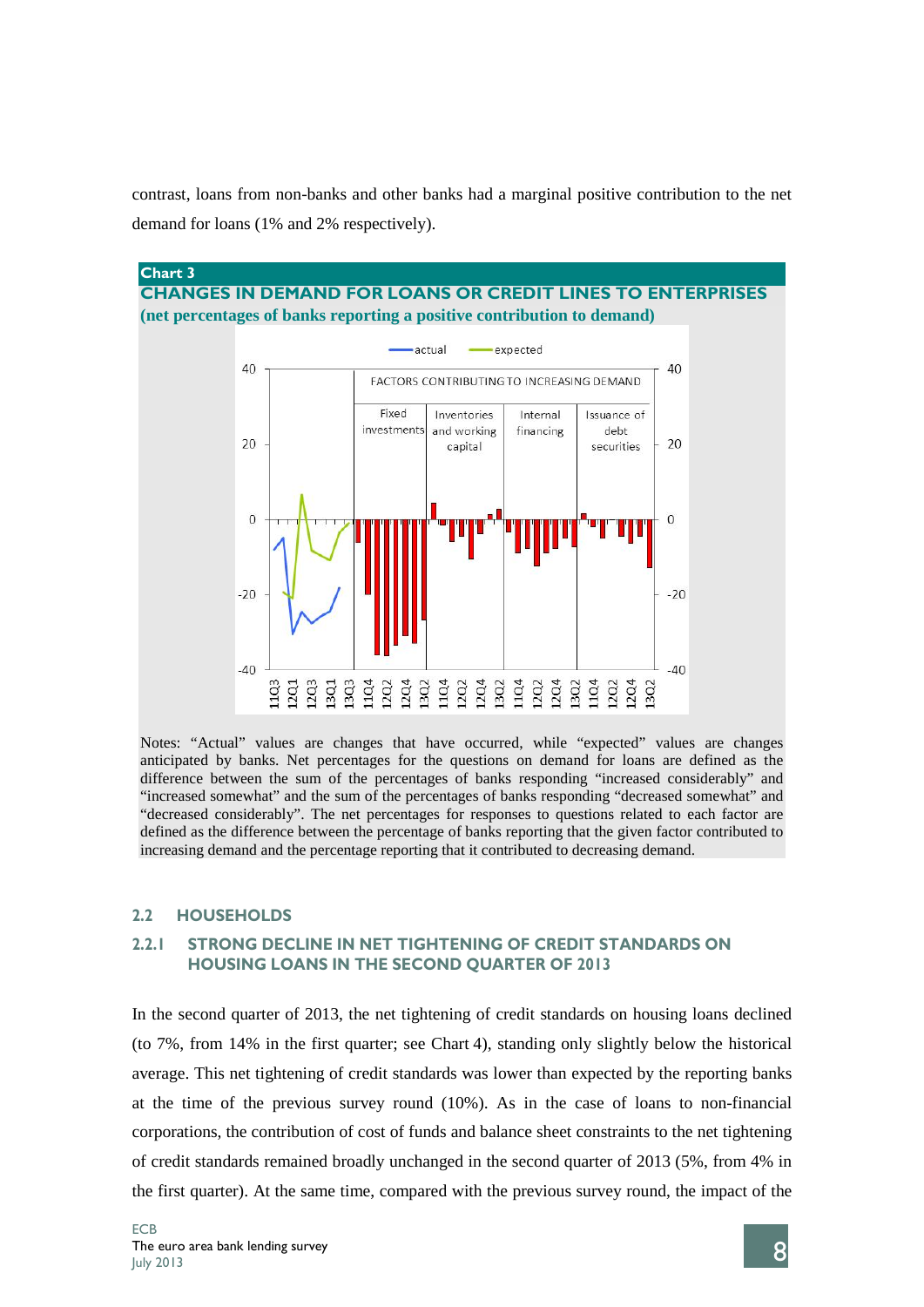general economic outlook and housing market prospects on the net tightening of credit standards also decreased in the second quarter of 2013. For the general economic outlook, the tightening impact declined to 6%, from 14% in the first quarter, while that for housing market prospects decreased to 11%, from 16% in the first quarter. Competitive pressures were reported to have played a role in easing credit standards.

### **Chart 4**

### **CHANGES IN CREDIT STANDARDS APPLIED TO THE APPROVAL OF LOANS TO HOUSEHOLDS FOR HOUSE PURCHASE (net percentages of banks reporting a contribution to tightening credit standards)**

actual expected 50 50 FACTORS CONTRIBUTING TO THE TIGHTENING OF CREDIT STANDARDS Costs of  $40$ Competition Expectations Housing  $40$ funds and from other market general halance hanks economic prospects cheet activity constraints  $30$  $30$  $20$  $20$ 10  $10$  $\Omega$  $-10$  $-10$ 12Q4 13Q2 11Q4 11Q4 12Q2 12Q4 13Q2 11Q4 1202 12Q2 12Q4 13Q2 11Q4 12Q2 12Q4 13Q3 3Q2 103  $12Q1$  $1203$  $13Q1$ 

Note: See the notes to Chart 1.

Most price and non-price terms and conditions applied to housing loans tightened in the second quarter of 2013. The net percentage of banks reporting a widening of margins on loans increased slightly for both average loans (1% in net terms, from -1% in the first quarter of 2013) and riskier loans (12% in net terms, from 10% in the previous quarter). Responses regarding non-price categories pointed to a moderation in the contributions of collateral requirements (3% in net terms, from 5% in the first quarter), the maturity of loans (6%, as in the previous quarter) and loan-to-value ratios (3% in net terms, from 8% in the first quarter of 2013), while indicating an increase in the case of the non-interest rate charges (3% in net terms, from 1% in the previous quarter).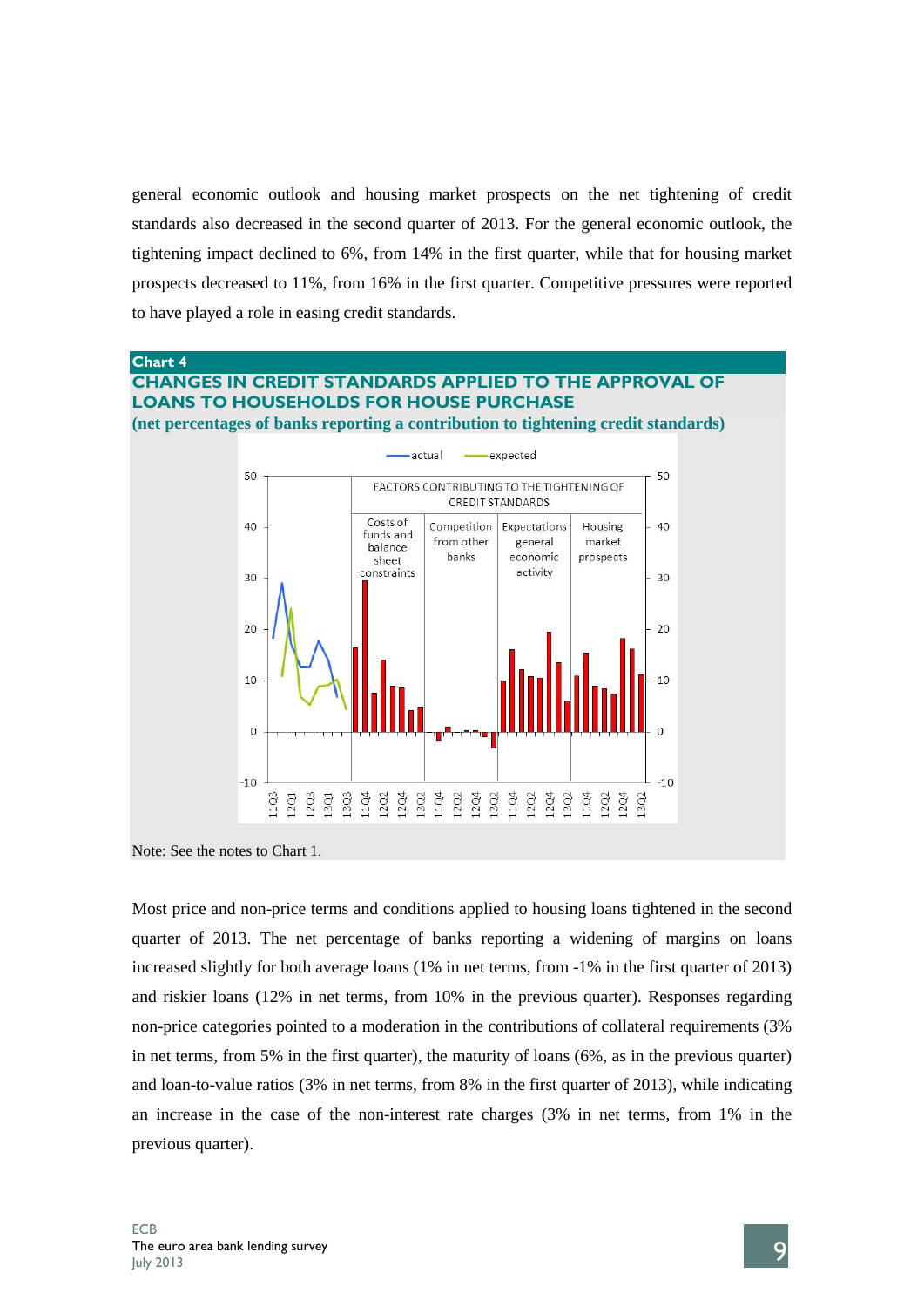Looking ahead, euro area banks expect a lower net tightening of credit standards on loans to households for house purchase in the third quarter of 2013 (4%)

## **2.2.2 NET DEMAND FOR HOUSING LOANS CONTRACTED AT A LOWER PACE**

Demand for housing loans continued to decline, on balance, in the second quarter of 2013, although at a slower pace than in the previous survey round (-2%, after -26% in the first quarter; see Chart 5). The net percentage of banks reporting a decline in demand for housing loans is now below the historical average recorded since the beginning of the survey in 2003.



Note: See the notes to Chart 3.

With regard to factors that affected demand, the contributions of housing market prospects and non-housing-related consumption to the net decline in demand in the second quarter of 2013 fell to a third of the levels previously recorded (to -6% and -7% respectively, from -17% and -19% respectively in the first quarter. The contribution of low consumer confidence declined as well, albeit to a lesser extent (to -20%, from -29% in the first quarter). By contrast, the contribution of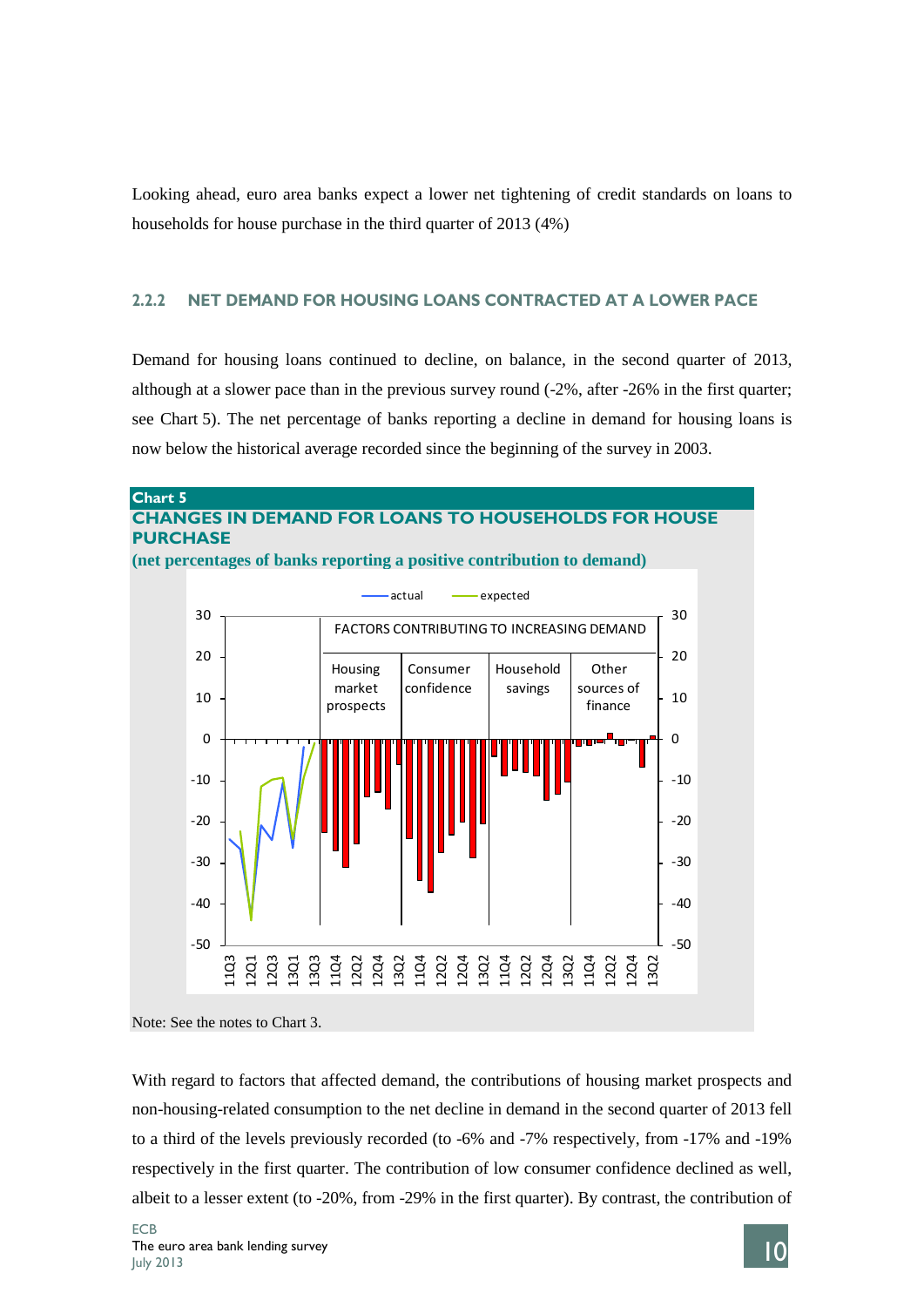the use of households' savings as an alternative source of finance remained broadly unchanged (-10%, after -13% in the first quarter of 2013). Looking forward to the third quarter of 2013, euro area banks expect a broadly unchanged net decline in demand for housing loans (-1%, on balance).

### **2.2.3 EASING OF CREDIT STANDARDS FOR LOANS TO CONSUMER CREDIT**



# **CHANGES IN CREDIT STANDARDS APPLIED TO THE APPROVAL OF CONSUMER CREDIT AND OTHER LENDING TO HOUSEHOLDS (net percentages of banks reporting a contribution to tightening credit standards)**



For the first time since end-2007, euro area banks reported that credit standards for consumer credit eased in the second quarter of 2013, to -2%, after a net tightening of 7% in the first quarter (see Chart 6), thus declining to a level below the historical average for this component. As in the case of loans to enterprises and housing loans, pressures from cost of funds and balance sheet constraints on credit standards remained broadly unchanged in the second quarter of 2013 (at 2%, after 1% in the first quarter). At the same time, the net percentage of banks reporting that expectations regarding the economic outlook and the creditworthiness of loan applicants affected credit standards for consumer credit declined (to 4%, from 7% in the first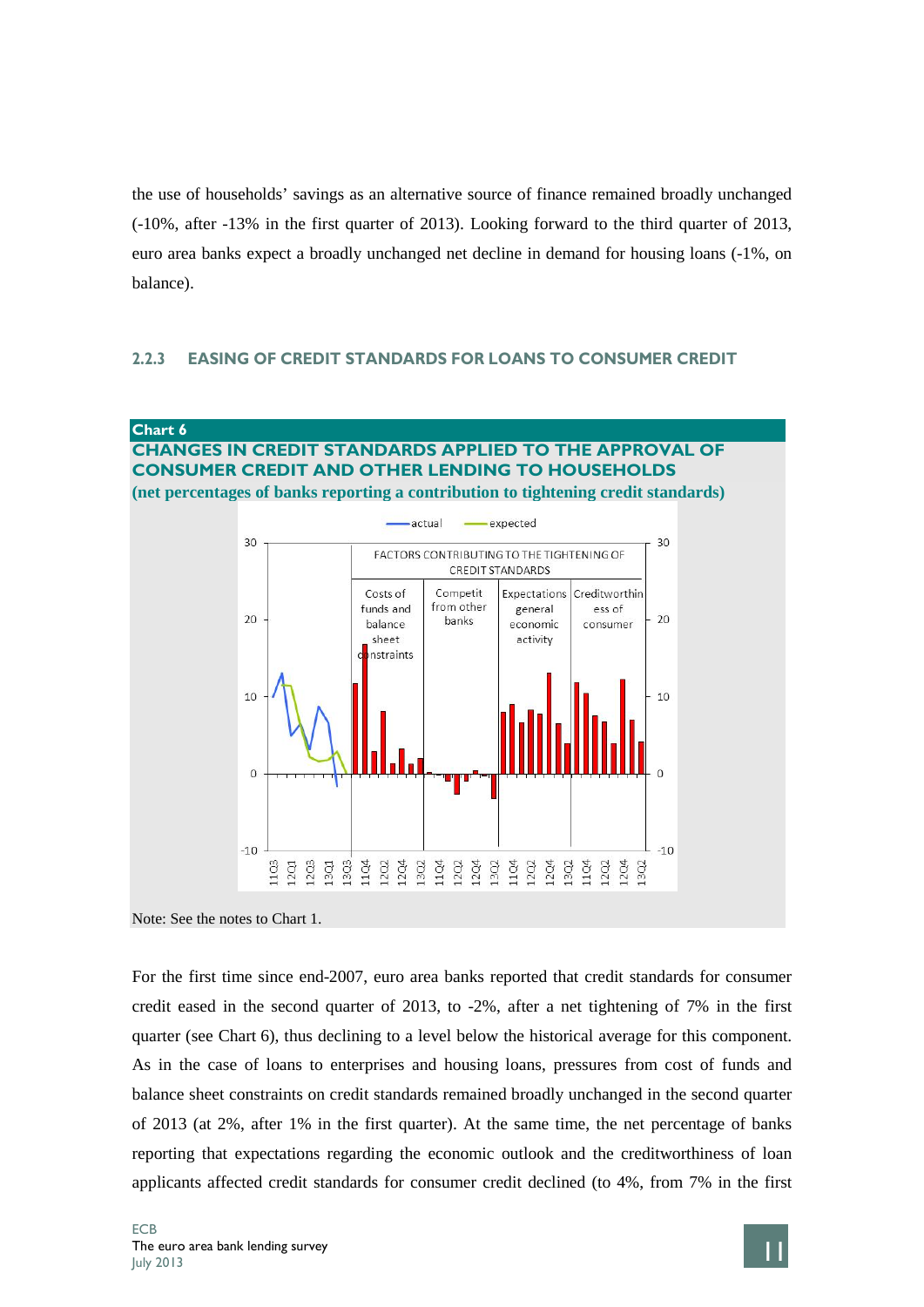quarter of 2013, in both cases). With respect to the terms and conditions of loans, the net percentage of banks reporting a widening of margins declined for riskier loans (2%, from 4% in the first quarter), while a minor narrowing of margins was also reported for average loans (-3%, from -2% in the first quarter of 2013). In addition, the net tightening of non-price terms and conditions on consumer credit increased slightly.

Looking ahead, euro area banks expect credit standards on consumer credit not to be tightened in the third quarter of 2013 (0%).

### **2.2.4 DECLINE IN NET DEMAND FOR CONSUMER CREDIT**

The banks participating in the survey reported that net demand for consumer credit declined far less in the second quarter of 2013 than in the previous survey round (-7%, compared with -25% in the first quarter), with the level remaining slightly higher than the historical average.

According to the participating euro area banks, the deceleration in the net decline in demand was driven mainly by a smaller negative impact of both household spending on durable goods (-14%, after -27% in the first quarter of 2013) and consumer confidence (-19%, after -25% in the first quarter). Looking forward, euro area banks expect a moderation of the net decline in demand for consumer credit (to -1%) in the third quarter of 2013.

# **3 AD HOC QUESTIONS**

# **3.1.1 FURTHER, ALBEIT LESS PRONOUNCED, IMPROVEMENT IN ACCESS TO RETAIL AND WHOLESALE FUNDING**

As in previous survey rounds, the July 2013 survey questionnaire included a question aimed at assessing the extent to which financial market tensions affected banks' access to retail and wholesale funding. $<sup>1</sup>$  $<sup>1</sup>$  $<sup>1</sup>$ </sup>

In the second quarter of 2013, euro area banks reported a further improvement in their access to retail and wholesale funding across all funding categories although it was less pronounced than in the previous quarter (see Chart 7). In particular, euro area banks reported a net easing in

<span id="page-13-0"></span> $1$  The results shown are calculated as a percentage of the number of banks which did not reply "not" applicable".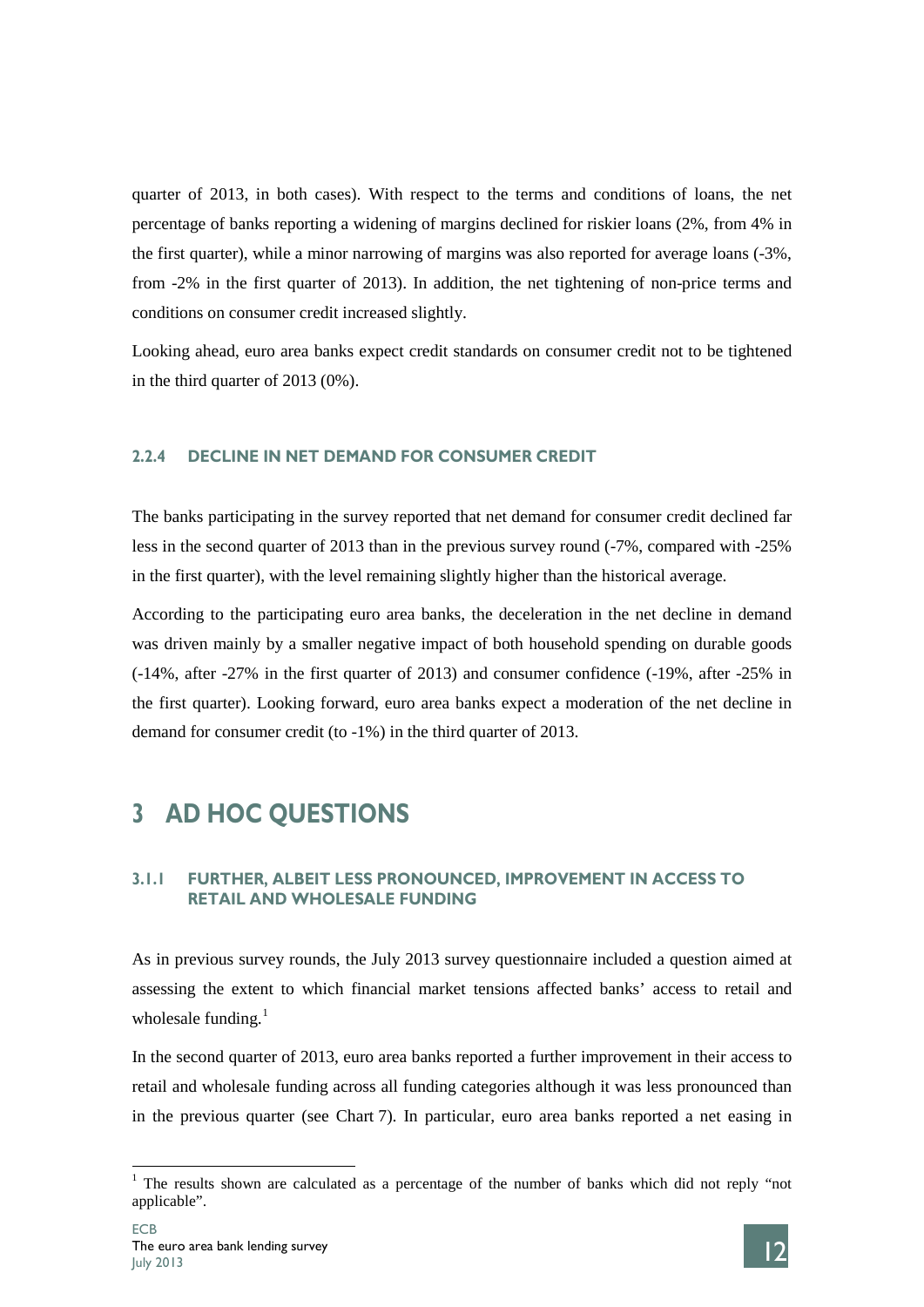banks' access to retail funding (-2%, from -8% in the first quarter), money markets (-1%, from -6%), debt securities (-12%, from -16%) and securitisation (-3%, from -9%). The further improvement in banks' access to retail and wholesale markets was somewhat weaker than expected at the time of the previous survey round – except for the case of debt securities and securitisation.

Looking ahead, for the third quarter of 2013, banks expect a marginal tightening of funding conditions for most of the wholesale market segments, but a very small net easing for retail funding. At the same time, the outlook remains mixed across countries and market segments.



# **BANKS' ASSESSMENT OF FUNDING CONDITIONS AND THE ABILITY TO TRANSFER CREDIT RISK OFF BALANCE SHEET**



Note: The net percentages are defined as the difference between the sum of the percentages for "deteriorated considerably" and "deteriorated somewhat" and the sum of the percentages for "eased somewhat" and "eased considerably".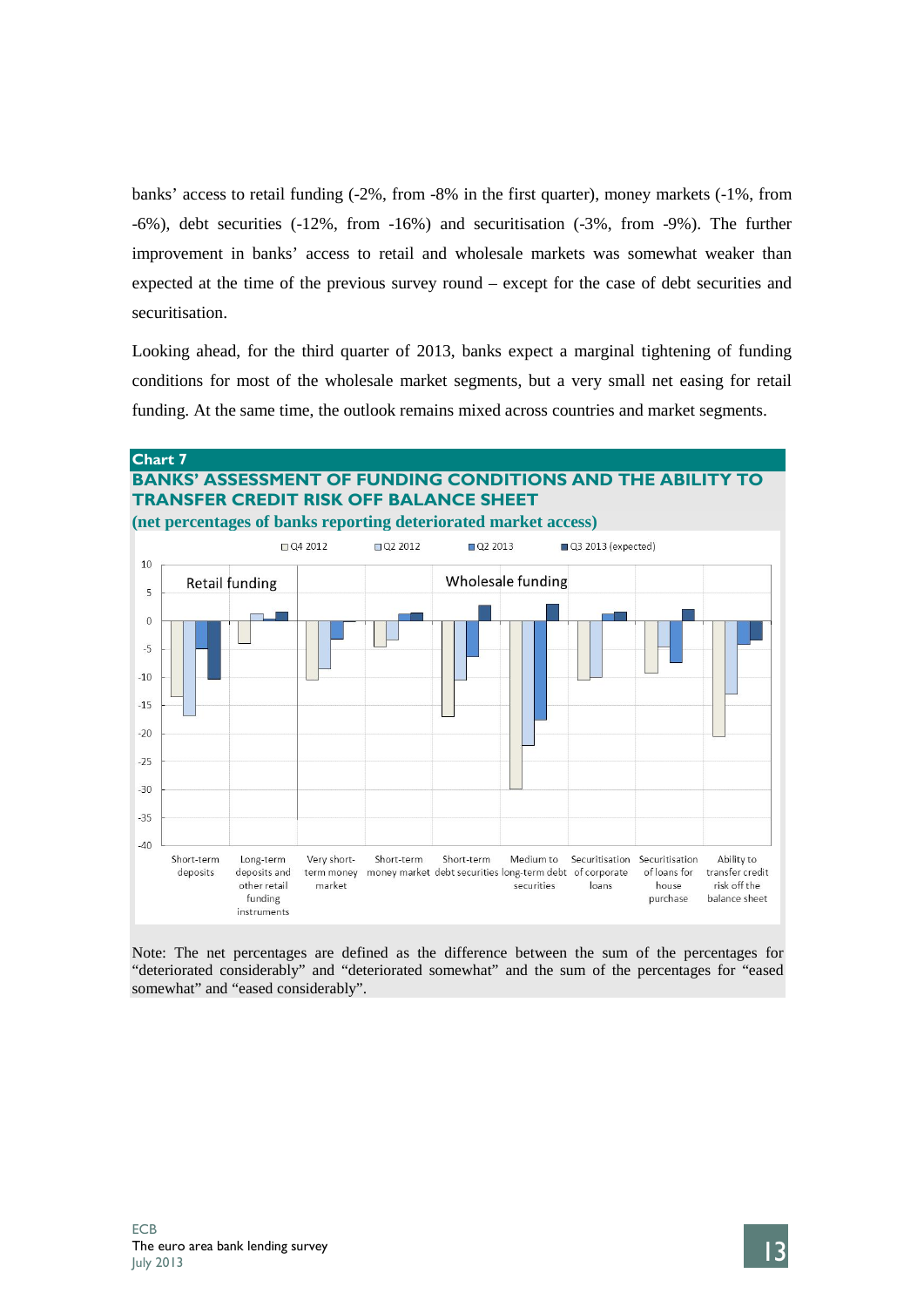## **3.1.2 THE IMPACT OF SOVEREIGN DEBT TENSIONS ON BANKS' FUNDING CONDITIONS AND CREDIT STANDARDS CONTINUED TO ABATE IN THE SECOND QUARTER OF 2013**

As in the previous survey round, the July 2013 survey questionnaire included a question that addressed the specific impact of the sovereign debt crisis on banks' funding conditions, lending policies and credit margins over the past three months. In principle, bank funding conditions can be affected primarily through two direct channels. First, *direct exposure to sovereign debt* may weaken banks' balance sheets, increase their riskiness as counterparties and, in turn, make funding more costly and more difficult to obtain. Second, higher sovereign debt risk reduces the *value of sovereign collateral* that banks can use to raise wholesale funding. In addition, *other effects* may link sovereign market tensions to bank funding conditions. Notably, the weaker financial positions of governments have lowered the funding benefits that banks derive from implicit or explicit government guarantees. Financial contagion from sovereign to sovereign, or from sovereign to banks, may also be at play.

In an environment of continued but more muted sovereign tensions, replies to the July 2013 survey indicated that the impact of sovereign debt tensions on bank's funding conditions abated marginally in some segments in the second quarter of 2013 (see Chart 8, upper panel). On balance, about 2% of the euro area banks reported that their direct exposure to sovereign debt had contributed to a marginal easing in funding conditions (from a net tightening of 1% in the previous quarter), while 2% of the banks reported that "other effects", which may include financial contagion, had contributed to a net tightening, from 4% in the previous quarter. By contrast, the value of sovereign collateral contributed to a marginal net easing (-3%, unchanged from the previous quarter).

Compared with the previous quarter, the impact of the sovereign debt crisis on banks' credit standards remained broadly unchanged in the second quarter of 2013 (see Chart 8, upper panel).

At the same time, banks reported that the impact of the sovereign debt crisis on banks' credit margins had declined marginally across lending categories (see Chart 8, lower panel). All in all, the moderation in the impact of the crisis on credit standards was broadly consistent with the impact of the cost of funds and balance sheet constraints on banks' credit standards for loans to enterprises and households.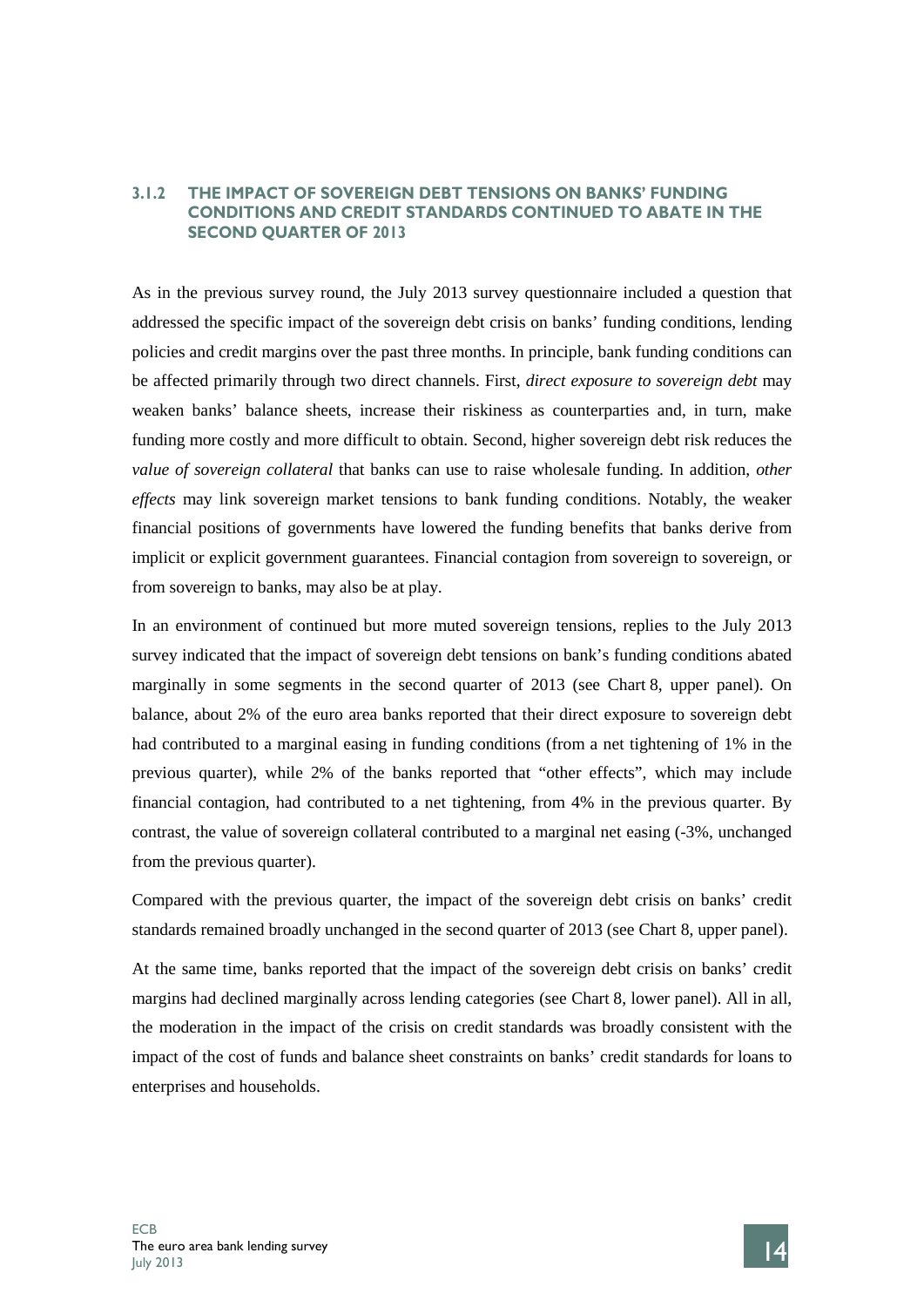### **Chart 8**

## **IMPACT OF THE SOVEREIGN DEBT CRISIS ON BANKS' FUNDING CONDITIONS, CREDIT STANDARDS AND LENDING MARGINS**

**(net percentages of banks reporting an impact on funding conditions, the tightening of credit standards or widening lending margins)**



Note: The net percentages are defined as the difference between the sum of the percentages for "contributed to a deterioration of funding conditions/tightening of credit standards/widening of credit margins considerably" and "somewhat" and the sum of the percentages for "contributed to an easing of funding conditions/easing of credit standards/narrowing of lending margins somewhat" and "considerably".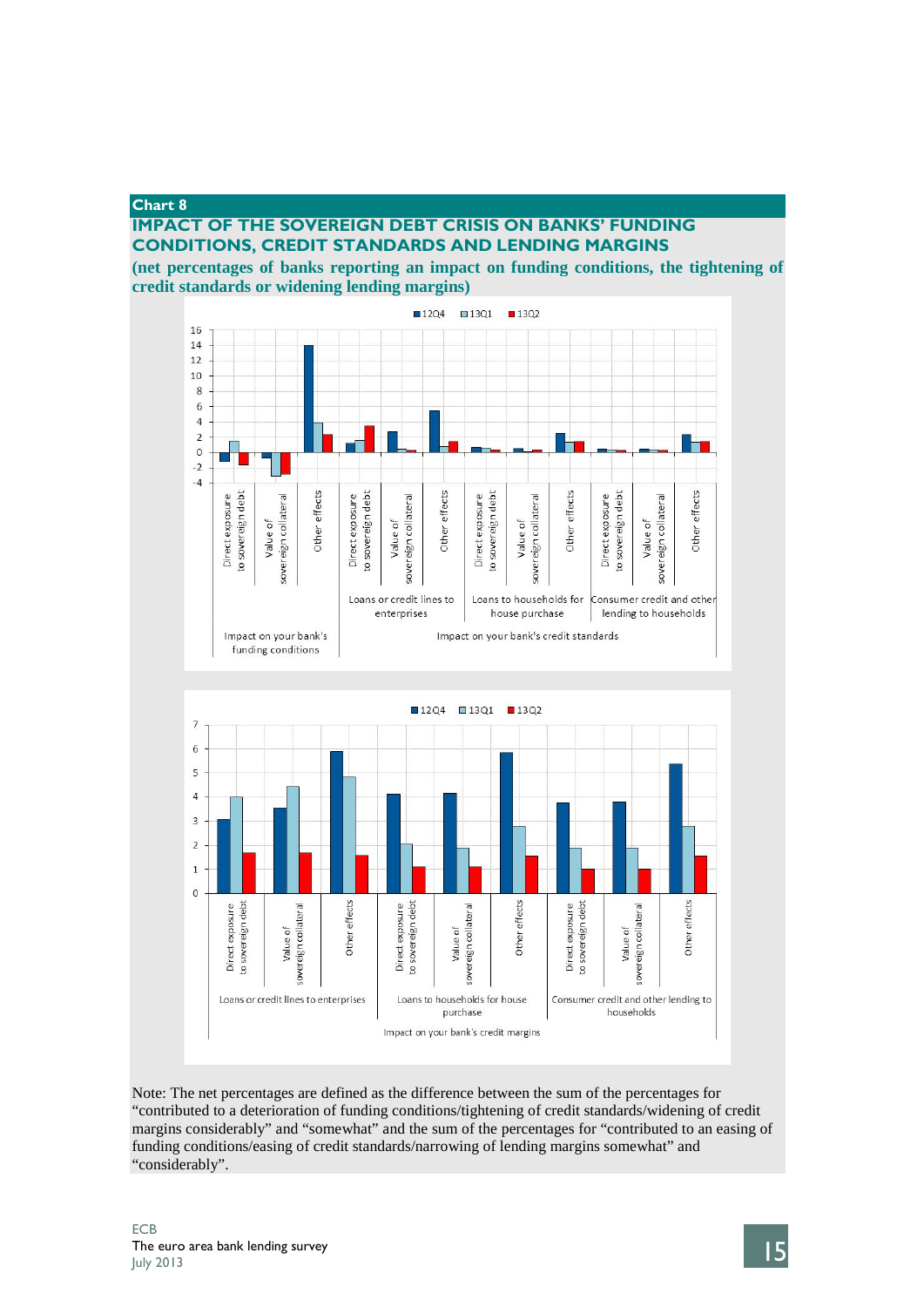## **3.1.3 CONTINUING ADJUSTMENT TO NEW REGULATORY REQUIREMENTS BY SHEDDING RISK-WEIGHTED ASSETS AND BY INCREASING CAPITAL POSITIONS**

Finally, the July 2013 survey questionnaire included two bi-annual ad hoc questions aimed at assessing the extent to which new regulatory requirements affected banks' lending policies via their potential impact on the banks' capital positions and the credit standards they apply to loans. These new requirements cover the regulation set out in the "CRR/CRD IV" proposal<sup>[2](#page-17-0)</sup>, additional measures of the European Banking Authority<sup>[3](#page-17-1)</sup> or any other specific national regulations concerning banks' capital ratios that have recently been approved or are expected to be approved in the near future. As with the impact of the sovereign debt crisis, the July 2013 BLS also included a new ad hoc question on the impact of the new regulatory requirements on banks' credit margins.

According to banks' replies,<sup>[4](#page-17-2)</sup> on balance, 24% of the participating euro area banks reported a decline in their risk-weighted assets in the first half of 2013 in order to comply with new regulatory requirements, down from 32% in the second half of 2012 (see Chart 9). This adjustment process concerned both riskier loans and loans with average risks (28% for riskier loans and 16% for average-risk loans, down from 38% and 26% respectively in the second half of 2012). As regards the effect of regulation on banks' capital positions, on balance, 22% of the euro area banks noted an increase in their capital positions over the past six months, compared with 24% in the January 2013 BLS. In the last six months, the rise in banks' capital positions was achieved comparatively more through retained earnings than through capital issuance, whereas the opposite had been the case in the second half of 2012.

Looking ahead, a slightly higher net percentage of euro area banks plan to reduce their riskweighted assets in the second half of 2013 (27%, up from 24% in the first half of 2013). At the same time, on balance, 13% of the banks intend to increase their capital positions in the second

[http://www.europarl.europa.eu/sides/getDoc.do?pubRef=-//EP//TEXT+TA+P7-TA-2013-](http://www.europarl.europa.eu/sides/getDoc.do?pubRef=-//EP//TEXT+TA+P7-TA-2013-0115+0+DOC+XML+V0//EN&language=EN)



<span id="page-17-0"></span><sup>&</sup>lt;sup>2</sup> See the regulatory requirements set out in the CRR/CRD IV, as accepted by the European Parliament in April 2013, which can be found at [http://www.europarl.europa.eu/sides/getDoc.do?pubRef=-](http://www.europarl.europa.eu/sides/getDoc.do?pubRef=-//EP//TEXT+TA+P7-TA-2013-0114+0+DOC+XML+V0//EN) [//EP//TEXT+TA+P7-TA-2013-0114+0+DOC+XML+V0//EN,](http://www.europarl.europa.eu/sides/getDoc.do?pubRef=-//EP//TEXT+TA+P7-TA-2013-0114+0+DOC+XML+V0//EN) and

 $0115+0+DOC+XML+VO/EN&language=EN,$  as well as those resulting from the regulations of the European Banking Authority and from any other specific national regulations concerning banks' capital requirements that have recently been approved or are expected to be approved in the near future.

<span id="page-17-1"></span> $3$  The European Banking Authority set capital targets for 70 European banks, consisting of two parts to be implemented by June 2012. The first part is a temporary capital buffer against sovereign exposures at market prices as of September 2011. The second part consists in raising core Tier 1 capital ratios to 9%, while avoiding excessive deleveraging.<br><sup>4</sup> The results shown are calculated as a percentage of the number of banks which did not reply "not

<span id="page-17-2"></span>applicable".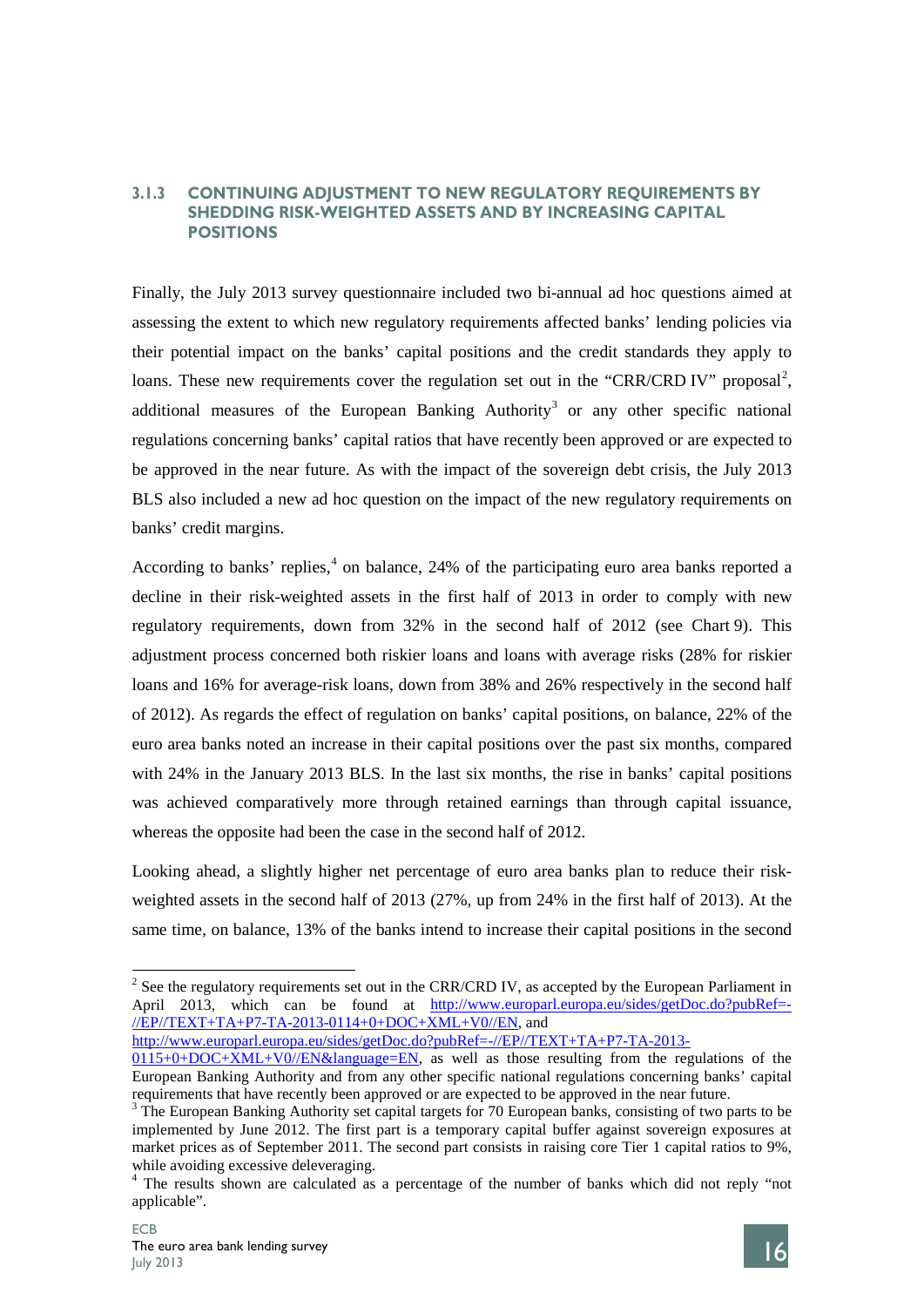half of 2013 (down from 22% in the first half of 2013). In addition, with respect to the first half of 2013, banks expect retained earnings to play a less important role in increasing their capital positions, and capital issuance to play a relatively more important one.





Chart 10 shows the contribution of CRR/CRD IV and other new regulatory requirements to the tightening of banks' credit standards. In net terms, 17% of the euro area banks acknowledged that they had tightened their credit standards on loans to large enterprises as a result of adjustments to new regulations and capital requirements, while 9% of the euro area banks reported that they had done so for loans to small and medium-sized enterprises (SMEs). For loans to households, in net terms, 8% of the euro area banks reported a tightening of credit standards owing to the new regulatory capital requirements for housing loans and 6% reported the same for consumer credit. These values are smaller than those observed in the second half of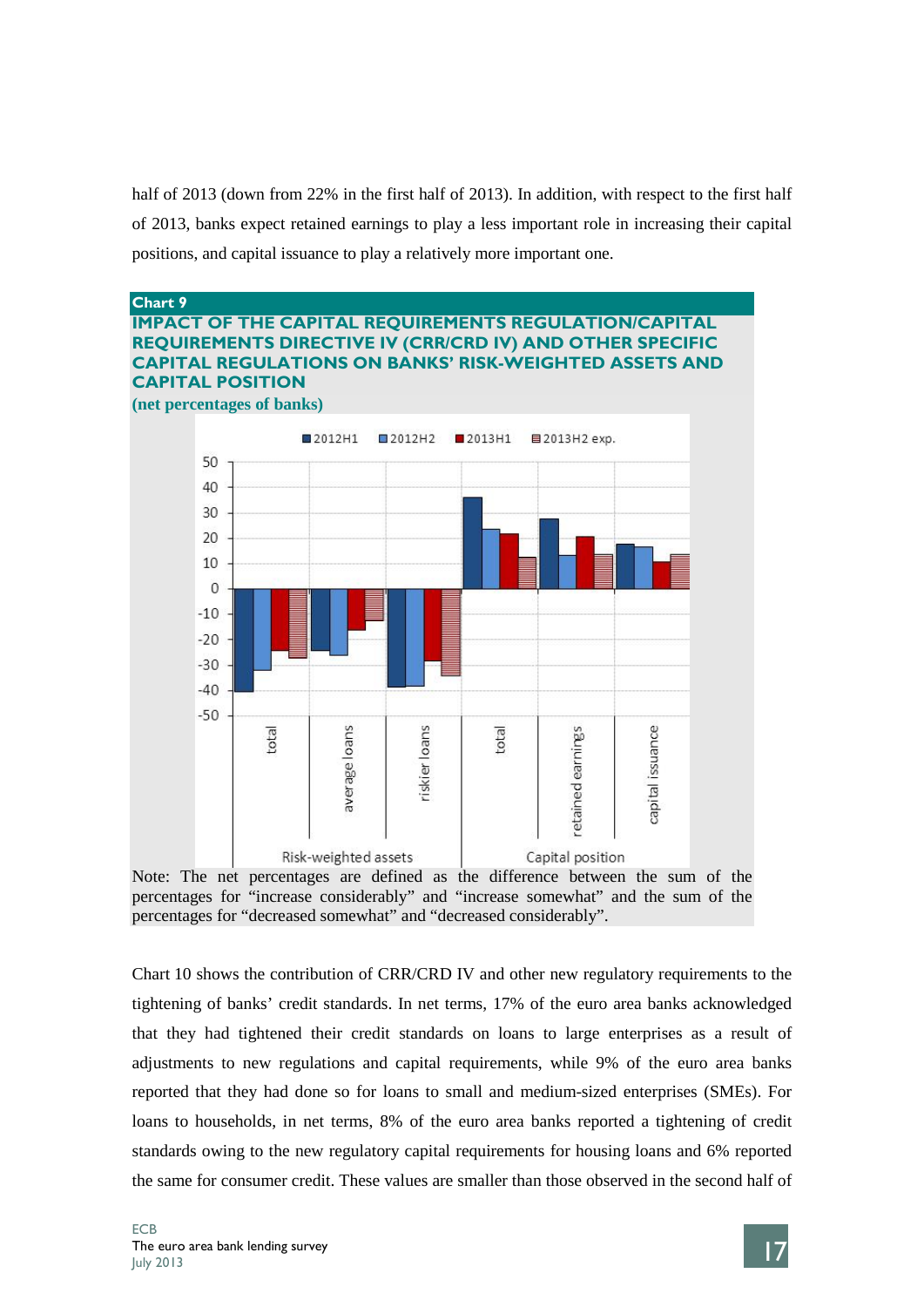2012. The impact of regulatory requirements on credit margins was of about the same order of magnitude as that on credit standards for each lending category.

For the second half of 2013, banks expect some moderation in the net tightening of credit standards due to regulatory pressures for loans to enterprises, both to large firms and to SMEs, and for loans to households for house purchase. At the same time, banks expect the impact of new regulatory requirements on the tightening of credit margins on loans to SMEs to remain unchanged.

### **Chart 10**

# **IMPACT OF CAPITAL REQUIREMENTS REGULATION/CAPITAL REQUIREMENTS DIRECTIVE IV (CRR/CRD IV) AND OTHER SPECIFIC CAPITAL REGULATIONS ON THE TIGHTENING OF CREDIT STANDARDS/CREDIT MARGINS**

**(net percentages of banks)**



Note: The net percentages are defined as the difference between the sum of the percentages for "tightened considerably" and "tightened somewhat" and the sum of the percentages for "eased somewhat" and "eased considerably".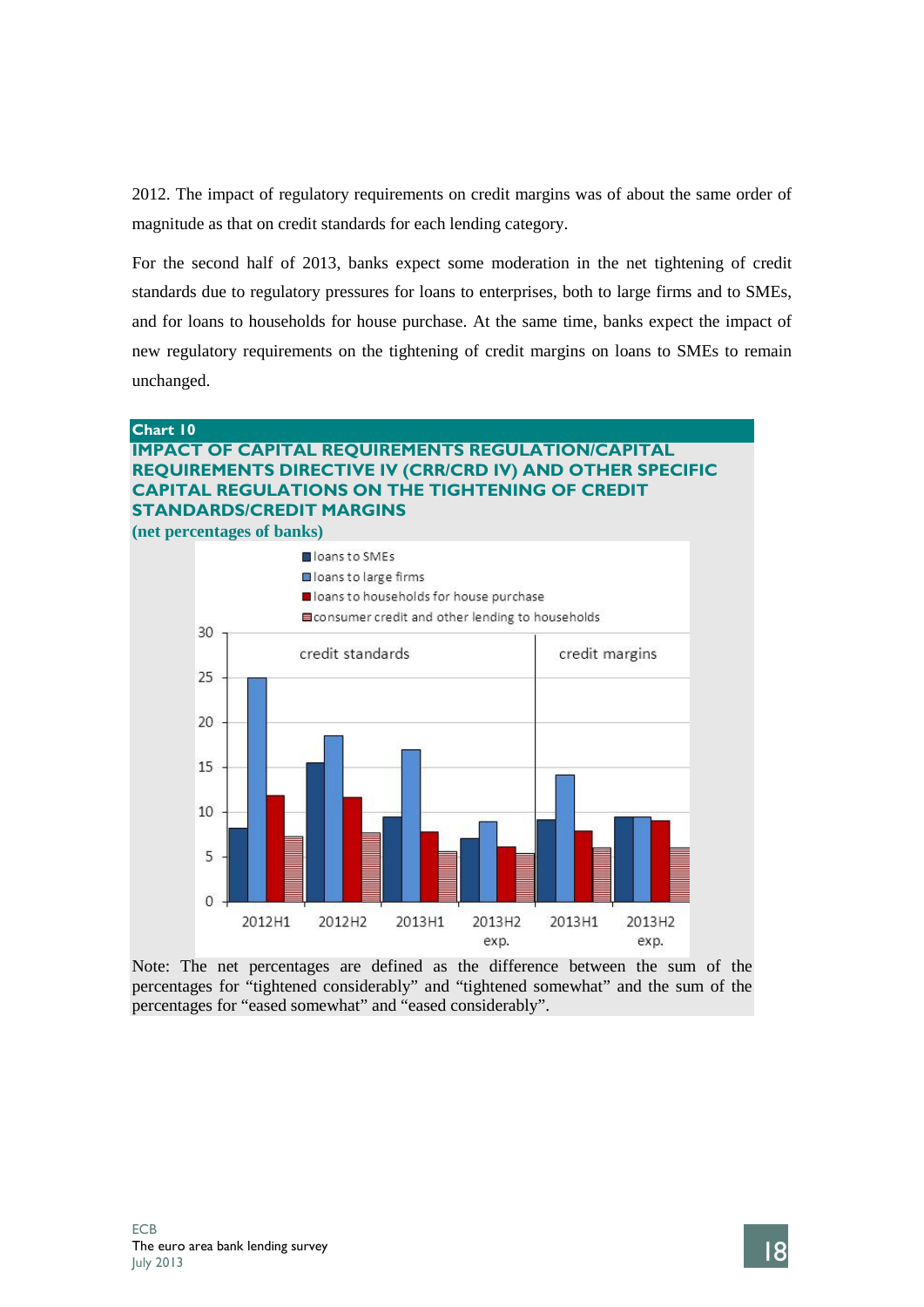# **ANNEX 1: RESULTS FORTHE INDIVIDUAL QUESTIONS**

# **I. LOANS OR CREDIT LINES TO ENTERPRISES**

1. Over the past three months, how have your bank's credit standards as applied to the approval of loans or credit lines to enterprises changed? *(in percentages, unless otherwise stated)*

|                              |            | Overall  |                         | Loans to small and<br>medium-sized<br>enterprises |        | Loans to large<br>enterprises |          | Short-term loans | Long-term loans |          |  |
|------------------------------|------------|----------|-------------------------|---------------------------------------------------|--------|-------------------------------|----------|------------------|-----------------|----------|--|
|                              | Apr 13     | Jul 13   | Apr 13<br><b>Jul 13</b> |                                                   | Apr 13 | Jul 13                        | Apr 13   | Jul 13           | Apr 13          | Jul 13   |  |
| Tightened considerably       |            | 3        | ำ                       | 3                                                 | 4      | 1                             |          | 3                | 2               | 3        |  |
| Tightened somewhat           | 10         | 8        | 10                      | 7                                                 | 4      | 4                             | 8        | 4                | 11              | 9        |  |
| Remained basically unchanged | 86         | 86       | 85                      | 86                                                | 88     | 92                            | 89       | 91               | 85              | 86       |  |
| Eased somewhat               | 4          | 4        | 4                       | 4                                                 | 4      | 2                             | з        | з                | $\mathcal{P}$   | 2        |  |
| Eased considerably           | $\Omega$   | $\Omega$ | $\Omega$                | $\Omega$                                          | 0      | $\Omega$                      | $\Omega$ | $\Omega$         | $\Omega$        | $\Omega$ |  |
| Total                        | <i>100</i> | 100      | <i>100</i>              | 100                                               | 100    | <i>100</i>                    | 100      | 100              | 100             | 100      |  |
| Net percentage               | 7          | 7        | 7                       | 5                                                 | 4      | 3                             | 5        | 4                | 11              | 10       |  |
| <b>Diffusion index</b>       | 4          | 5        | 4                       | 4                                                 | 4      | 2                             | з        | 3                | 6               | 6        |  |
| Mean                         | 2.92       | 2.91     | 2.92<br>2.91            |                                                   | 2.92   | 2.95                          | 2.94     | 2.94             | 2.88            | 2.88     |  |
| Number of banks responding   | 128        | 126      | 124                     | 122                                               | 123    | 122                           | 128      | 126              | 128             | 126      |  |

*Notes: The net percentage is defined as the difference between the sum of the percentages for "tightened considerably" and "tightened somewhat", and the sum of the percentages for "eased somewhat" and "eased considerably". The diffusion index is*  defined as the net percentage weighted according to the intensity of the response, giving lenders who have answered *"considerably" a weight twice as high (score of 1) as lenders having answered "somewhat" (score of 0.5). The mean is calculated by attributing the values 1 to 5 to the first possible answer and consequently for the others.*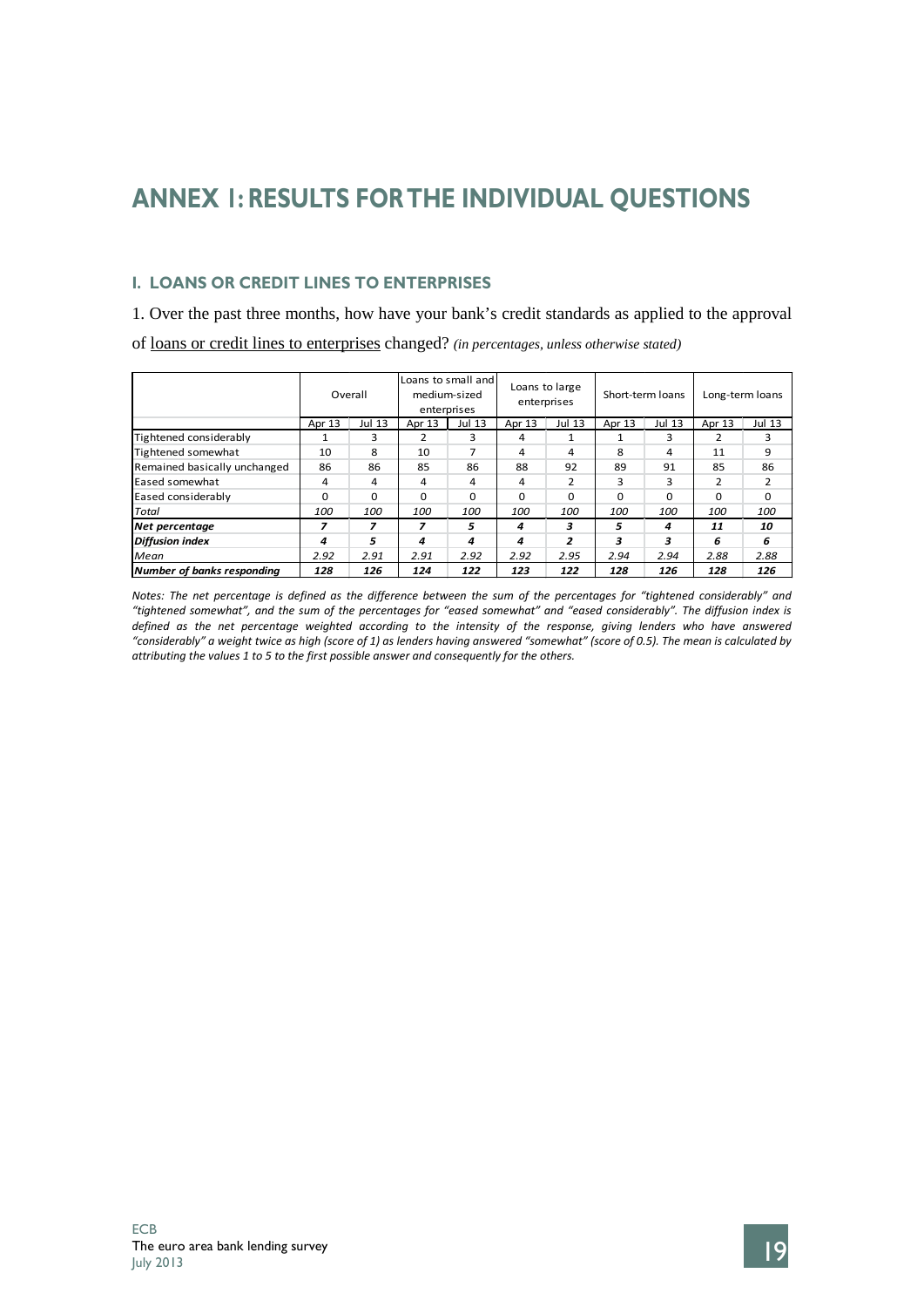# **Chart 1 CHANGES IN CREDIT STANDARDS APPLIED TO THE APPROVAL OF LOANS OR CREDIT LINES TO ENTERPRISES (net percentages of banks contributing to tightening standards)**



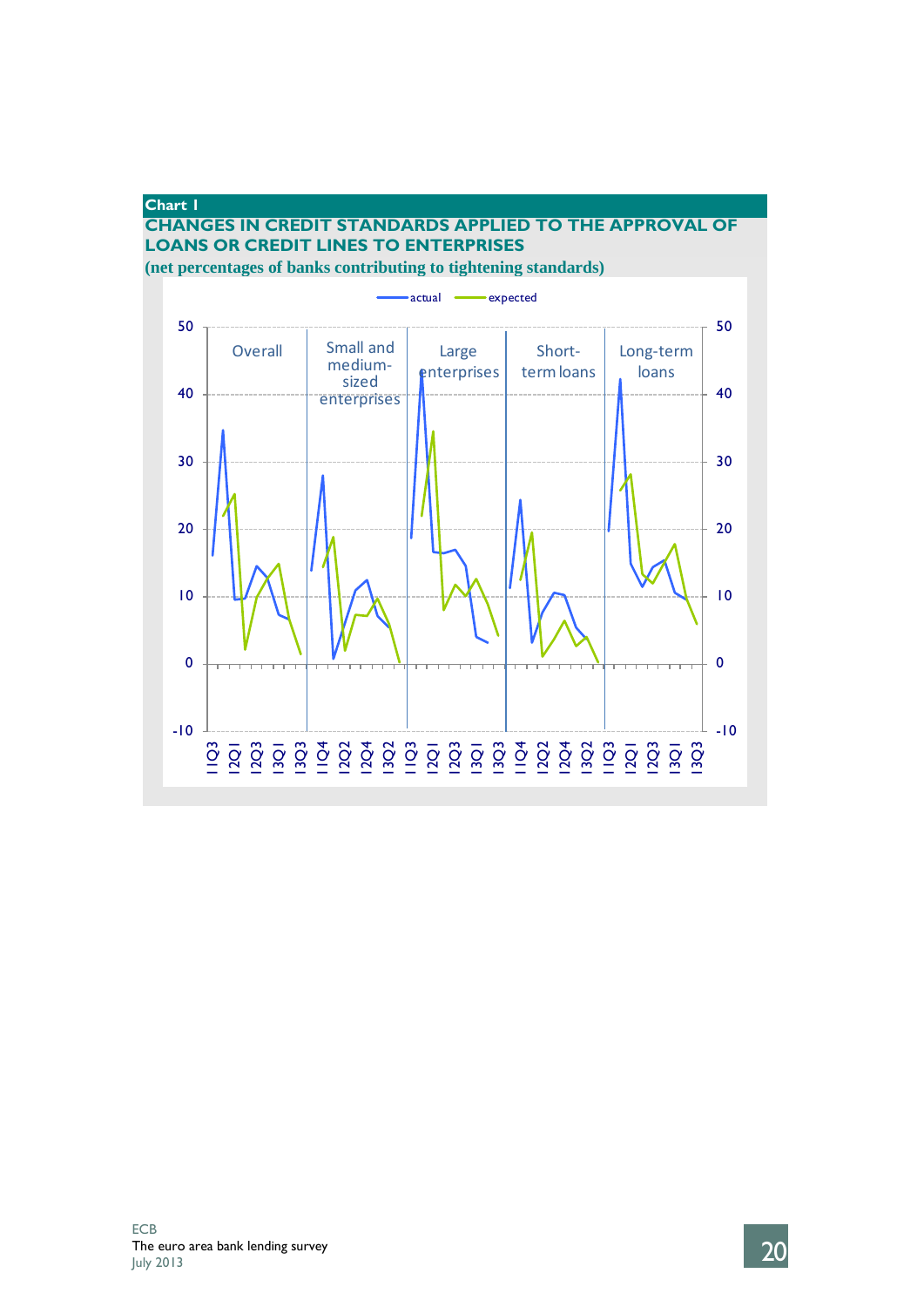# 2. Over the past three months, how have the following factors affected your bank's credit standards as applied to the approval of loans or credit lines to enterprises? *(in percentages, unless otherwise stated)*

|                                    |              |                | $\circ$ |              |         |           |        | <b>NetP</b> |              | DI             |        | Mean   |
|------------------------------------|--------------|----------------|---------|--------------|---------|-----------|--------|-------------|--------------|----------------|--------|--------|
|                                    |              |                |         | $\ddot{}$    | $^{++}$ | <b>NA</b> | Apr 13 | Jul 13      | Apr 13       | <b>Jul 13</b>  | Apr 13 | Jul 13 |
| A) Cost of funds and balance       |              |                |         |              |         |           |        |             |              |                |        |        |
| sheet constraints                  |              |                |         |              |         |           |        |             |              |                |        |        |
| Costs related to your bank's       |              |                |         |              |         |           |        |             |              |                |        |        |
| capital position                   | 0            | 5              | 87      | $\mathbf{1}$ | 0       | 7         | 5      | 5           | 3            | 3              | 2.94   | 2.95   |
| Your bank's ability to access      |              |                |         |              |         |           |        |             |              |                |        |        |
| market financing                   | 0            | 1              | 87      | 3            | 0       | 9         | $-1$   | $-1$        | 0            | $-1$           | 3.01   | 3.01   |
| Your bank's liquidity position     | 0            | 3              | 84      | 7            | 0       | 6         | $-3$   | -3          | $-1$         | $-2$           | 3.03   | 3.03   |
| B) Pressure from competition       |              |                |         |              |         |           |        |             |              |                |        |        |
| Competition from other banks       | 0            | 1              | 82      | 10           | 0       | 8         | $-3$   | -9          | $-1$         | $-4$           | 3.03   | 3.10   |
| Competition from non-banks         | $\mathbf 0$  | 0              | 89      | 0            | 0       | 11        | $-1$   | 0           | 0            | 0              | 3.01   | 3.00   |
| Competition from market            |              |                |         |              |         |           |        |             |              |                |        |        |
|                                    |              | 0              | 89      |              | 0       |           |        |             |              | 0              |        |        |
| financing                          | 0            |                |         | 1            |         | 11        | $-3$   | $-1$        | $-1$         |                | 3.04   | 3.00   |
| C) Perception of risk              |              |                |         |              |         |           |        |             |              |                |        |        |
| Expectations regarding general     |              |                |         |              |         |           |        |             |              |                |        |        |
| economic activity                  | $\mathbf{1}$ | 11             | 82      | 0            | 0       | 6         | 16     | 12          | 9            | 7              | 2.80   | 2.85   |
| Industry or firm-specific outlook  | 1            | 20             | 73      | 0            | 0       | 6         | 20     | 22          | 10           | 11             | 2.77   | 2.75   |
| Risk on collateral demanded        | 0            | 6              | 89      | 0            | 0       | 6         | 8      | 6           | 4            | 3              | 2.91   | 2.94   |
|                                    |              |                |         |              |         |           |        |             |              |                |        |        |
| SMALL AND MEDIUM-SIZED ENTERPRISES |              |                |         |              |         |           |        |             |              |                |        |        |
|                                    |              |                | $\circ$ | $\ddot{}$    | $^{++}$ | NA        |        | <b>NetP</b> |              | DI             |        | Mean   |
|                                    |              |                |         |              |         |           | Apr 13 | Jul 13      | Apr 13       | Jul 13         | Apr 13 | Jul 13 |
| A) Cost of funds and balance       |              |                |         |              |         |           |        |             |              |                |        |        |
| sheet constraints                  |              |                |         |              |         |           |        |             |              |                |        |        |
| Costs related to your bank's       |              |                |         |              |         |           |        |             |              |                |        |        |
| capital position                   | 0            | $\overline{4}$ | 81      | 1            | 0       | 13        | 4      | 3           | 3            | $\overline{2}$ | 2.93   | 2.96   |
| Your bank's ability to access      |              |                |         |              |         |           |        |             |              |                |        |        |
| market financing                   | 0            | $\overline{2}$ | 81      | 1            | 0       | 16        | 2      | 1           | 1            | 1              | 2.97   | 2.98   |
| Your bank's liquidity position     | 0            | 5              | 77      | 4            | 0       | 14        | 0      | $\mathbf 0$ | 0            | $\mathbf 0$    | 3.00   | 2.99   |
| B) Pressure from competition       |              |                |         |              |         |           |        |             |              |                |        |        |
| Competition from other banks       | 0            | $\mathbf{1}$   | 79      | 7            | 1       | 13        | $-1$   | -6          | $-1$         | $-4$           | 3.02   | 3.08   |
| Competition from non-banks         | 0            | $\mathbf 0$    | 84      | 0            | 0       | 16        | 2      | $\mathbf 0$ | $\mathbf{1}$ | 0              | 2.98   | 3.00   |
| Competition from market            |              |                |         |              |         |           |        |             |              |                |        |        |
| financing                          | 0            | $\mathbf 0$    | 84      | 1            | 0       | 16        | 2      | $-1$        | 1            | 0              | 2.98   | 3.00   |
| C) Perception of risk              |              |                |         |              |         |           |        |             |              |                |        |        |
|                                    |              |                |         |              |         |           |        |             |              |                |        |        |
| Expectations regarding general     |              | 8              | 79      | 0            | 0       | 12        |        | 9           | 8            |                |        | 2.87   |
| economic activity                  | 1            | 16             |         |              |         |           | 15     |             |              | 5              | 2.80   |        |
| Industry or firm-specific outlook  | $\mathbf{1}$ |                | 72      | 0            | 0       | 11        | 19     | 17          | 10           | 9              | 2.75   | 2.79   |
| Risk on collateral demanded        | 0            | 6              | 82      | 0            | 0       | 12        | 9      | 6           | 5            | 3              | 2.89   | 2.93   |
|                                    |              |                |         |              |         |           |        |             |              |                |        |        |
| <b>LARGE ENTERPRISES</b>           |              |                |         |              |         |           |        |             |              |                |        |        |
|                                    | --           |                | $\circ$ | $\ddot{}$    | $^{++}$ | NA        |        | <b>NetP</b> |              | DI             |        | Mean   |
|                                    |              |                |         |              |         |           | Apr 13 | Jul 13      | Apr 13       | <b>Jul 13</b>  | Apr 13 | Jul 13 |
| A) Cost of funds and balance       |              |                |         |              |         |           |        |             |              |                |        |        |
| sheet constraints                  |              |                |         |              |         |           |        |             |              |                |        |        |
| Costs related to your bank's       |              |                |         |              |         |           |        |             |              |                |        |        |
| capital position                   | 0            | 7              | 80      | $\mathbf{1}$ | 0       | 12        | 5      | 6           | 3            | 3              | 2.92   | 2.93   |
| Your bank's ability to access      |              |                |         |              |         |           |        |             |              |                |        |        |
| market financing                   | 0            | 1              | 82      | 3            | 0       | 15        | $-1$   | $-1$        | 0            | $-1$           | 3.00   | 3.02   |
| Your bank's liquidity position     | 0            | 3              | 78      | 7            | 0       | 12        | $-3$   | -4          | $-1$         | $-2$           | 3.03   | 3.04   |
| B) Pressure from competition       |              |                |         |              |         |           |        |             |              |                |        |        |
| Competition from other banks       | 0            | 0              | 78      | 9            | 0       | 13        | -6     | -9          | $-3$         | -4             | 3.07   | 3.10   |
| Competition from non-banks         | 0            | 0              | 83      | 0            | 0       | 17        | $-2$   | 0           | $-1$         | 0              | 3.02   | 3.01   |
| Competition from market            |              |                |         |              |         |           |        |             |              |                |        |        |
| financing                          | 0            | 0              | 83      | $\mathbf{1}$ | 0       | 16        | $-2$   | $-1$        | $-1$         | 0              | 3.03   | 3.01   |
| C) Perception of risk              |              |                |         |              |         |           |        |             |              |                |        |        |
| Expectations regarding general     |              |                |         |              |         |           |        |             |              |                |        |        |
| economic activity                  | 0            | 11             | 77      | 0            | 0       | 11        | 11     | 12          | 6            | 6              | 2.87   | 2.87   |
| Industry or firm-specific outlook  | 0            | 15             | 74      | 0            | 0       | 11        | 13     | 15          | 7            | 8              | 2.85   | 2.83   |
| Risk on collateral demanded        | 0            | 4              | 85      | 0            | 0       | 11        | 6      | 4           | 3            | $\overline{2}$ | 2.94   | 2.96   |
|                                    |              |                |         |              |         |           |        |             |              |                |        |        |

*NA = not available; NetP = net percentage; DI = diffusion index.*

*Notes: The net percentage is defined as the difference between the sum of banks responding "- -" (contributed considerably to tightening) and "-" (contributed somewhat to tightening), and the sum of banks responding "+" (contributed somewhat to easing) and "+ +" (contributed considerably to easing). "°" means "contributed to basically unchanged credit standards". The diffusion index is defined as the net percentage weighted according to the intensity of the response, giving lenders who have answered*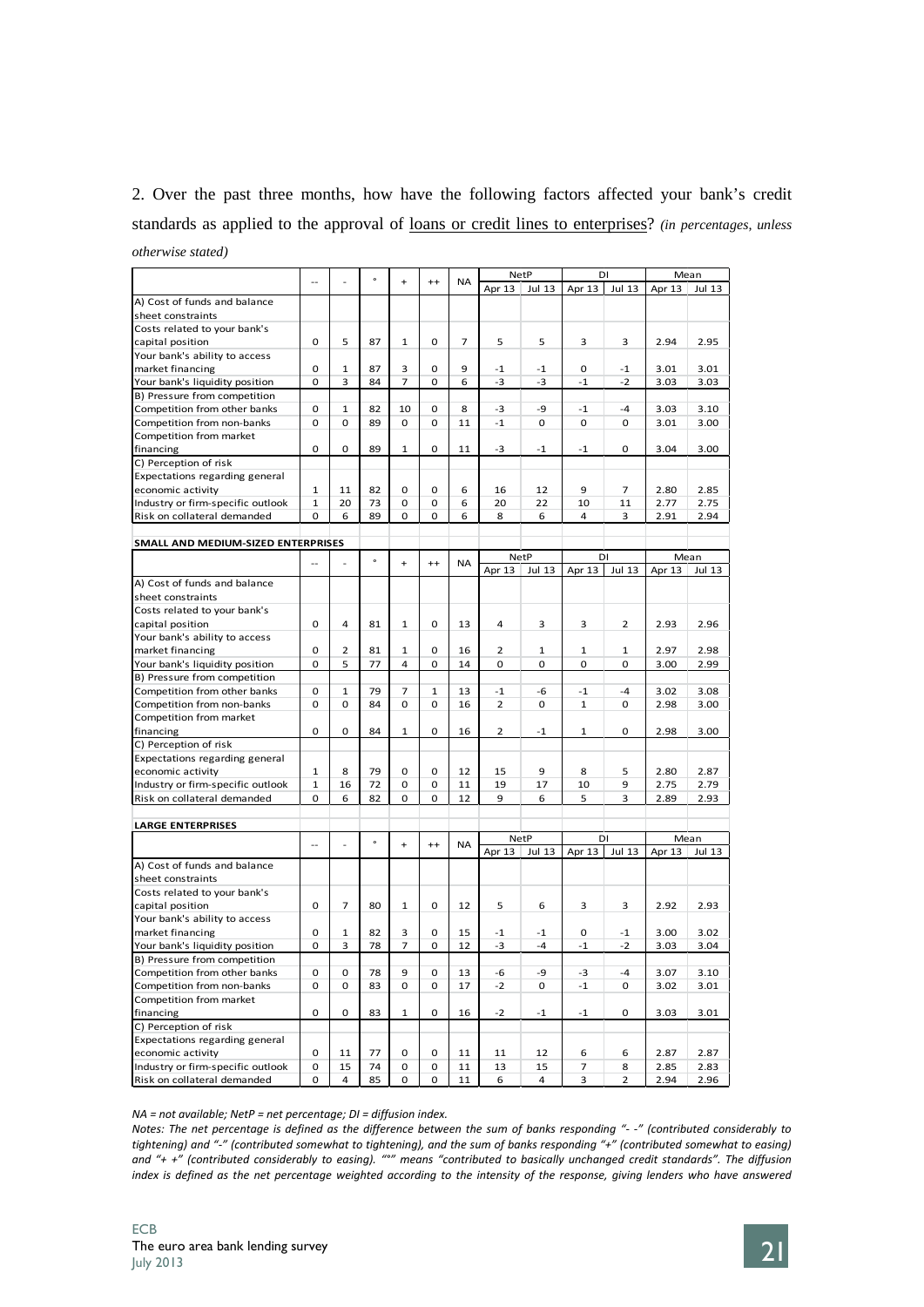*"considerably" a weight twice as high (score of 1) as lenders having answered "somewhat" (score of 0.5). The mean is calculated by attributing the values 1 to 5 to the first possible answer and consequently for the others.*

### **Chart 2a**

### **FACTORS AFFECTING CREDIT STANDARDS APPLIED TO THE APPROVAL OF LOANS OR CREDIT LINES TO ENTERPRISES (net percentages of banks contributing to tightening standards)**





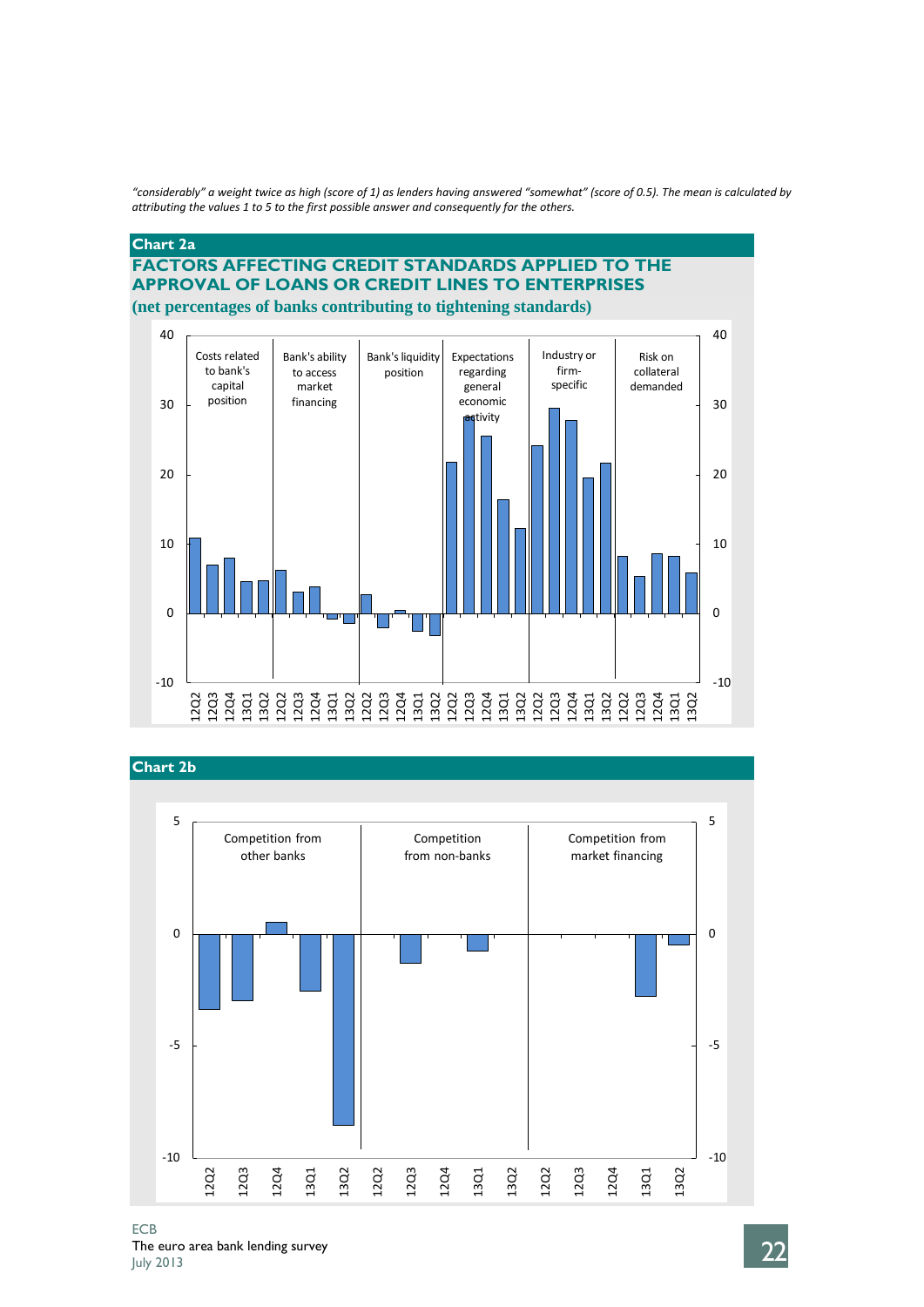3. Over the past three months, how have your bank's conditions and terms for approving loans or credit lines to enterprises changed? *(in percentages, unless otherwise stated)*

|                                    |                          |                |           |                |              |           |                | <b>NetP</b>    | DI             |                | Mean   |               |
|------------------------------------|--------------------------|----------------|-----------|----------------|--------------|-----------|----------------|----------------|----------------|----------------|--------|---------------|
|                                    | $-$                      |                | $\bullet$ | $+$            | $^{++}$      | <b>NA</b> | Apr 13         | Jul 13         | Apr 13         | <b>Jul 13</b>  | Apr 13 | <b>Jul 13</b> |
| A) Price                           |                          |                |           |                |              |           |                |                |                |                |        |               |
| Your bank's margin on average      |                          |                |           |                |              |           |                |                |                |                |        |               |
| loans                              | 0                        | 13             | 68        | 12             | $\mathbf{1}$ | 6         | 11             | $-1$           | 5              | $-1$           | 2.89   | 3.02          |
| Your bank's margin on riskier      |                          |                |           |                |              |           |                |                |                |                |        |               |
| loans                              | $\mathbf{1}$             | 15             | 73        | 4              | $\mathbf 0$  | 6         | 24             | 12             | 12             | $\overline{7}$ | 2.75   | 2.86          |
| B) Other conditions and terms      |                          |                |           |                |              |           |                |                |                |                |        |               |
| Non-interest rate charges          | $\Omega$                 | 3              | 89        | $\mathbf{1}$   | $\mathbf{1}$ | 6         | 5              | 0              | 3              | $-1$           | 2.95   | 3.02          |
| Size of the loan or credit line    | $\Omega$                 | 5              | 89        | $\mathbf{1}$   | 0            | 6         | $\overline{2}$ | 5              | $\mathbf{1}$   | 3              | 2.98   | 2.95          |
| Collateral requirements            | $\Omega$                 | 4              | 89        | $\mathbf{1}$   | $\Omega$     | 6         | 4              | 4              | $\overline{2}$ | $\overline{2}$ | 2.95   | 2.96          |
| Loan covenants                     | 0                        | $\overline{7}$ | 87        | $\mathbf{1}$   | $\mathbf 0$  | 6         | 5              | 6              | 3              | 3              | 2.94   | 2.94          |
| Maturity                           | $\Omega$                 | 6              | 86        | $\overline{2}$ | $\mathbf 0$  | 6         | 3              | 4              | $\overline{2}$ | $\overline{2}$ | 2.97   | 2.96          |
|                                    |                          |                |           |                |              |           |                |                |                |                |        |               |
| SMALL AND MEDIUM-SIZED ENTERPRISES |                          |                |           |                |              |           |                |                |                |                |        |               |
|                                    |                          |                | $\bullet$ |                |              | <b>NA</b> |                | <b>NetP</b>    | DI             |                | Mean   |               |
|                                    | $\overline{\phantom{a}}$ |                |           | $\ddot{}$      | $^{++}$      |           | Apr 13         | <b>Jul 13</b>  | Apr 13         | <b>Jul 13</b>  | Apr 13 | <b>Jul 13</b> |
| A) Price                           |                          |                |           |                |              |           |                |                |                |                |        |               |
| Your bank's margin on average      |                          |                |           |                |              |           |                |                |                |                |        |               |
| loans                              | 0                        | 12             | 67        | 9              | $\mathbf{1}$ | 11        | 11             | 3              | 6              | $\mathbf{1}$   | 2.87   | 2.97          |
| Your bank's margin on riskier      |                          |                |           |                |              |           |                |                |                |                |        |               |
| loans                              | 2                        | 14             | 70        | $\overline{2}$ | 0            | 12        | 22             | 14             | 12             | 8              | 2.74   | 2.81          |
| B) Other conditions and terms      |                          |                |           |                |              |           |                |                |                |                |        |               |
| Non-interest rate charges          | 0                        | 4              | 84        | $\overline{2}$ | 0            | 11        | 3              | 2              | $\mathbf{1}$   | $\mathbf{1}$   | 2.98   | 2.98          |
| Size of the loan or credit line    | $\Omega$                 | 6              | 82        | $\mathbf{1}$   | $\mathbf 0$  | 11        | $\overline{2}$ | 6              | $\mathbf{1}$   | 3              | 2.98   | 2.93          |
| Collateral requirements            | 0                        | $\overline{7}$ | 81        | $\mathbf{1}$   | $\mathbf 0$  | 11        | 6              | $\overline{7}$ | 3              | 4              | 2.94   | 2.91          |
| Loan covenants                     | $\mathbf{1}$             | 5              | 82        | $\mathbf{1}$   | $\Omega$     | 11        | 1              | 6              | $\mathbf{1}$   | 4              | 2.99   | 2.91          |
| Maturity                           | $\Omega$                 | 5              | 82        | $\overline{2}$ | $\Omega$     | 11        | $\overline{2}$ | 4              | $\mathbf{1}$   | $\overline{2}$ | 2.99   | 2.96          |
|                                    |                          |                |           |                |              |           |                |                |                |                |        |               |
| <b>LARGE ENTERPRISES</b>           |                          |                |           |                |              |           |                |                |                |                |        |               |
|                                    | $\overline{a}$           |                | $\circ$   | $\ddot{}$      | $^{++}$      | <b>NA</b> |                | <b>NetP</b>    | DI             |                |        | Mean          |
|                                    |                          |                |           |                |              |           | Apr 13         | Jul 13         | Apr 13         | <b>Jul 13</b>  | Apr 13 | Jul 13        |
| A) Price                           |                          |                |           |                |              |           |                |                |                |                |        |               |
| Your bank's margin on average      |                          |                |           |                |              |           |                |                |                |                |        |               |
| loans                              | $\Omega$                 | 13             | 63        | 12             | $\mathbf{1}$ | 11        | 7              | $-1$           | 3              | $-1$           | 2.93   | 3.03          |
| Your bank's margin on riskier      |                          |                |           |                |              |           |                |                |                |                |        |               |
| loans                              | $\mathbf{1}$             | 15             | 68        | 4              | $\mathbf 0$  | 12        | 17             | 12             | 9              | $\overline{7}$ | 2.80   | 2.86          |
| B) Other conditions and terms      |                          |                |           |                |              |           |                |                |                |                |        |               |
| Non-interest rate charges          | $\Omega$                 | 3              | 84        | 1              | $\mathbf{1}$ | 11        | 3              | 1              | 2              | 0              | 2.97   | 3.01          |
| Size of the loan or credit line    | $\Omega$                 | 5              | 84        | $\mathbf{1}$   | $\mathbf 0$  | 11        | $\mathbf{1}$   | 4              | 0              | $\overline{2}$ | 2.99   | 2.96          |
| Collateral requirements            | $\Omega$                 | 3              | 84        | $\mathbf{1}$   | $\mathbf 0$  | 12        | 3              | $\mathbf{1}$   | $\overline{2}$ | $\mathbf{1}$   | 2.96   | 2.99          |
| Loan covenants                     | 0                        | 4              | 83        | $\mathbf{1}$   | $\Omega$     | 12        | 3              | 3              | $\mathbf{1}$   | $\overline{2}$ | 2.96   | 2.96          |
| Maturity                           | $\Omega$                 | 6              | 79        | 4              | $\Omega$     | 11        | $\mathbf{1}$   | $\overline{2}$ | $\mathbf{1}$   | $\mathbf{1}$   | 2.98   | 2.99          |

*NA = not available; NetP = net percentage; DI = diffusion index.*

*Notes: The net percentage is defined as the difference between the sum of banks responding "- -" (contributed considerably to tightening) and "-" (contributed somewhat to tightening), and the sum of banks responding "+" (contributed somewhat to easing) and "+ +" (contributed considerably to easing). "°" means "contributed to basically unchanged credit standards". The diffusion*  index is defined as the net percentage weighted according to the intensity of the response, giving lenders who have answered *"considerably" a weight twice as high (score of 1) as lenders having answered "somewhat" (score of 0.5). The mean is calculated by attributing the values 1 to 5 to the first possible answer and consequently for the others.*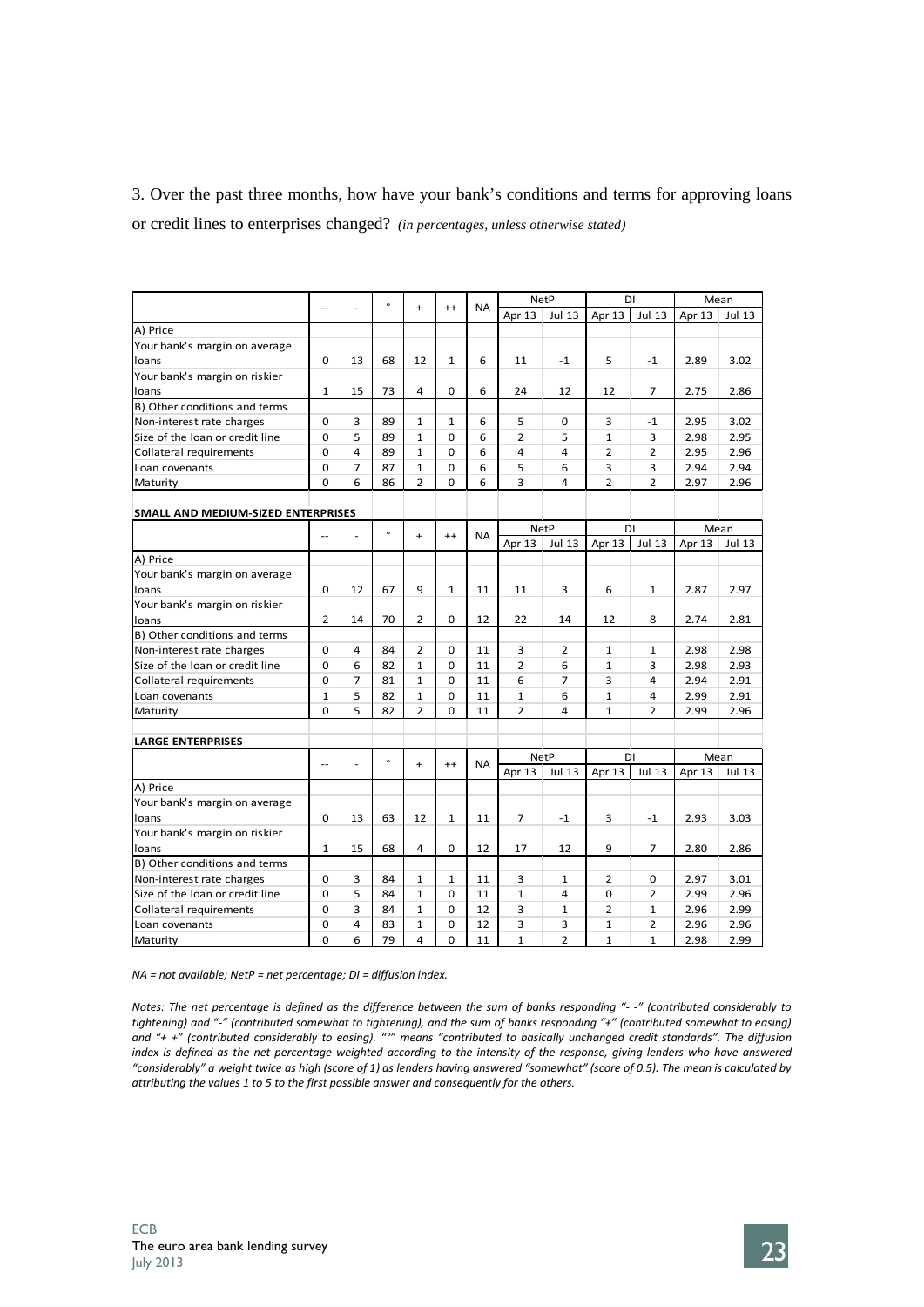# **Chart 3**

# **CHANGES IN TERMS AND CONDITIONS FOR APPROVING LOANS OR CREDIT LINES TO ENTERPRISES**

**(net percentages of banks reporting tightening terms and conditions) OVERALL**

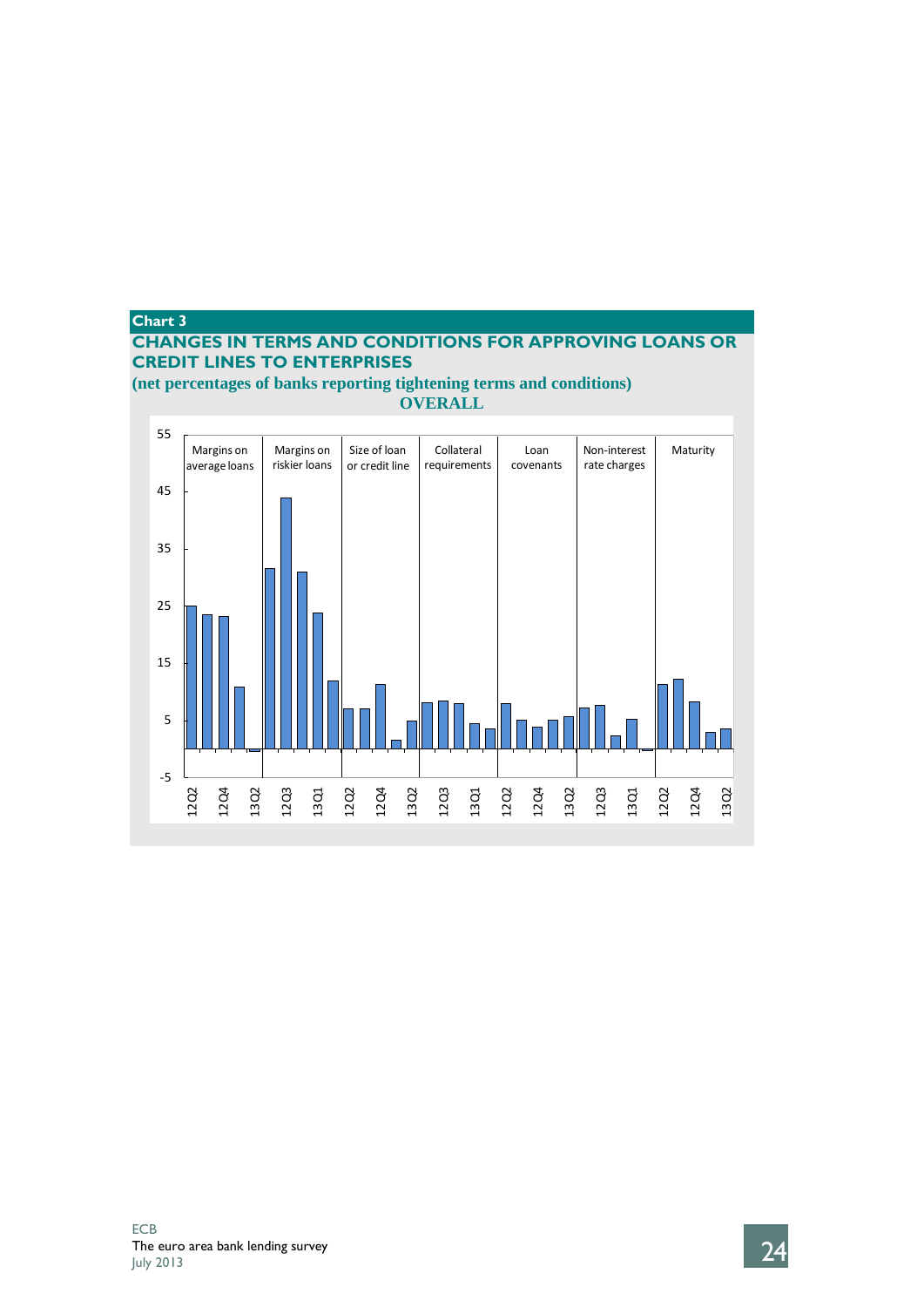4. Over the past three months, how has the demand for loans or credit lines to enterprises changed at your bank, apart from normal seasonal fluctuations? *(in percentages, unless otherwise stated)*

|                              |            | Overall  |        | Loans to small and<br>medium-sized<br>enterprises | Loans to large | enterprises | Short-term loans |          | Long-term loans |          |  |
|------------------------------|------------|----------|--------|---------------------------------------------------|----------------|-------------|------------------|----------|-----------------|----------|--|
|                              | Apr 13     | Jul 13   | Apr 13 | Jul 13                                            |                | Jul 13      | Apr 13           | Jul 13   | Apr 13          | Jul 13   |  |
| Decreased considerably       | 1          | 2        |        | 4                                                 |                | 1           |                  | 2        | 1               | 2        |  |
| Decreased somewhat           | 30         | 24       | 33     | 19                                                | 30             | 24          | 17               | 16       | 37              | 27       |  |
| Remained basically unchanged | 64         | 66       | 60     | 69                                                | 65             | 68          | 74               | 72       | 57              | 64       |  |
| Increased somewhat           | 6          | 8        | 7      | 8                                                 | 4              | 7           | 9                | 10       | 5               |          |  |
| Increased considerably       | $\Omega$   | $\Omega$ | U      | $\Omega$                                          | 0              | $\Omega$    | <sup>0</sup>     | $\Omega$ | $\Omega$        | $\Omega$ |  |
| <b>Total</b>                 | <i>100</i> | 100      | 100    | 100                                               | 100            | 100         | 100              | 100      | 100             | 100      |  |
| Net percentage               | $-24$      | $-18$    | -26    | $-14$                                             | -26            | $-18$       | -8               | -8       | -32             | $-22$    |  |
| Diffusion index              | $-12$      | -10      | $-13$  | -9                                                | $-13$          | -10         | -4               | -5       | -16             | $-12$    |  |
| Mean                         | 2.75       | 2.80     | 2.74   | 2.82                                              | 2.73           | 2.81        | 2.91             | 2.90     | 2.68            | 2.76     |  |
| Number of banks responding   | 128        | 126      | 124    | 122                                               | 123            | 122         | 128              | 126      | 128             | 126      |  |

*Notes: The net percentage is defined as the difference between the sum of the percentages for "tightened considerably" and "tightened somewhat", and the sum of the percentages for "eased somewhat" and "eased considerably". The diffusion index is*  defined as the net percentage weighted according to the intensity of the response, giving lenders who have answered *"considerably" a weight twice as high (score of 1) as lenders having answered "somewhat" (score of 0.5). The mean is calculated by attributing the values 1 to 5 to the first possible answer and consequently for the others.*

## **Chart 4 CHANGES IN DEMAND FOR LOANS OR CREDIT LINES TO ENTERPRISES**

**(net percentages of banks reporting a positive contribution to demand)**

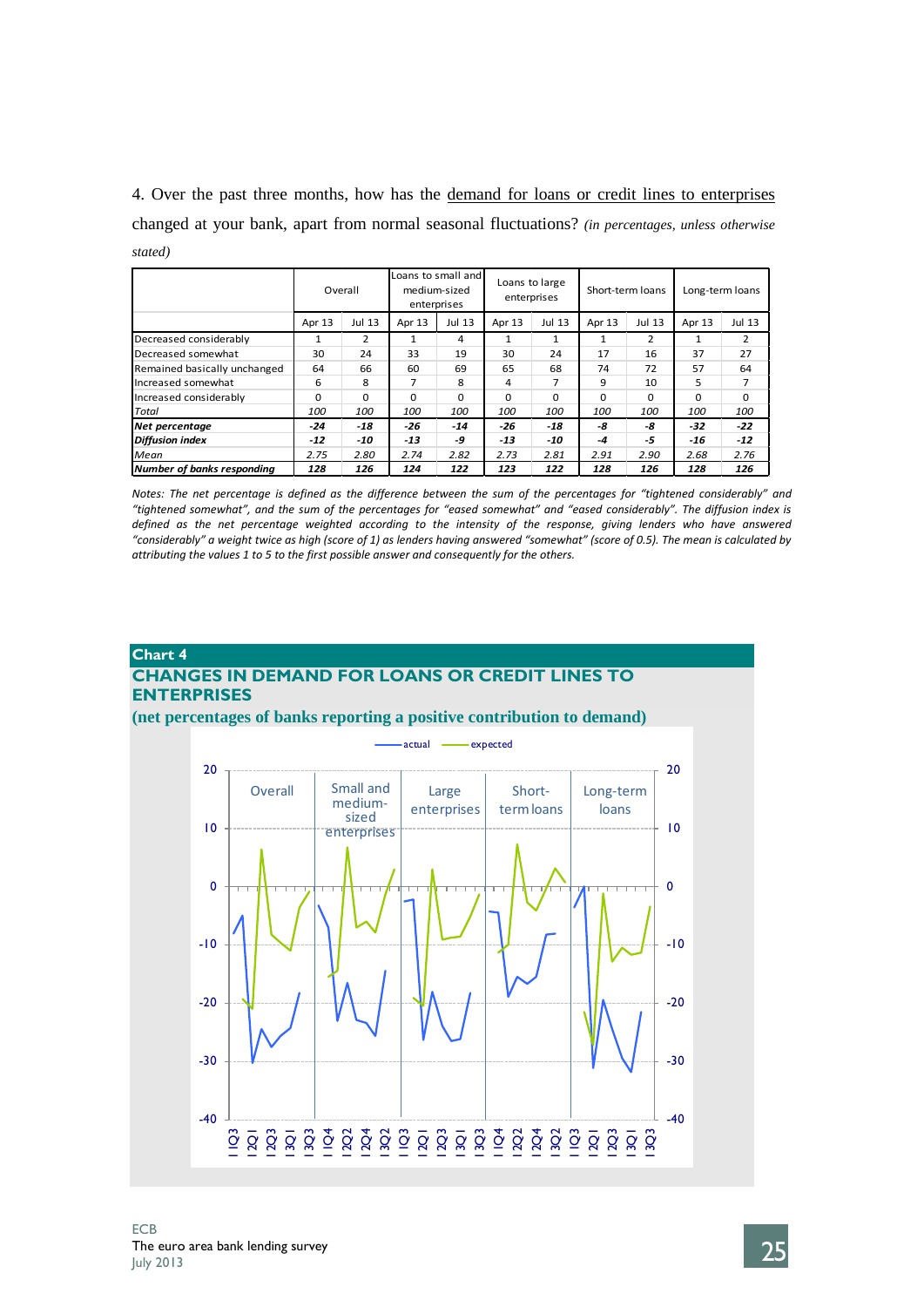### 5. Over the past three months, how have the following factors affected the demand for loans or

| credit lines to enterprises? (in percentages, unless otherwise stated) |
|------------------------------------------------------------------------|
|                                                                        |

|                                 |              | $- -$<br>-   | $\circ$ |                |              |           |              | <b>NetP</b>  | DI           |               |        | Mean          |
|---------------------------------|--------------|--------------|---------|----------------|--------------|-----------|--------------|--------------|--------------|---------------|--------|---------------|
|                                 |              |              |         | $\ddot{}$      | $^{++}$      | <b>NA</b> | Apr 13       | Jul 13       | Apr 13       | <b>Jul 13</b> | Apr 13 | <b>Jul 13</b> |
| A) Financing needs              |              |              |         |                |              |           |              |              |              |               |        |               |
| Fixed investment                | 2            | 31           | 53      | 7              | 0            | 6         | $-33$        | $-27$        | $-17$        | $-15$         | 2.64   | 2.69          |
| Inventories and working capital | $\mathbf{1}$ | 10           | 70      | 13             | 0            | 7         | 1            | 3            | 1            | $\mathbf{1}$  | 3.02   | 3.03          |
| Mergers/acquisitions and        |              |              |         |                |              |           |              |              |              |               |        |               |
| corporate restructuring         | 1            |              | 76      | 6              | 0            | 10        | $-10$        | $-2$         | $-5$         | $-1$          | 2.88   | 2.97          |
| Debt restructuring              | O            | 3            | 73      | 17             | $\mathbf{1}$ | 7         | 12           | 15           | 6            | 8             | 3.14   | 3.16          |
| B) Use of alternative finance   |              |              |         |                |              |           |              |              |              |               |        |               |
| Internal financing              | 0            | 7            | 87      | $\Omega$       | 0            | 6         | $-5$         | $-7$         | $-3$         | $-4$          | 2.95   | 2.93          |
| Loans from other banks          | 0            | 3            | 85      | 5              | 0            | 7         | $\Omega$     | 3            | $\Omega$     | $\mathbf{1}$  | 3.00   | 3.03          |
| Loans from non-banks            | 0            | $\mathbf{1}$ | 86      | 3              | 0            | 10        | $\mathbf{1}$ | $\mathbf{1}$ | $\mathbf{1}$ | $\mathbf{1}$  | 3.02   | 3.02          |
| Issuance of debt securities     | U            | 15           | 70      | $\overline{2}$ | $\Omega$     | 12        | $-5$         | $-13$        | $-2$         | -6            | 2.95   | 2.86          |
| Issuance of equity              | 0            | 0            | 85      | $\Omega$       | 0            | 15        | $-1$         | $\Omega$     | $-1$         | 0             | 2.98   | 3.00          |

*NA = not available; NetP = net percentage; DI = diffusion index.*

*Notes: The net percentage is defined as the difference between the sum of banks responding "- -" (contributed considerably to tightening) and "-" (contributed somewhat to tightening), and the sum of banks responding "+" (contributed somewhat to easing) and "+ +" (contributed considerably to easing). "°" means "contributed to basically unchanged credit standards". The diffusion index is defined as the net percentage weighted according to the intensity of the response, giving lenders who have answered "considerably" a weight twice as high (score of 1) as lenders having answered "somewhat" (score of 0.5). The mean is calculated by attributing the values 1 to 5 to the first possible answer and consequently for the others.*

### **Chart 5a FACTORS AFFECTING DEMAND FOR LOANS AND CREDIT LINES TO ENTERPRISES**

### **(net percentages of banks reporting a positive contribution to demand)**



## **Chart 5b**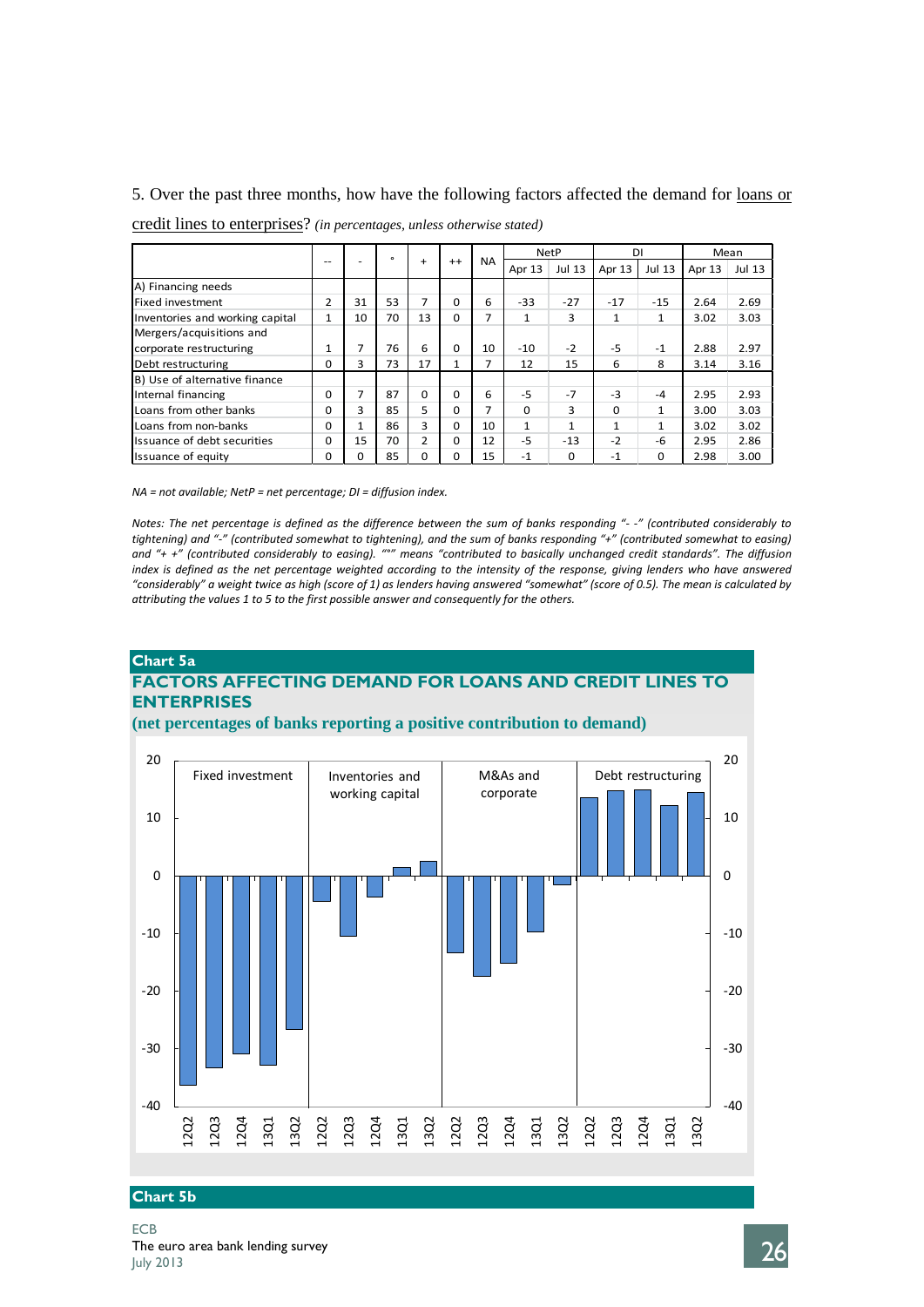

# **FACTORS AFFECTING DEMAND FOR LOANS AND CREDIT LINES TO**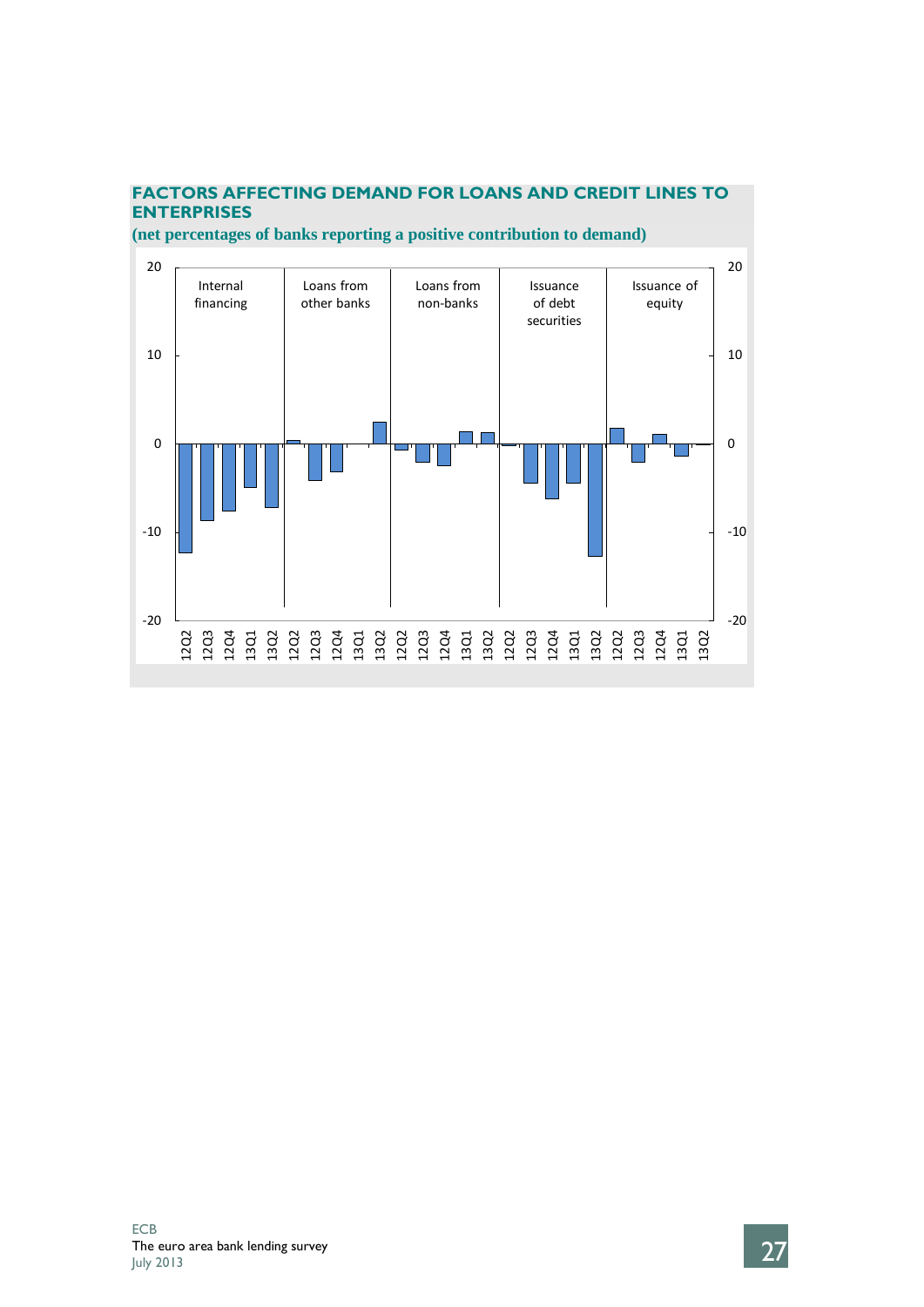6. Please indicate how you expect your bank's credit standards as applied to the approval of loans or credit lines to enterprises to change over the next three months. *(in percentages, unless otherwise stated)*

|                            |          | Overall       |                  | Loans to small and<br>medium-sized<br>enterprises |          | Loans to large<br>enterprises |          | Short-term loans | Long-term loans |          |  |
|----------------------------|----------|---------------|------------------|---------------------------------------------------|----------|-------------------------------|----------|------------------|-----------------|----------|--|
|                            | Apr 13   | <b>Jul 13</b> | Apr 13<br>Jul 13 |                                                   | Apr 13   | Jul 13                        | Apr 13   | Jul 13           | Apr 13          | Jul 13   |  |
| Tighten considerably       | 3        |               | 3                | 2                                                 | 2        |                               |          | 0                |                 |          |  |
| Tighten somewhat           |          | 4             | 9                | з                                                 | 9        | 6                             | 6        | 4                | 11              |          |  |
| Remain basically unchanged | 87       | 92            | 81               | 91                                                | 88       | 90                            | 90       | 93               | 86              | 90       |  |
| <b>Ease somewhat</b>       | 3        | 4             | 6                | 4                                                 | 2        | з                             | з        | 4                | 2               | 2        |  |
| Ease considerably          | $\Omega$ | $\Omega$      | 0                | $\Omega$                                          | $\Omega$ | $\Omega$                      | $\Omega$ | $\Omega$         | $\Omega$        | $\Omega$ |  |
| <b>Total</b>               | 100      | 100           | 100              | 100                                               | 100      | 100                           | 100      | <i>100</i>       | <i>100</i>      | 100      |  |
| Net percentage             | 7        | 1             | 6                | 0                                                 | 9        | 4                             | 4        | O                | 10              | 6        |  |
| Diffusion index            | 5        |               | 4                | 1                                                 | 5        | 3                             | з        | O                | 6               | 4        |  |
| <b>Mean</b>                | 2.91     | 2.97          | 2.98<br>2.91     |                                                   | 2.90     | 2.94                          | 2.95     | 3.00             | 2.89            | 2.93     |  |
| Number of banks responding | 127      | 126           | 123              | 122                                               |          | 122                           | 127      | 126              | 127             | 126      |  |

*Notes: The net percentage is defined as the difference between the sum of the percentages for "tightened considerably" and "tightened somewhat", and the sum of the percentages for "eased somewhat" and "eased considerably". The diffusion index is*  defined as the net percentage weighted according to the intensity of the response, giving lenders who have answered *"considerably" a weight twice as high (score of 1) as lenders having answered "somewhat" (score of 0.5). The mean is calculated by attributing the values 1 to 5 to the first possible answer and consequently for the others.*

### **Chart 6 EXPECTED CREDIT STANDARDS FOR THE APPROVAL OF LOANS OR CREDIT LINES TO ENTERPRISES**

**(net percentages of banks contributing to tightening standards)**

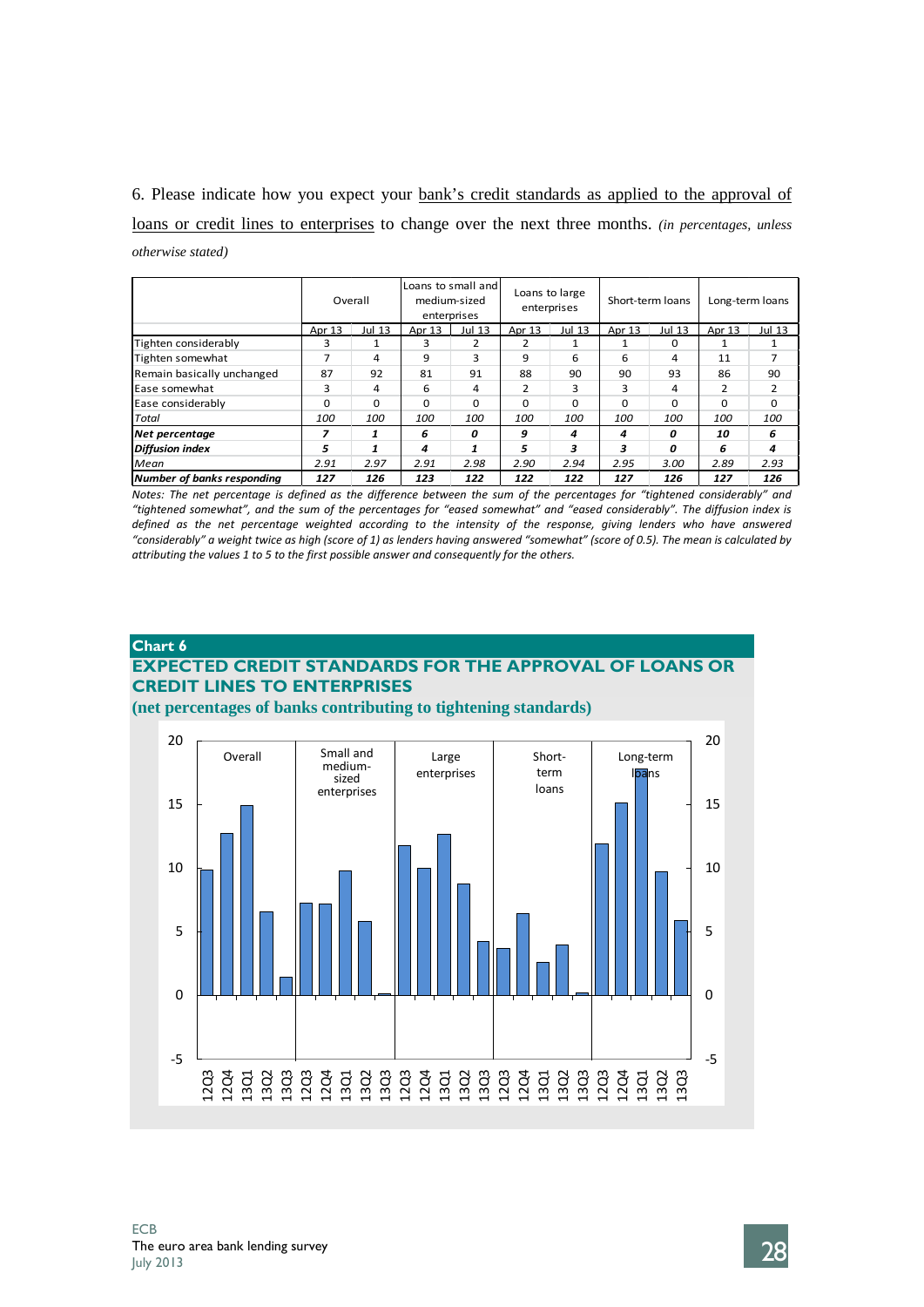7. Please indicate how you expect demand for loans or credit lines to enterprises to change at your bank over the next three months (apart from normal seasonal fluctuations) *(in percentages, unless otherwise stated)*

|                            |          | Overall  |                  | Loans to small and<br>medium-sized<br>enterprises |          | Loans to large<br>enterprises |          | Short-term loans | Long-term loans |              |  |
|----------------------------|----------|----------|------------------|---------------------------------------------------|----------|-------------------------------|----------|------------------|-----------------|--------------|--|
|                            | Apr 13   | Jul 13   | Apr 13<br>Jul 13 |                                                   | Apr 13   | Jul 13                        | Apr 13   | Jul 13           | Apr 13          | Jul 13       |  |
| Decrease considerably      |          | 2        |                  | 2                                                 | $\Omega$ | $\Omega$                      | $\Omega$ |                  | $\Omega$        |              |  |
| Decrease somewhat          | 14       | 12       | 13               | 12                                                | 15       | 10                            | 12       | 9                | 19              | 12           |  |
| Remain basically unchanged | 73       | 74       | 73               | 70                                                | 75       | 82                            | 74       | 80               | 74              | 78           |  |
| Increase somewhat          | 12       | 13       | 13               | 17                                                | 10       | 8                             | 15       | 11               | 8               | 10           |  |
| Increase considerably      | $\Omega$ | $\Omega$ | 0                | $\Omega$                                          | $\Omega$ | $\Omega$                      | $\Omega$ | 0                | $\Omega$        | <sup>0</sup> |  |
| <b>Total</b>               | 100      | 100      | <i>100</i>       | 100                                               | 100      | 100                           | 100      | 100              | 100             | 100          |  |
| Net percentage             | -4       | $-1$     | $-1$             | 3                                                 | -5       | $-1$                          | з        | 1                | $-11$           | $-3$         |  |
| <b>Diffusion index</b>     | $-2$     | $-1$     | $-1$             | 1                                                 | -3       | $-1$                          | 2        | O                | -6              | $-2$         |  |
| <b>Mean</b>                | 2.95     | 2.97     | 2.97<br>3.01     |                                                   | 2.95     | 2.99                          | 3.03     | 3.00             | 2.89            | 2.96         |  |
| Number of banks responding | 127      | 126      | 123              | 122                                               | 122      | 123                           | 127      | 126              | 127             | 126          |  |

*Notes: The net percentage is defined as the difference between the sum of the percentages for "tightened considerably" and "tightened somewhat", and the sum of the percentages for "eased somewhat" and "eased considerably". The diffusion index is defined as the net percentage weighted according to the intensity of the response, giving lenders who have answered "considerably" a weight twice as high (score of 1) as lenders having answered "somewhat" (score of 0.5). The mean is calculated by attributing the values 1 to 5 to the first possible answer and consequently for the others.*

### **Chart 7 EXPECTED DEMAND FOR LOANS AND CREDIT LINES TO ENTERPRISES**

**(net percentages of banks reporting a positive contribution to demand)**

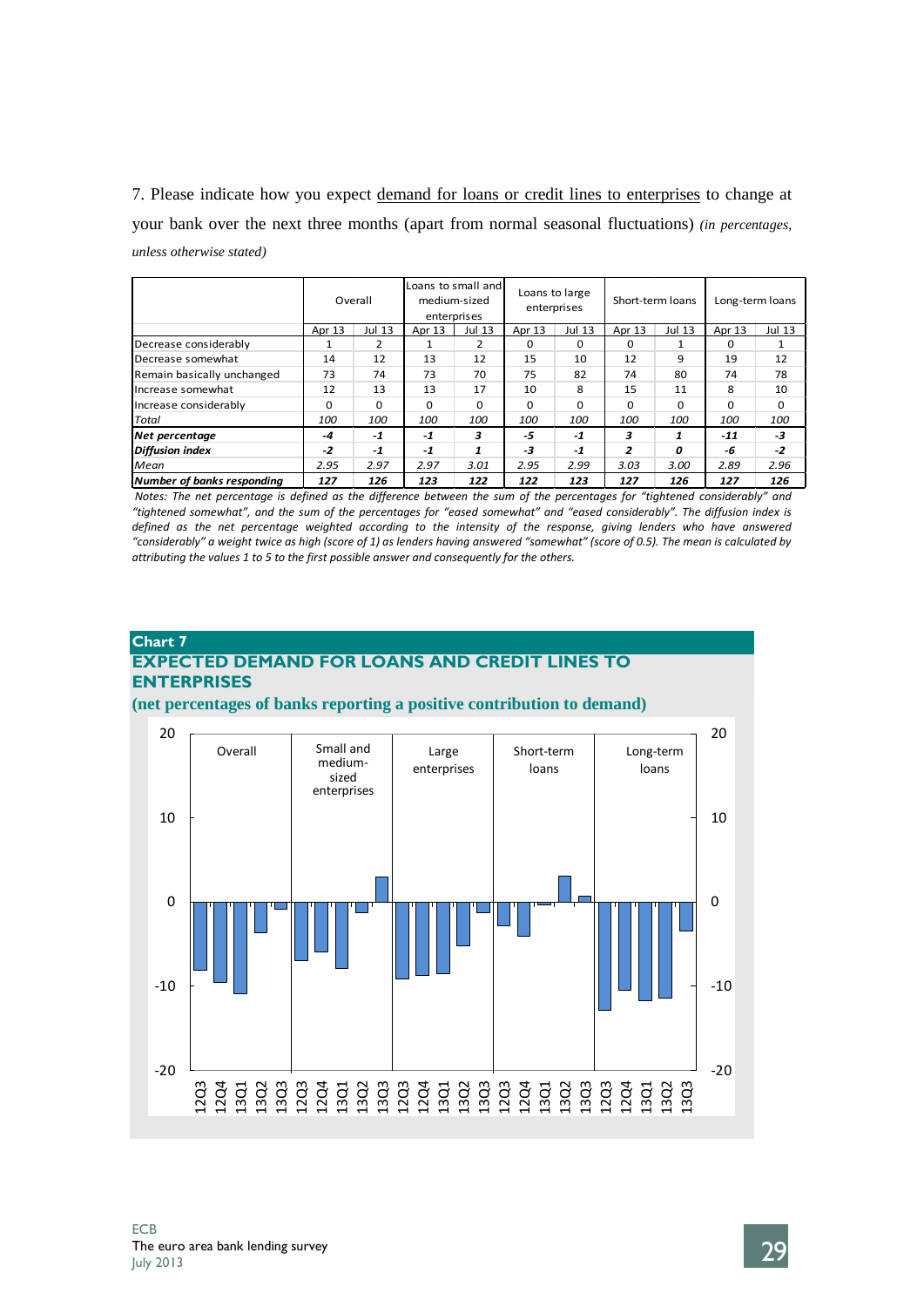### **II. LOANS TO HOUSEHOLDS**

8. Over the past three months, how have your bank's credit standards as applied to the approval

of loans to households changed? *(in percentages, unless otherwise stated)*

|                                   |                | Loans for house<br>purchase | Consumer credit<br>and other lending |                |  |  |
|-----------------------------------|----------------|-----------------------------|--------------------------------------|----------------|--|--|
|                                   | Apr 13         | <b>Jul 13</b>               | Apr 13                               | <b>Jul 13</b>  |  |  |
| Tightened considerably            | 2              | O                           |                                      | O              |  |  |
| Tightened somewhat                | 15             | 10                          | 8                                    | $\overline{2}$ |  |  |
| Remained basically unchanged      | 82             | 87                          | 90                                   | 94             |  |  |
| Eased somewhat                    | $\overline{2}$ | з                           | 1                                    | 4              |  |  |
| Eased considerably                | n              | ŋ                           | n                                    | O              |  |  |
| Total                             | <i>100</i>     | 100                         | <i>100</i>                           | 100            |  |  |
| Net percentage                    | 14             | 7                           | 7                                    | $-2$           |  |  |
| <b>Diffusion index</b>            | 8              |                             | 4                                    | $-1$           |  |  |
| Mean                              | 2.84           | 2.93                        | 2.93                                 | 3.01           |  |  |
| <b>Number of banks responding</b> | 122            | 120                         | 125                                  | 121            |  |  |

*Notes: The net percentage is defined as the difference between the sum of the percentages for "tightened considerably" and "tightened somewhat", and the sum of the percentages for "eased somewhat" and "eased considerably". The diffusion index is defined as the net percentage weighted according to the intensity of the response, giving lenders who have answered "considerably" a weight twice as high (score of 1) as lenders having answered "somewhat" (score of 0.5). The mean is calculated by attributing the values 1 to 5 to the first possible answer and consequently for the others.*

# **Chart 8 CREDIT STANDARDS APPLIED TO THE APPROVAL OF LOANS TO HOUSEHOLDS**



**(net percentages of banks reporting tightening credit standards)**

ECB The euro area bank lending survey<br>  $J_{\text{uly}}$  2013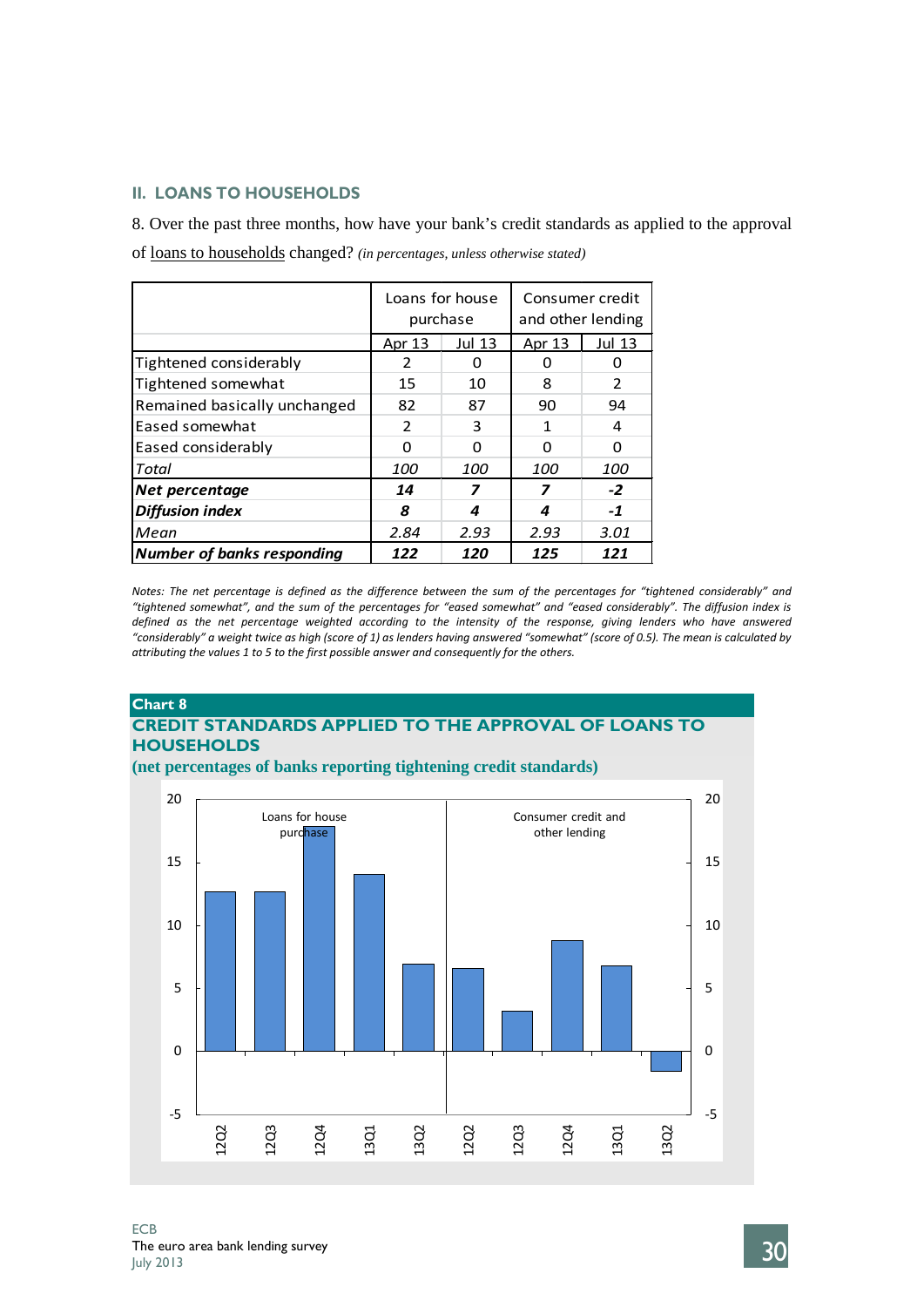9. Over the past three months, how have the following factors affected your bank's credit standards as applied to the approval of loans to households for house purchase? *(in percentages, unless otherwise stated)*

|                                |          |    | $\Omega$ |           | $^{++}$  | <b>NA</b> |        | <b>NetP</b>   | DI             |        |        | Mean   |
|--------------------------------|----------|----|----------|-----------|----------|-----------|--------|---------------|----------------|--------|--------|--------|
|                                | $- -$    |    |          | $\ddot{}$ |          |           | Apr 13 | <b>Jul 13</b> | Apr 13         | Jul 13 | Apr 13 | Jul 13 |
| A) Cost of funds and balance   |          |    |          |           |          |           |        |               |                |        |        |        |
| Isheet constraints             | $\Omega$ |    | 78       | 2         | O        | 13        | 4      | 5             | $\overline{2}$ | 3      | 2.95   | 2.94   |
| B) Pressure from competition   |          |    |          |           |          |           |        |               |                |        |        |        |
| Competition from other banks   | $\Omega$ |    | 82       | 5         | $\Omega$ | 12        | $-1$   | $-3$          | $-1$           | $-2$   | 3.01   | 3.03   |
| Competition from non-banks     | O        |    | 86       | $\Omega$  | O        | 13        | 1      |               | $\Omega$       |        | 2.99   | 2.98   |
| C) Perception of risk          |          |    |          |           |          |           |        |               |                |        |        |        |
| Expectations regarding general |          |    |          |           |          |           |        |               |                |        |        |        |
| economic activity              | O        | 6  | 82       | 1         | O        | 11        | 14     | 6             |                | з      | 2.84   | 2.93   |
| Housing market prospects       |          | 11 | 77       | $\Omega$  | 0        | 11        | 16     | 11            | 9              | 6      | 2.80   | 2.86   |

*NA = not available; NetP = net percentage; DI = diffusion index.*

*Notes: The net percentage is defined as the difference between the sum of banks responding "- -" (contributed considerably to tightening) and "-" (contributed somewhat to tightening), and the sum of banks responding "+" (contributed somewhat to easing) and "+ +" (contributed considerably to easing). "°" means "contributed to basically unchanged credit standards". The diffusion index is defined as the net percentage weighted according to the intensity of the response, giving lenders who have answered "considerably" a weight twice as high (score of 1) as lenders having answered "somewhat" (score of 0.5). The mean is calculated by attributing the values 1 to 5 to the first possible answer and consequently for the others.*

# **Chart 9 FACTORS AFFECTING CREDIT STANDARDS APPLIED TO THE APPROVAL OF LOANS TO HOUSEHOLDS**

**(net percentages of banks contributing to tightening credit standards)**

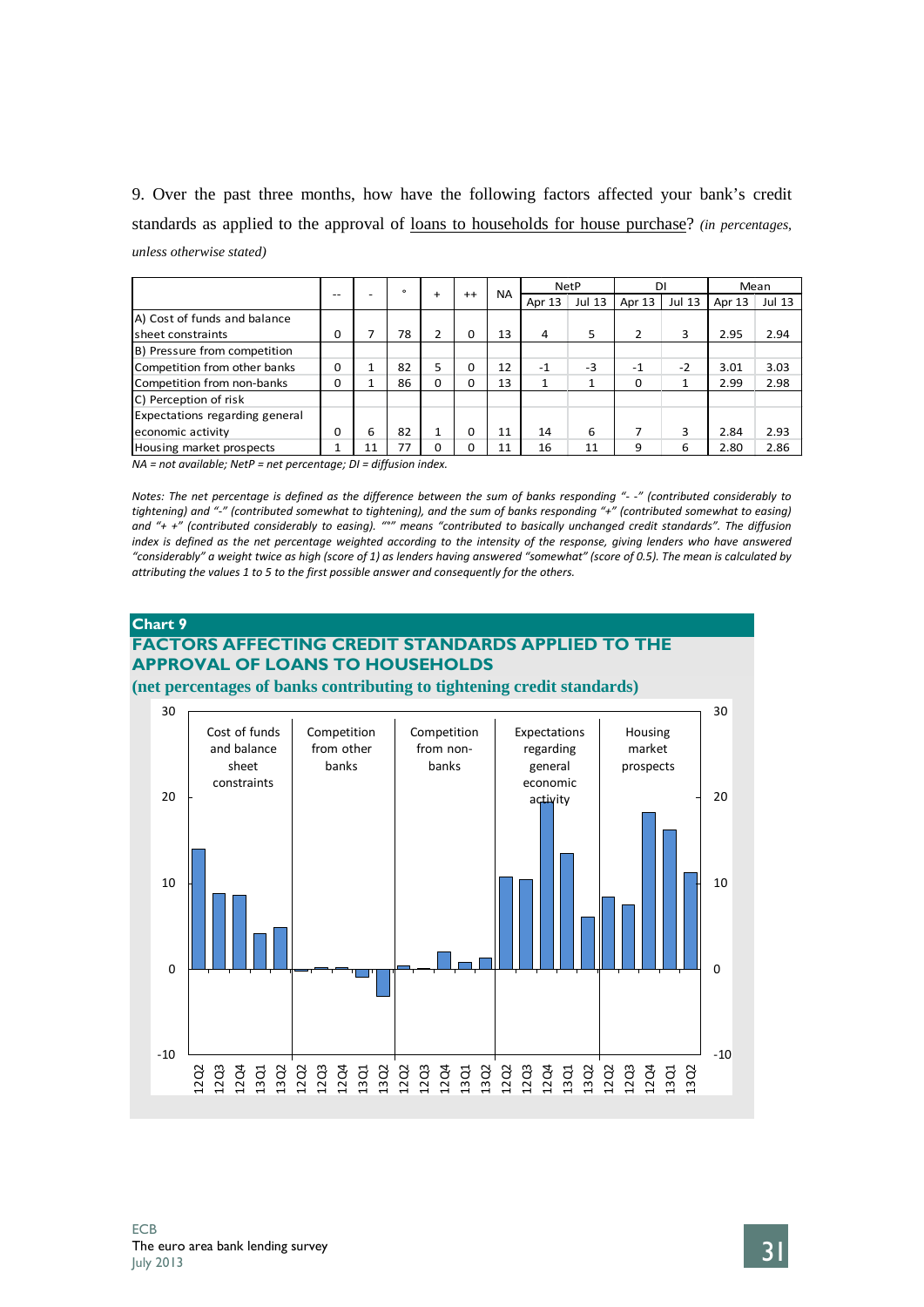10. Over the past three months, how have your bank's conditions and terms for approving loans

to households for house purchase changed? *(in percentages, unless otherwise stated)*

|                               |          |    | $\circ$ | $+$      | $++$         | <b>NA</b> |        | <b>NetP</b>   | DI       |               |        | Mean             |
|-------------------------------|----------|----|---------|----------|--------------|-----------|--------|---------------|----------|---------------|--------|------------------|
|                               | $- -$    | -  |         |          |              |           | Apr 13 | <b>Jul 13</b> | Apr 13   | <b>Jul 13</b> | Apr 13 | Jul 13           |
| A) Price                      |          |    |         |          |              |           |        |               |          |               |        |                  |
| Your bank's margin on average |          |    |         |          |              |           |        |               |          |               |        |                  |
| loans                         | $\Omega$ | 10 | 71      | 9        | $\Omega$     | 11        | $-1$   | 1             | $\Omega$ | 1             | 3.01   | 2.99             |
| Your bank's margin on riskier |          |    |         |          |              |           |        |               |          |               |        |                  |
| loans                         | $\Omega$ | 14 | 71      | <b>1</b> | $\Omega$     | 14        | 10     | 13            | 5        | 6             | 2.89   | 2.86             |
| B) Other conditions and terms |          |    |         |          |              |           |        |               |          |               |        |                  |
| Collateral requirements       | 0        | 3  | 86      | $\Omega$ | $\Omega$     | 11        | 5      | 3             | 2        | $\mathcal{P}$ | 2.94   | 2.96             |
| Loan-to-value ratio           | 0        | 5  | 80      | 3        | $\Omega$     | 11        | 8      | 3             | 4        | 1             | 2.90   | 2.96             |
| Maturity                      | 0        | 6  | 83      | $\Omega$ | <sup>0</sup> | 11        | 6      | 6             | 3        | 3             | 2.93   | 2.93             |
| Non-interest rate charges     | 0        | 3  | 85      | $\Omega$ | 0            | 12        | 2      | 3             | 1        | 2             | 2.99   | 2.96<br><b>I</b> |

*A = not available; NetP = net percentage; DI = diffusion index.*

*Notes: The net percentage is defined as the difference between the sum of banks responding "- -" (contributed considerably to tightening) and "-" (contributed somewhat to tightening), and the sum of banks responding "+" (contributed somewhat to easing) and "+ +" (contributed considerably to easing). "°" means "contributed to basically unchanged credit standards". The diffusion index is defined as the net percentage weighted according to the intensity of the response, giving lenders who have answered "considerably" a weight twice as high (score of 1) as lenders having answered "somewhat" (score of 0.5). The mean is calculated by attributing the values 1 to 5 to the first possible answer and consequently for the others.*

## **Chart 10 CHANGES IN TERMS AND CONDITIONS FOR APPROVING LOANS TO HOUSEHOLDS FOR HOUSE PURCHASE**

**(net percentages of banks reporting tightening terms and conditions)**

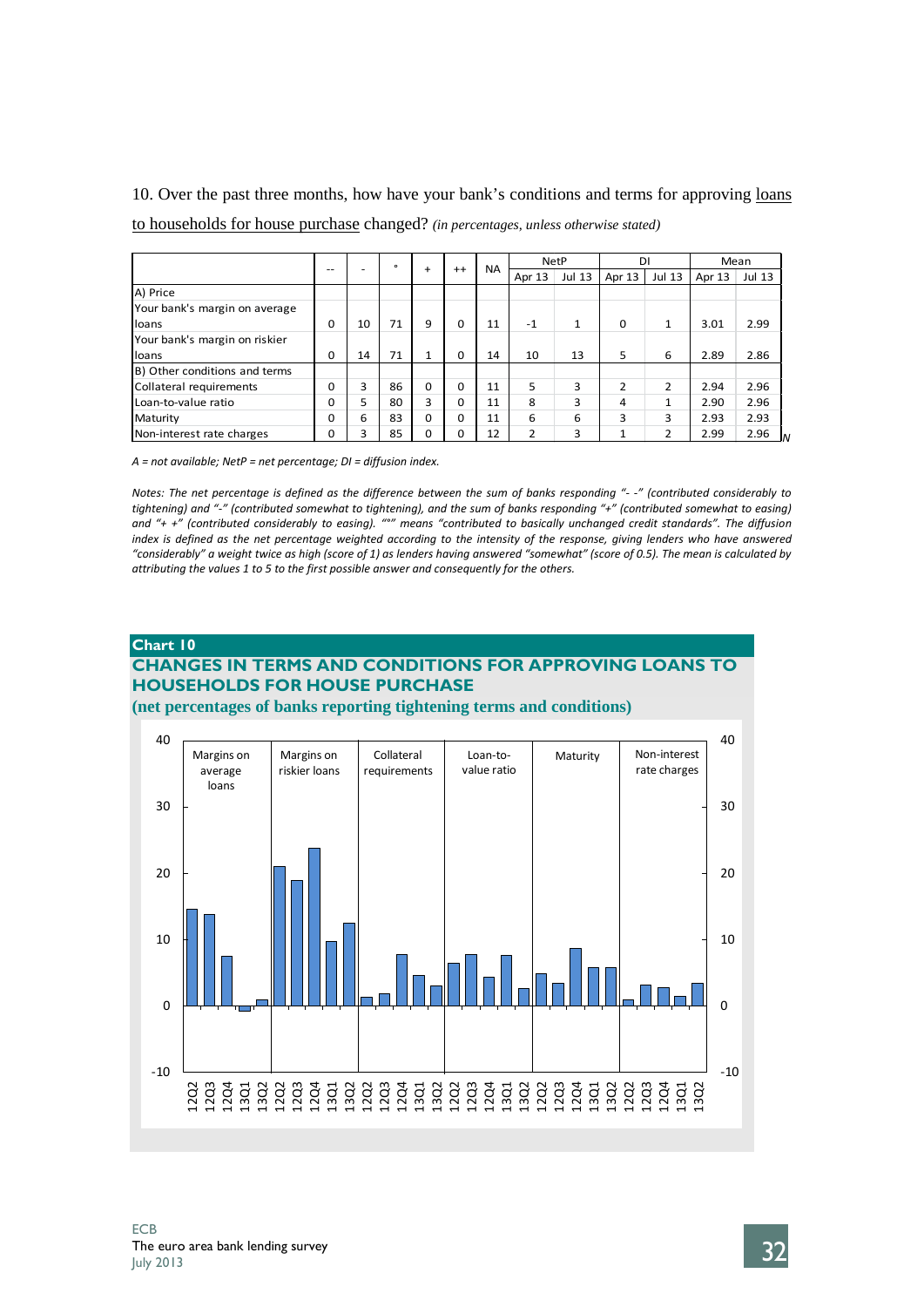11. Over the past three months, how have the following factors affected your bank's credit standards as applied to the approval of consumer credit and other lending to households (as described in question 8)? *(in percentages, unless otherwise stated)*

|                                |       |          | $\Omega$ |              |          |           |          | <b>NetP</b>   | DI             |               |        | Mean   |
|--------------------------------|-------|----------|----------|--------------|----------|-----------|----------|---------------|----------------|---------------|--------|--------|
|                                | $- -$ |          |          | $\ddot{}$    | $^{++}$  | <b>NA</b> | Apr 13   | <b>Jul 13</b> | Apr 13         | <b>Jul 13</b> | Apr 13 | Jul 13 |
| A) Cost of funds and balance   |       |          |          |              |          |           |          |               |                |               |        |        |
| sheet constraints              | 0     |          | 87       | $\Omega$     | 0        | 11        | 1        | 2             | $\mathbf{1}$   | 1             | 2.99   | 2.98   |
| B) Pressure from competition   |       |          |          |              |          |           |          |               |                |               |        |        |
| Competition from other banks   | O     |          | 87       | 3            | 0        | 10        | $\Omega$ | -3            | O              | $-2$          | 3.00   | 3.04   |
| Competition from non-banks     | ŋ     | $\Omega$ | 88       | $\Omega$     | 0        | 12        | $\Omega$ | 0             | 0              | $\Omega$      | 3.00   | 3.00   |
| C) Perception of risk          |       |          |          |              |          |           |          |               |                |               |        |        |
| Expectations regarding general |       |          |          |              |          |           |          |               |                |               |        |        |
| economic activity              | 0     | 4        | 86       | $\mathbf{1}$ | $\Omega$ | 9         | 7        | 4             | 3              | 2             | 2.93   | 2.95   |
| Creditworthiness of consumers  | O     | 5        | 84       | 1            | 0        | 9         | 7        | 4             | 4              | 2             | 2.93   | 2.95   |
| Risk on collateral demanded    | ŋ     | ς        | 86       | $\mathbf 0$  | 0        | 10        | 4        | 4             | $\overline{2}$ | 2             | 2.96   | 2.94   |

*NA = not available; NetP = net percentage; DI = diffusion index.*

*Notes: The net percentage is defined as the difference between the sum of banks responding "- -" (contributed considerably to tightening) and "-" (contributed somewhat to tightening), and the sum of banks responding "+" (contributed somewhat to easing) and "+ +" (contributed considerably to easing). "°" means "contributed to basically unchanged credit standards". The diffusion index is defined as the net percentage weighted according to the intensity of the response, giving lenders who have answered "considerably" a weight twice as high (score of 1) as lenders having answered "somewhat" (score of 0.5). The mean is calculated by attributing the values 1 to 5 to the first possible answer and consequently for the others.*

### **Chart 11 FACTORS AFFECTING CREDIT STANDARDS APPLIED TO THE APPROVAL OF CONSUMER CREDIT AND OTHER LENDING TO HOUSEHOLDS**

**(net percentages of banks contributing to tightening credit standards)**

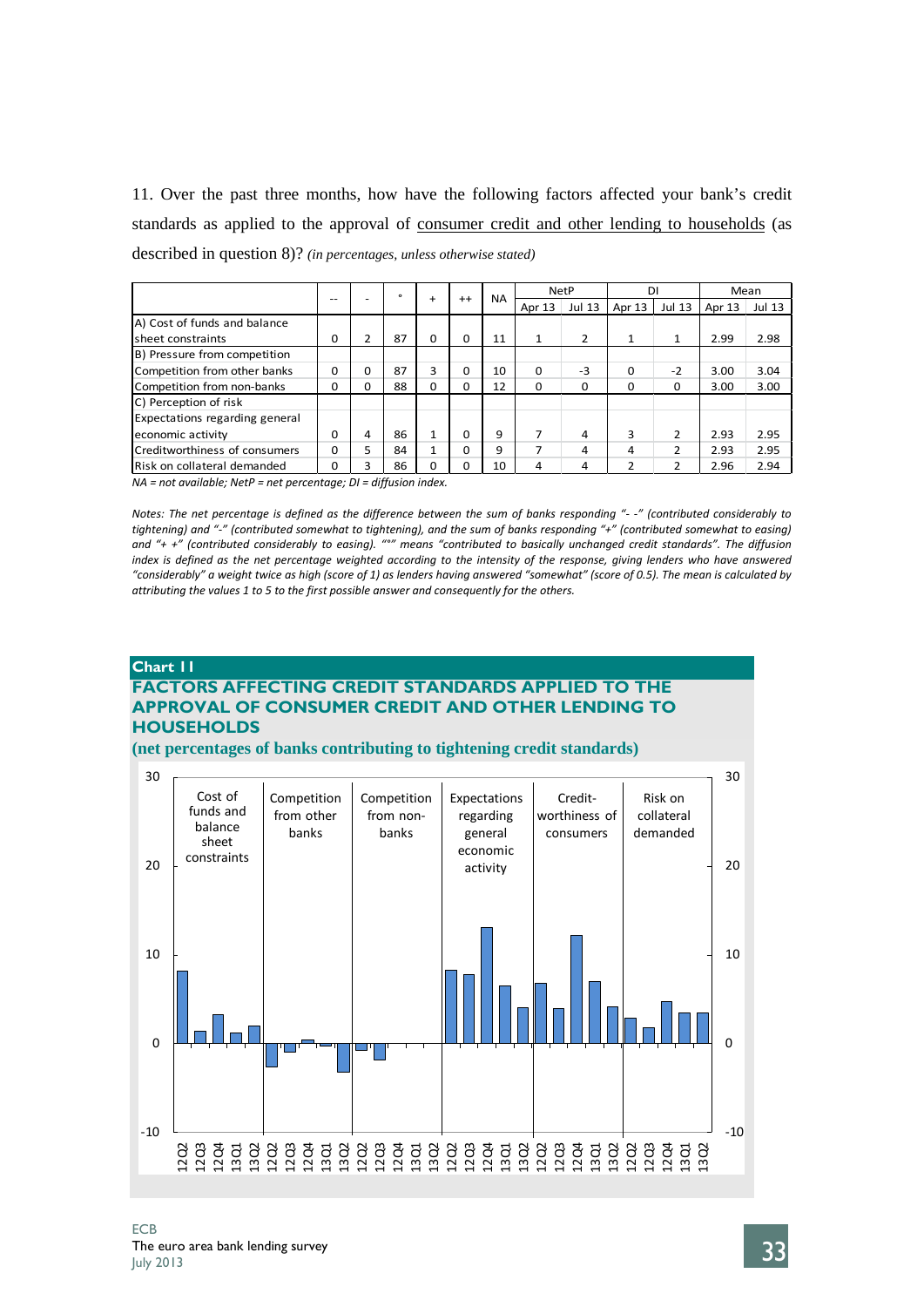12. Over the past three months, how have your bank's conditions and terms for approving consumer credit and other lending to households changed? *(in percentages, unless otherwise stated)*

|                               |          |                | $\circ$ | $\ddot{}$ |                          | <b>NA</b> |                          | <b>NetP</b>   | DI             |              | Mean   |        |
|-------------------------------|----------|----------------|---------|-----------|--------------------------|-----------|--------------------------|---------------|----------------|--------------|--------|--------|
|                               | --       | -              |         |           | $^{++}$                  |           | Apr 13                   | <b>Jul 13</b> | Apr 13         | Jul 13       | Apr 13 | Jul 13 |
| A) Price                      |          |                |         |           |                          |           |                          |               |                |              |        |        |
| Your bank's margin on average |          |                |         |           |                          |           |                          |               |                |              |        |        |
| lloans                        | $\Omega$ | 4              | 80      | 6         | $\overline{\phantom{a}}$ | 9         | $-2$                     | $-3$          | $-1$           | $-2$         | 3.03   | 3.04   |
| Your bank's margin on riskier |          |                |         |           |                          |           |                          |               |                |              |        |        |
| loans                         | 0        | 4              | 85      | 2         | 0                        | 10        | 4                        | 2             | $\overline{2}$ | 1            | 2.96   | 2.98   |
| B) Other conditions and terms |          |                |         |           |                          |           |                          |               |                |              |        |        |
| Collateral requirements       | $\Omega$ | $\overline{ }$ | 87      | $\Omega$  | 0                        | 11        | 0                        | 1             | $\Omega$       | 1            | 3.00   | 2.98   |
| Maturity                      | O        |                | 90      | $\Omega$  | O                        | 9         | $\overline{\phantom{a}}$ | $\mathbf{1}$  | 1              | $\Omega$     | 2.98   | 2.99   |
| Non-interest rate charges     | 0        |                | 89      | 0         | 0                        | 9         | 0                        | 1             | $\Omega$       | $\mathbf{1}$ | 3.01   | 2.99   |

*NA = not available; NetP = net percentage; DI = diffusion index.*

*Notes: The net percentage is defined as the difference between the sum of banks responding "- -" (contributed considerably to tightening) and "-" (contributed somewhat to tightening), and the sum of banks responding "+" (contributed somewhat to easing) and "+ +" (contributed considerably to easing). "°" means "contributed to basically unchanged credit standards". The diffusion index is defined as the net percentage weighted according to the intensity of the response, giving lenders who have answered "considerably" a weight twice as high (score of 1) as lenders having answered "somewhat" (score of 0.5). The mean is calculated by attributing the values 1 to 5 to the first possible answer and consequently for the others.*

# **Chart 12 CHANGES IN TERMS AND CONDITIONS FOR APPROVING CONSUMER CREDIT AND OTHER LOANS TO HOUSEHOLDS**

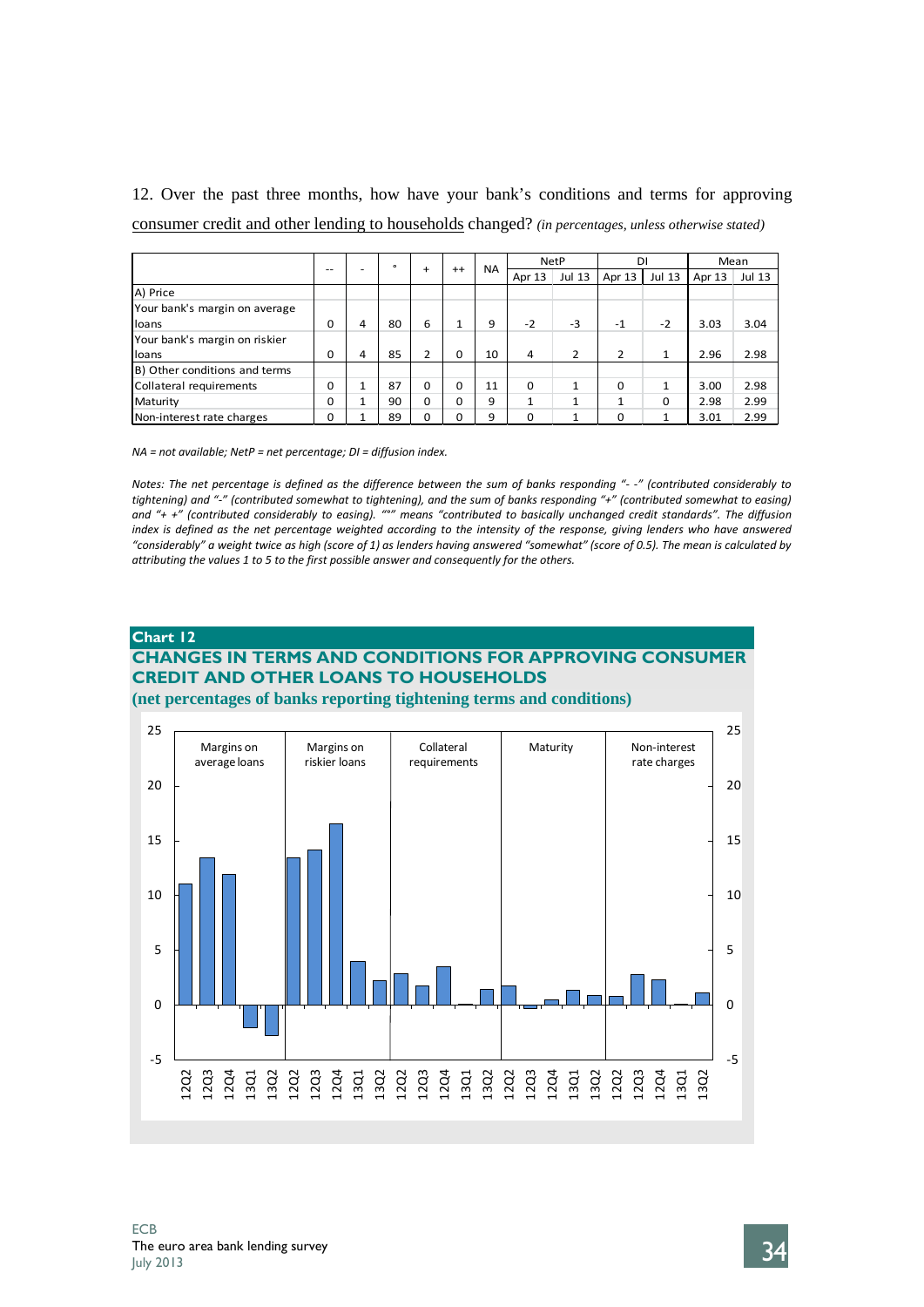13. Over the past three months, how has the demand for loans to households changed at your bank, apart from normal seasonal fluctuations? *(in percentages, unless otherwise stated)*

|                                   |            | Loans for house<br>purchase | and other lending | Consumer credit |
|-----------------------------------|------------|-----------------------------|-------------------|-----------------|
|                                   | Apr 13     | <b>Jul 13</b>               | Apr 13            | <b>Jul 13</b>   |
| Decreased considerably            | 8          |                             | 2                 | 2               |
| Decreased somewhat                | 34         | 20                          | 28                | 13              |
| Remained basically unchanged      | 42         | 49                          | 67                | 76              |
| Increased somewhat                | 15         | 24                          | 3                 | 8               |
| Increased considerably            | 1          | ŋ                           | 1                 | 1               |
| Total                             | <i>100</i> | 100                         | <i>100</i>        | <i>100</i>      |
| Net percentage                    | $-26$      | $-2$                        | $-25$             | $-7$            |
| <b>Diffusion index</b>            | $-17$      | -4                          | $-13$             | -4              |
| Mean                              | 2.66       | 2.92                        | 2.74              | 2.92            |
| <b>Number of banks responding</b> | 123        | 120                         | 126               | 122             |

*Notes: The net percentage is defined as the difference between the sum of the percentages for "tightened considerably" and "tightened somewhat", and the sum of the percentages for "eased somewhat" and "eased considerably". The diffusion index is defined as the net percentage weighted according to the intensity of the response, giving lenders who have answered "considerably" a weight twice as high (score of 1) as lenders having answered "somewhat" (score of 0.5). The mean is calculated by attributing the values 1 to 5 to the first possible answer and consequently for the others.*

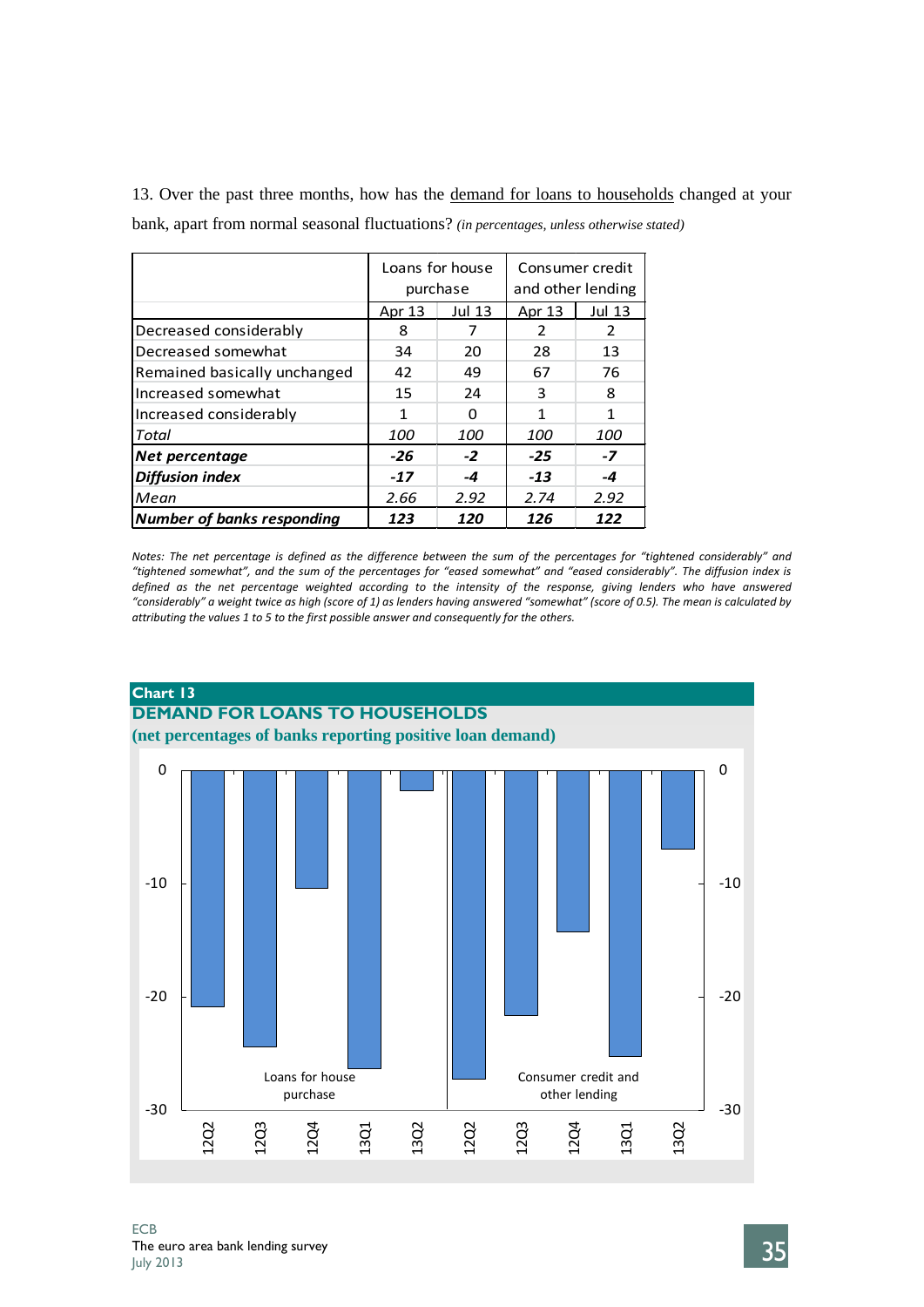14. Over the past three months, how have the following factors affected the demand for loans to households for house purchase (as described in question 13)? *(in percentages, unless otherwise stated)*

|                                 |    |    | $\circ$ |                |          | <b>NA</b> |        | <b>NetP</b>   | DΙ     |        |        | Mean          |
|---------------------------------|----|----|---------|----------------|----------|-----------|--------|---------------|--------|--------|--------|---------------|
|                                 | -- |    |         | $+$            | $++$     |           | Apr 13 | <b>Jul 13</b> | Apr 13 | Jul 13 | Apr 13 | <b>Jul 13</b> |
| A) Financing needs              |    |    |         |                |          |           |        |               |        |        |        |               |
| Housing market prospects        | h, | 18 | 55      | 14             | $\Omega$ | 12        | $-17$  | -6            | $-10$  | $-4$   | 2.77   | 2.90          |
| Consumer confidence             | h, | 24 | 57      | 5              | 0        | 11        | $-29$  | $-21$         | $-16$  | $-11$  | 2.65   | 2.75          |
| Non-housing-related consumption |    |    |         |                |          |           |        |               |        |        |        |               |
| expenditure                     | 0  | ⇁  | 81      | $\mathbf{1}$   | $\Omega$ | 12        | $-19$  | $-7$          | $-9$   | $-4$   | 2.79   | 2.92          |
| B) Use of alternative finance   |    |    |         |                |          |           |        |               |        |        |        |               |
| Household savings               | 0  | 12 | 75      | $\overline{2}$ | $\Omega$ | 11        | $-13$  | $-10$         | $-7$   | $-5$   | 2.86   | 2.89          |
| Loans from other banks          | 0  |    | 81      | $\mathbf{1}$   | $\Omega$ | 13        | $-4$   | $-4$          | $-2$   | $-2$   | 2.96   | 2.95          |
| Other sources of finance        | 0  |    | 83      | 3              | 0        | 13        | $-7$   | 1             | $-3$   | 1      | 2.92   | 3.01          |

*NA = not available; NetP = net percentage; DI = diffusion index.*

*Notes: The net percentage is defined as the difference between the sum of banks responding "- -" (contributed considerably to tightening) and "-" (contributed somewhat to tightening), and the sum of banks responding "+" (contributed somewhat to easing) and "+ +" (contributed considerably to easing). "°" means "contributed to basically unchanged credit standards". The diffusion index is defined as the net percentage weighted according to the intensity of the response, giving lenders who have answered "considerably" a weight twice as high (score of 1) as lenders having answered "somewhat" (score of 0.5). The mean is calculated by attributing the values 1 to 5 to the first possible answer and consequently for the others.*

### **Chart 14 FACTORS AFFECTING DEMAND FOR LOANS TO HOUSEHOLDS FOR HOUSE PURCHASE**



### **(net percentages of banks reporting a positive contribution to demand)**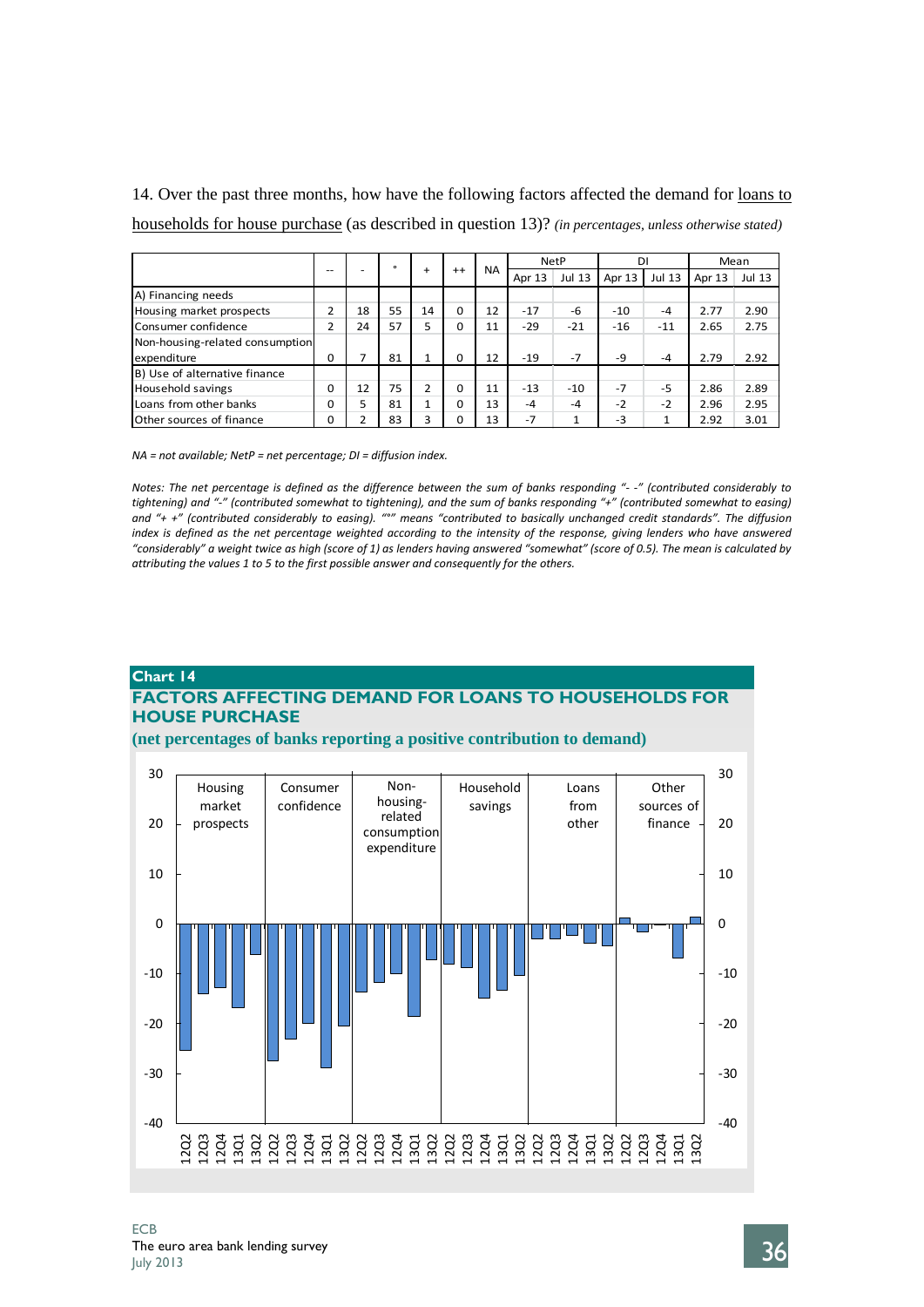15. Over the past three months, how have the following factors affected the demand for consumer credit and other lending to households (as described in question 13)? *(in percentages, unless otherwise stated)*

|                               |          |    | $\circ$ |           |         |           |        | <b>NetP</b>   |        | <b>NetP</b>   |        | Mean          |
|-------------------------------|----------|----|---------|-----------|---------|-----------|--------|---------------|--------|---------------|--------|---------------|
|                               | $- -$    |    |         | $\ddot{}$ | $^{++}$ | <b>NA</b> | Apr 13 | <b>Jul 13</b> | Apr 13 | <b>Jul 13</b> | Apr 13 | <b>Jul 13</b> |
| A) Financing needs            |          |    |         |           |         |           |        |               |        |               |        |               |
| Spending on durable consumer  |          |    |         |           |         |           |        |               |        |               |        |               |
| goods                         | C        | 18 | 64      | 6         | 0       | 10        | $-27$  | $-14$         | $-1.5$ | -8            | 2.66   | 2.82          |
| Consumer confidence           | O        | 20 | 69      | 2         | O       | 9         | $-25$  | $-19$         | $-13$  | -9            | 2.73   | 2.79          |
| Securities purchases          | $\Omega$ |    | 82      | $\Omega$  | 0       | 17        | $-4$   | $-1$          | $-2$   | 0             | 2.95   | 2.99          |
| B) Use of alternative finance |          |    |         |           |         |           |        |               |        |               |        |               |
| Household savings             | $\Omega$ | 10 | 80      | 1         | 0       | 9         | $-12$  | $-10$         | -6     | $-5$          | 2.88   | 2.89          |
| Loans from other banks        | h        | 3  | 85      | $\Omega$  | 0       | 10        | -6     | $-5$          | $-3$   | $-3$          | 2.94   | 2.93          |
| Other sources of finance      | 0        |    | 87      | $\Omega$  | 0       | 12        | -6     | $-1$          | $-3$   | 0             | 2.94   | 2.99          |

*NA = not available; NetP = net percentage; DI = diffusion index.*

*Notes: The net percentage is defined as the difference between the sum of banks responding "- -" (contributed considerably to tightening) and "-" (contributed somewhat to tightening), and the sum of banks responding "+" (contributed somewhat to easing) and "+ +" (contributed considerably to easing). "°" means "contributed to basically unchanged credit standards". The diffusion index is defined as the net percentage weighted according to the intensity of the response, giving lenders who have answered "considerably" a weight twice as high (score of 1) as lenders having answered "somewhat" (score of 0.5). The mean is calculated by attributing the values 1 to 5 to the first possible answer and consequently for the others.*

### **Chart 15**

# **FACTORS AFFECTING DEMAND FOR CONSUMER CREDIT AND OTHER LENDING TO HOUSEHOLDS**

**(net percentages of banks reporting a positive contribution to demand)**

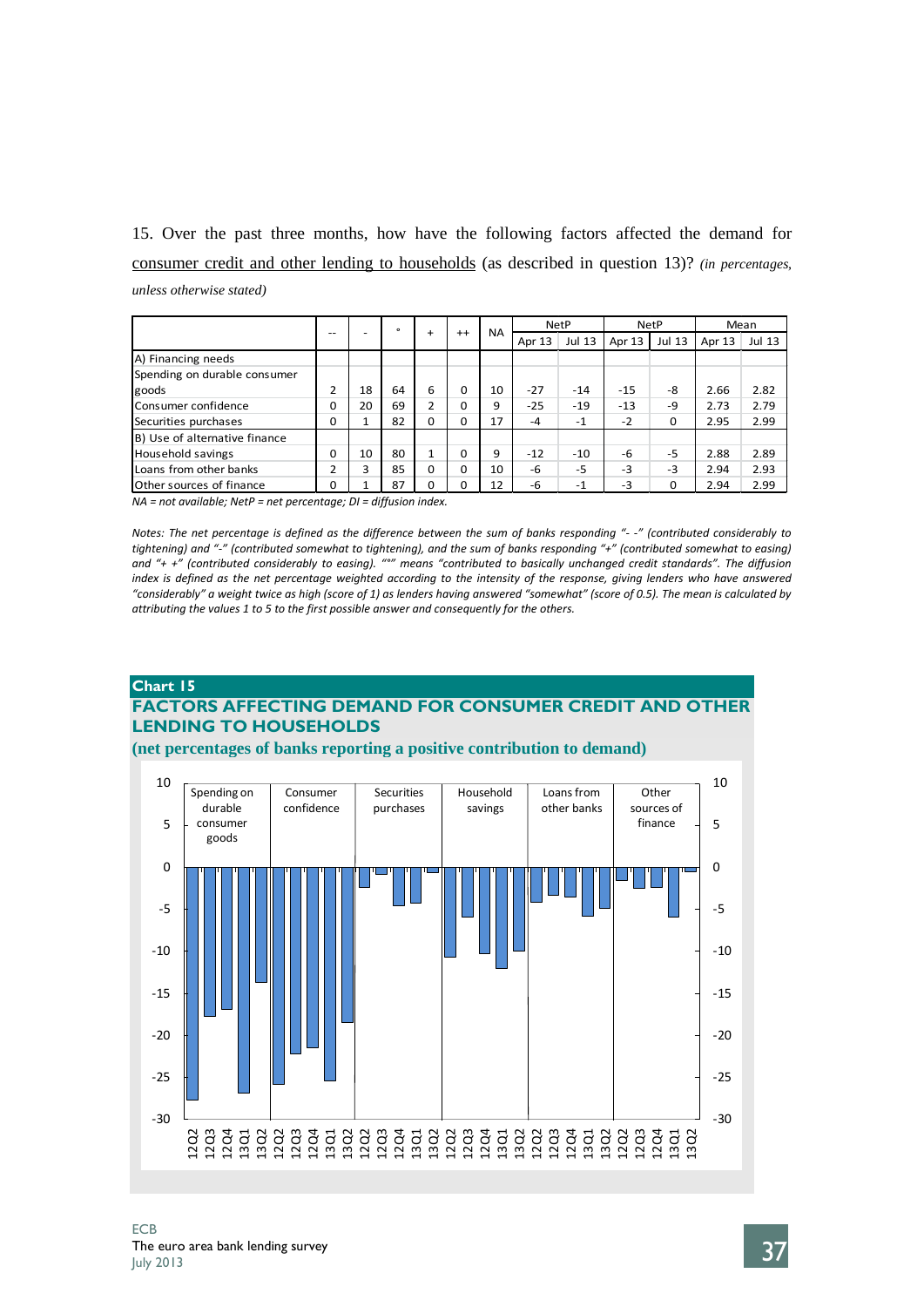|                                   |            | Loans for house<br>purchase | and other lending | Consumer credit |  |
|-----------------------------------|------------|-----------------------------|-------------------|-----------------|--|
|                                   | Apr 13     | <b>Jul 13</b>               | Apr 13            | Jul 13          |  |
| Tighten considerably              |            | O                           |                   |                 |  |
| Tighten somewhat                  | 10         | 7                           | 6                 | 3               |  |
| Remain basically unchanged        | 90         | 90                          | 91                | 94              |  |
| Ease somewhat                     | O          | 3                           | 3                 | 3               |  |
| Ease considerably                 | ŋ          |                             | n                 | O               |  |
| Total                             | <i>100</i> | <i>100</i>                  | <i>100</i>        | <i>100</i>      |  |
| <b>Net percentage</b>             | 10         | 4                           | 3                 | Ω               |  |
| <b>Diffusion index</b>            | 5          | 2                           | 2                 | Ω               |  |
| Mean                              | 2.90       | 2.95                        | 2.97              | 3.00            |  |
| <b>Number of banks responding</b> | 122        | 120                         | 124<br>121        |                 |  |

16. Please indicate how you expect your bank's credit standards as applied to the approval of loans to households to change over the next three months. *(in percentages, unless otherwise stated)*

*Notes: The net percentage is defined as the difference between the sum of the percentages for "tightened considerably" and "tightened somewhat", and the sum of the percentages for "eased somewhat" and "eased considerably". The diffusion index is defined as the net percentage weighted according to the intensity of the response, giving lenders who have answered "considerably" a weight twice as high (score of 1) as lenders having answered "somewhat" (score of 0.5). The mean is calculated by attributing the values 1 to 5 to the first possible answer and consequently for the others.*

# **Chart 16 EXPECTED CREDIT STANDARDS FOR LOANS TO HOUSEHOLDS (net percentages of banks expecting tightening credit standards)**

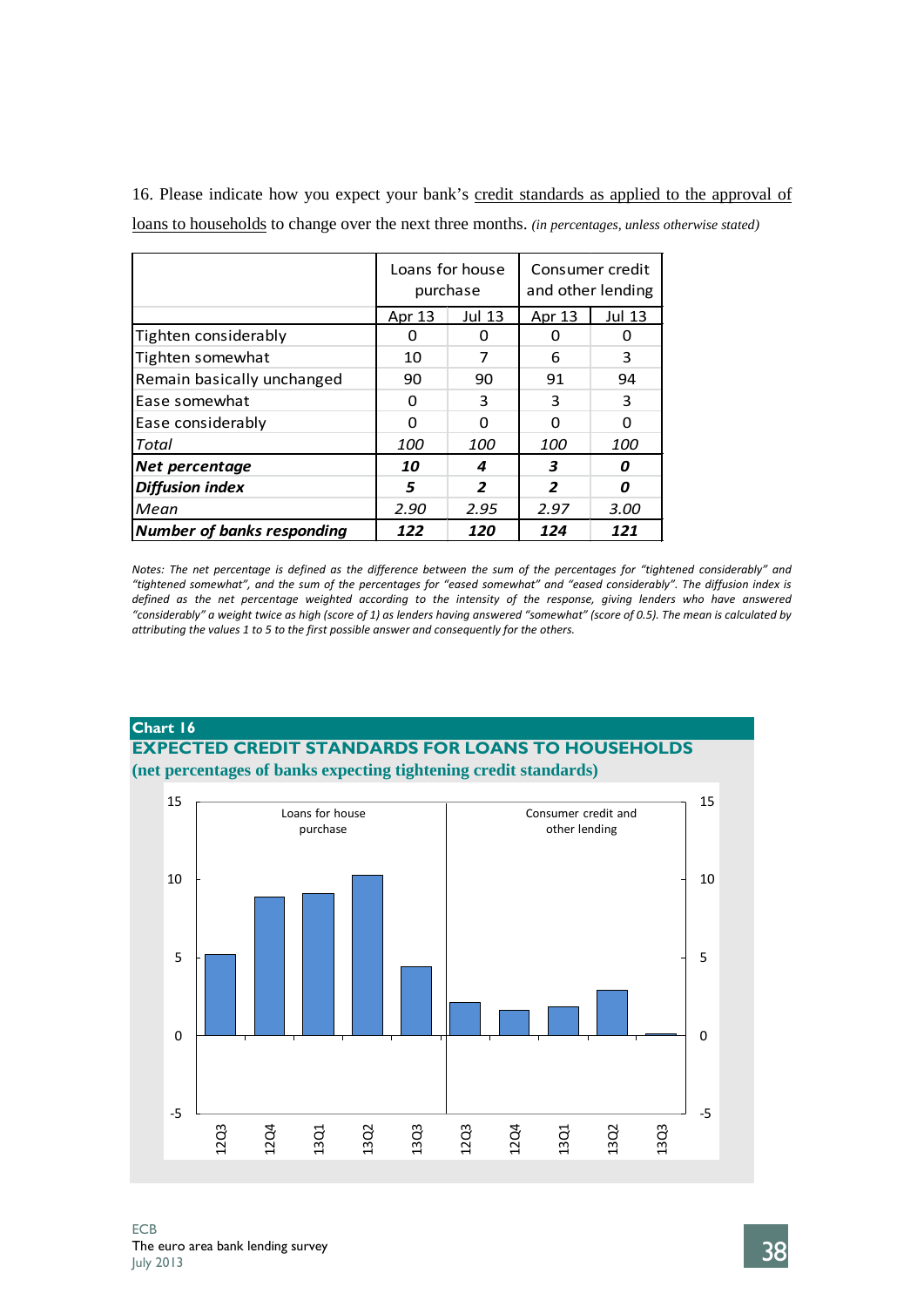17. Please indicate how you expect demand for loans to households to change over the next three months at your bank (apart from normal seasonal fluctuations). *(in percentages, unless otherwise stated)*

|                                   |            | Loans for house<br>purchase | and other lending | Consumer credit |
|-----------------------------------|------------|-----------------------------|-------------------|-----------------|
|                                   | Apr 13     | Jul 13                      | Apr 13            | <b>Jul 13</b>   |
| Decrease considerably             | 0          | 0                           | 0                 | 0               |
| Decrease somewhat                 | 22         | 10                          | 14                | 9               |
| Remain basically unchanged        | 66         | 80                          | 78                | 83              |
| Increase somewhat                 | 13         | 10                          | 6                 | 8               |
| Increase considerably             | ŋ          | U                           | 1                 | O               |
| Total                             | <i>100</i> | 100                         | <i>100</i>        | <i>100</i>      |
| Net percentage                    | -9         | $-1$                        | $-7$              | $-1$            |
| <b>Diffusion index</b>            | -5         | $-1$                        | -3                | Ω               |
| Mean                              | 2.91       | 2.99                        | 2.93              | 2.99            |
| <b>Number of banks responding</b> | 122        | 120                         | 125               | 122             |

*Notes: The net percentage is defined as the difference between the sum of the percentages for "tightened considerably" and "tightened somewhat", and the sum of the percentages for "eased somewhat" and "eased considerably". The diffusion index is defined as the net percentage weighted according to the intensity of the response, giving lenders who have answered "considerably" a weight twice as high (score of 1) as lenders having answered "somewhat" (score of 0.5). The mean is calculated by attributing the values 1 to 5 to the first possible answer and consequently for the others.*

### **Chart 17**

# **EXPECTED DEMAND FOR LOANS TO HOUSEHOLDS (net percentages of banks expecting positive loan demand)**

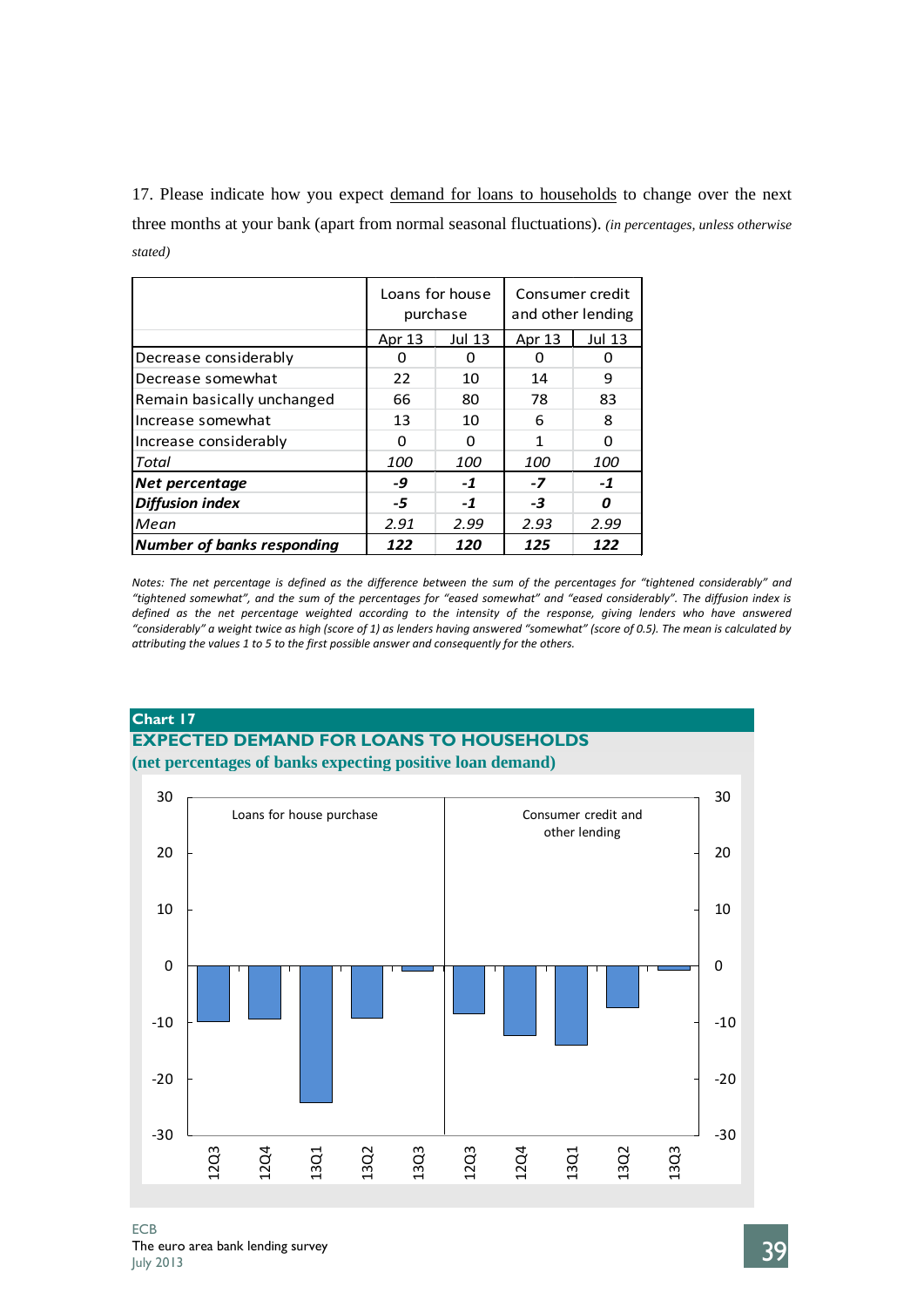# **ANNEX 2: RESULTS FORTHE AD HOC QUESTIONS**

i. As a result of the situation in financial markets<sup>(1)</sup>, has your market access changed when tapping your usual sources of wholesale and retail funding and/or has your ability to transfer risk changed over the past three months, or are you expecting this access/activity to change over the next three months?<sup>1</sup> (in percentages unless otherwise stated)

|                                                                                     |                          | Over the past three months |         |                |                |      |                       | Over the next three months |                |          |                |              |      |                       |                    |
|-------------------------------------------------------------------------------------|--------------------------|----------------------------|---------|----------------|----------------|------|-----------------------|----------------------------|----------------|----------|----------------|--------------|------|-----------------------|--------------------|
|                                                                                     | $\overline{\phantom{a}}$ |                            | $\circ$ | $\ddot{}$      | $+ +$          | Mean | Standard<br>deviation |                            |                | $\Omega$ | $+$            | $+ +$        | Mean | Standard<br>deviation | N/A <sup>(2)</sup> |
| A) Retail funding                                                                   |                          |                            |         |                |                |      |                       |                            |                |          |                |              |      |                       |                    |
| Short-term deposits (up to one year)                                                | 3                        | 9                          | 72      | 17             | 0              | 3.02 | 0.65                  | $\Omega$                   | $\overline{4}$ | 81       | 14             | $\Omega$     | 3.10 | 0.45                  | 10                 |
| Long-term (more than one year)<br>deposits and other retail funding<br>instruments  | 5                        | 4                          | 83      | 8              | $\mathbf{1}$   | 2.95 | 0.60                  | $\mathbf{1}$               | $\overline{7}$ | 86       | 6              | 0            | 2.97 | 0.43                  | 12                 |
| B) Inter-bank unsecured money<br>market                                             |                          |                            |         |                |                |      |                       |                            |                |          |                |              |      |                       |                    |
| Very short-term money market (up to<br>one week)                                    | $\Omega$                 | $\overline{7}$             | 81      | 11             | $\Omega$       | 3.03 | 0.47                  | $\Omega$                   | 6              | 89       | 6              | $\Omega$     | 3.00 | 0.36                  | 10                 |
| Short-term money market (more than<br>one week)                                     | $\Omega$                 | 9                          | 82      | 8              | $\Omega$       | 2.98 | 0.46                  | $\Omega$                   | 6              | 90       | 4              | $\Omega$     | 2.99 | 0.33                  | 9                  |
| C) Wholesale debt securities <sup>(3)</sup>                                         |                          |                            |         |                |                |      |                       |                            |                |          |                |              |      |                       |                    |
| Short-term debt securities (e.g.<br>certificates of deposit or commercial<br>paper) | $\Omega$                 | $\overline{7}$             | 79      | 13             | $\mathbf{1}$   | 3.07 | 0.51                  | $\Omega$                   | 8              | 87       | 5              | $\Omega$     | 2.97 | 0.39                  | 23                 |
| Medium to long-term debt securities<br>(incl. covered bonds)                        | $\Omega$                 | $\overline{7}$             | 68      | 22             | $\overline{2}$ | 3.20 | 0.62                  | $\Omega$                   | 11             | 81       | $\overline{7}$ | $\mathbf{1}$ | 2.98 | 0.49                  | 15                 |
| D) Securitisation $(4)$                                                             |                          |                            |         |                |                |      |                       |                            |                |          |                |              |      |                       |                    |
| Securitisation of corporate loans                                                   | $\Omega$                 | 9                          | 83      | $\overline{7}$ | $\mathbf{1}$   | 2.99 | 0.55                  | $\Omega$                   | $\overline{7}$ | 88       | 5              | $\Omega$     | 2.98 | 0.45                  | 57                 |
| Securitisation of loans for house<br>purchase                                       | $\Omega$                 | 2                          | 89      | 9              | $\mathbf{1}$   | 3.08 | 0.42                  | $\Omega$                   | 8              | 86       | 6              | <sup>0</sup> | 2.98 | 0.44                  | 54                 |
| E) Ability to transfer credit risk off<br>balance sheet <sup>(5)</sup>              | $\Omega$                 | O                          | 96      | 3              | $\mathbf{1}$   | 3.05 | 0.36                  | $\Omega$                   | $\Omega$       | 97       | 3              | $\Omega$     | 3.03 | 0.30                  | 64                 |

(1) Please also take into account any effect of state guarantees for debt securities and recapitalisation support.

(2) Please select "N/A" (not applicable) only if the source of funding is not relevant for your bank.

(3) Usually involves on-balance sheet funding.

(4) Usually involves the sale of loans from banks' balance sheets, i.e. off-balance sheet funding.

(5) Usually involves the use of credit derivatives, with the loans remaining on banks' balance sheets.

*Notes: "- -" = deteriorated considerably/will deteriorate considerably; "-" = deteriorated somewhat/will deteriorate somewhat; "o"= remained unchanged/will remain unchanged; "+" = eased somewhat/will ease somewhat; "++" = eased considerably/will ease considerably. The mean and standard deviation are calculated by attributing the values 1 to 5 to the first possible answer and consequently for the others.*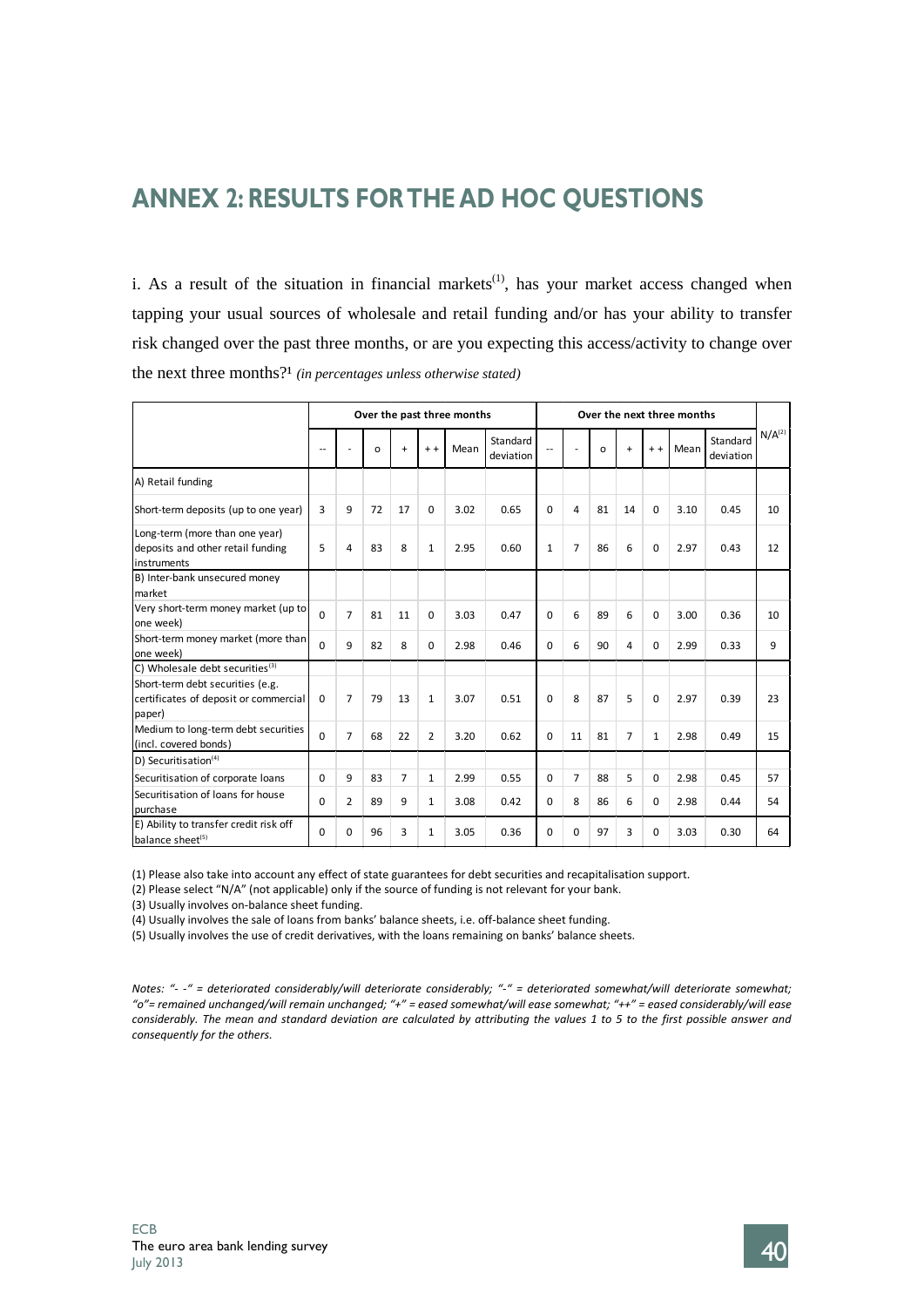ii. In order to comply with the new regulatory requirements (\*), has your bank: increased/decreased risk-weighted assets; increased/decreased its capital position over the past six months, and/or does it intend to do so over the next 6 months?

|                                |   | Over the past six months |    |           |                |           |      |                       |  |  |  |  |  |
|--------------------------------|---|--------------------------|----|-----------|----------------|-----------|------|-----------------------|--|--|--|--|--|
|                                |   | -                        | O  | $\ddot{}$ | $+ +$          | <b>NA</b> | Mean | Standard<br>deviation |  |  |  |  |  |
| Risk-weighted assets           | 6 | 22                       | 52 | 3         | 1              | 16        | 2.7  | 0.73                  |  |  |  |  |  |
| Of which:<br>Average loans     | 3 | 18                       | 64 | 4         | 1              | 11        | 2.8  | 0.65                  |  |  |  |  |  |
| Riskier Ioans                  | 6 | 23                       | 57 | 0         | 1              | 13        | 2.6  | 0.73                  |  |  |  |  |  |
| Capital position               | 0 | 6                        | 48 | 20        | 8              | 19        | 3.3  | 0.75                  |  |  |  |  |  |
| Of which:<br>Retained earnings | 0 | 3                        | 55 | 21        | $\overline{2}$ | 19        | 3.3  | 0.59                  |  |  |  |  |  |
| Capital issuance <sup>1</sup>  | 0 | 1                        | 58 | 5         | 7              | 29        | 3.2  | 0.60                  |  |  |  |  |  |

|                      |                                |   | Over the next six months |    |           |       |    |      |           |  |  |  |  |
|----------------------|--------------------------------|---|--------------------------|----|-----------|-------|----|------|-----------|--|--|--|--|
|                      |                                |   |                          | O  | $\ddot{}$ | $+ +$ | NA | Mean | Standard  |  |  |  |  |
|                      |                                |   |                          |    |           |       |    |      | deviation |  |  |  |  |
| Risk-weighted assets |                                | 7 | 23                       | 50 | 2         | 0     | 18 | 2.6  | 0.71      |  |  |  |  |
| Of which:            | Average loans                  | 3 | 16                       | 62 |           | 0     | 11 | 2.8  | 0.64      |  |  |  |  |
|                      | Riskier loans                  | 6 | 29                       | 51 | 1         | 0     | 13 | 2.5  | 0.70      |  |  |  |  |
| Capital position     |                                | 0 | 4                        | 58 | 13        | 5     | 20 | 3.2  | 0.69      |  |  |  |  |
| Of which:            | Retained earnings              | 1 | 2                        | 61 | 16        | 0     | 20 | 3.2  | 0.52      |  |  |  |  |
|                      | Capital issuance <sup>1)</sup> | 0 | 1                        | 54 | 10        | 4     | 31 | 3.3  | 0.63      |  |  |  |  |

(\*) Please consider the regulatory requirements set out in the CRR/CRD IV, as accepted by the European Parliament in April 2013, which can be found at http://www.europarl.europa.eu/sides/getDoc.do?pubRef=-//EP//TEXT+TA+P7-TA-2013- 0114+0+DOC+XML+V0//EN and

http://www.europarl.europa.eu/sides/getDoc.do?pubRef=-//EP//TEXT+TA+P7-TA-2013-

0115+0+DOC+XML+V0//EN&language=EN, as well as those resulting from the EBA and any other specific national regulations concerning banks' capital requirements that have recently been approved or are expected to be approved in the near future.

1) It includes the issuance of shares and hybrid instruments, as well as capital injections by, inter alia, national or supra-national public authorities.

*Notes: "- -" = decreased considerably/will decrease considerably; "-" = decreased somewhat/will decrease somewhat; "o"= remained unchanged/will remain unchanged; "+" = increased somewhat/will increase somewhat; "++" = increased considerably/will increase considerably. The mean and standard deviation are calculated by attributing the values 1 to 5 to the first possible answer and consequently for the others.*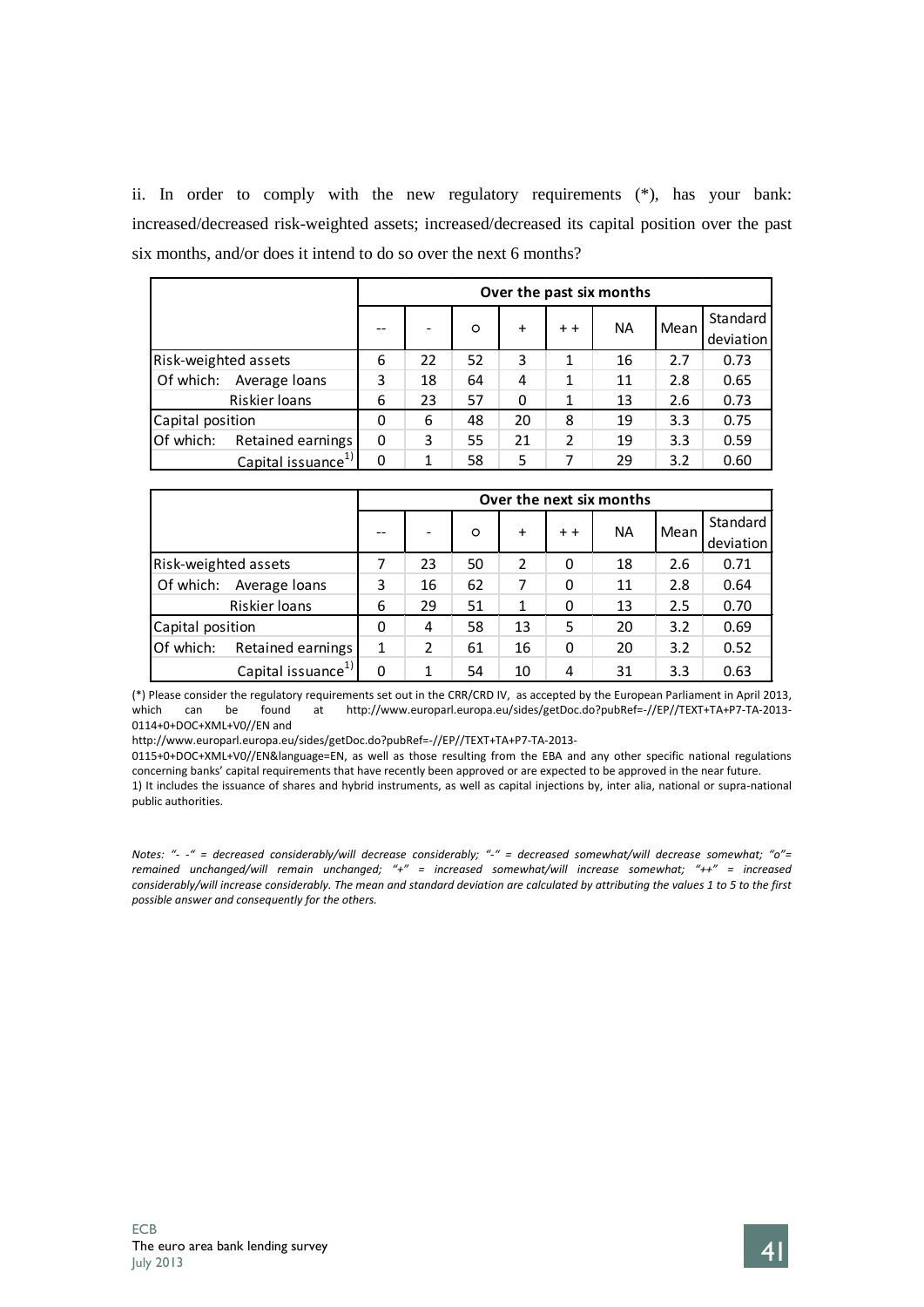iii. Have any adjustments been, or will any be, made to your bank's credit standards for loans over the past/next six months, owing to the new regulatory capital requirements (\*)? *(in percentages unless otherwise stated)*

| a) Credit standards      |                    |                           |              |           |                     |
|--------------------------|--------------------|---------------------------|--------------|-----------|---------------------|
|                          |                    | Loans and credit lines to |              |           | Loans to households |
|                          |                    | enterprises               |              |           |                     |
|                          |                    | Small and                 | Large        | For house | Consumer            |
|                          |                    | medium-sized              | enterprises  | purchase  | credit and          |
|                          |                    | enterprises               |              |           | other lending       |
| Over the past six months | $-$                | $\Omega$                  | $\Omega$     | $\Omega$  | n                   |
|                          |                    | 10                        | 18           | 8         | 6                   |
|                          | $\equiv$           | 89                        | 81           | 92        | 94                  |
|                          | $\ddot{}$          | $\mathbf{1}$              | $\mathbf{1}$ | $\Omega$  | $\Omega$            |
|                          | $+ +$              | $\Omega$                  | $\Omega$     | $\Omega$  | $\Omega$            |
|                          | Mean               | 2.91                      | 2.83         | 2.92      | 2.94                |
|                          | Standard deviation | 0.33                      | 0.43         | 0.28      | 0.26                |
| Over the next six months | $-$                | $\Omega$                  | $\Omega$     | $\Omega$  | $\Omega$            |
|                          |                    | $\overline{7}$            | 9            | 6         | 5                   |
|                          | $=$                | 93                        | 91           | 94        | 95                  |
|                          | $\ddot{}$          | $\Omega$                  | $\Omega$     | $\Omega$  | $\Omega$            |
|                          | $+ +$              | $\Omega$                  | $\Omega$     | $\Omega$  | $\Omega$            |
|                          | Mean               | 2.93                      | 2.91         | 2.94      | 2.95                |
|                          | Standard deviation | 0.27                      | 0.30         | 0.26      | 0.24                |

| b) Credit margins        |                          |                                          |                      |                       |                                         |  |
|--------------------------|--------------------------|------------------------------------------|----------------------|-----------------------|-----------------------------------------|--|
|                          |                          | Loans and credit lines to<br>enterprises |                      | Loans to households   |                                         |  |
|                          |                          | Small and<br>medium-sized<br>enterprises | Large<br>enterprises | For house<br>purchase | Consumer<br>credit and<br>other lending |  |
| Over the past six months | $\qquad \qquad -$        | $\Omega$                                 | $\Omega$             | $\Omega$              | $\Omega$                                |  |
|                          | -                        | 14                                       | 18                   | 11                    | 8                                       |  |
|                          | Ξ                        | 82                                       | 78                   | 85                    | 91                                      |  |
|                          | $\ddot{}$                | 5                                        | 4                    | 4                     | $\overline{2}$                          |  |
|                          | $+ +$                    | $\Omega$                                 | $\Omega$             | $\Omega$              | $\Omega$                                |  |
|                          | Mean                     | 2.91                                     | 2.86                 | 2.92                  | 2.94                                    |  |
|                          | Standard deviation       | 0.44                                     | 0.47                 | 0.40                  | 0.32                                    |  |
| Over the next six months | --                       | $\Omega$                                 | $\Omega$             | $\Omega$              | $\Omega$                                |  |
|                          | $\overline{\phantom{0}}$ | 11                                       | 10                   | 9                     | 6                                       |  |
|                          | $\equiv$                 | 87                                       | 90                   | 91                    | 94                                      |  |
|                          | $\ddot{}$                | $\overline{2}$                           | $\Omega$             | $\Omega$              | $\Omega$                                |  |
|                          | $+ +$                    | $\Omega$                                 | $\Omega$             | $\Omega$              | $\Omega$                                |  |
|                          | Mean                     | 2.90                                     | 2.91                 | 2.91                  | 2.94                                    |  |
|                          | Standard deviation       | 0.36                                     | 0.31                 | 0.31                  | 0.26                                    |  |

(\*) Please consider the regulatory requirements set out in the CRR/CRD IV, as accepted by the European Parliament in April 2013,<br>which can be found at http://www.europarl.europa.eu/sides/getDoc.do?pubRef=-//EP//TEXT+TA+P7at http://www.europarl.europa.eu/sides/getDoc.do?pubRef=-//EP//TEXT+TA+P7-TA-2013-0114+0+DOC+XML+V0//EN and

http://www.europarl.europa.eu/sides/getDoc.do?pubRef=-//EP//TEXT+TA+P7-TA-2013-

0115+0+DOC+XML+V0//EN&language=EN, as well as those resulting from the EBA and any other specific national regulations concerning banks' capital requirements that have recently been approved or are expected to be approved in the near future.

*Notes: "- -" = credit standards / margins have been tightened/will be tightened considerably; "-" = credit standards / margins have been tightened/will be tightened somewhat; "o"= the requirements have basically not had/will not have any impact on credit standards / margins; "+" = credit standards / margins have been eased/will be eased somewhat; "++" = credit standards / margins have been eased/will be eased considerably. The mean and standard deviation are calculated by attributing the values 1 to 5 to the first possible answer and consequently for the others.*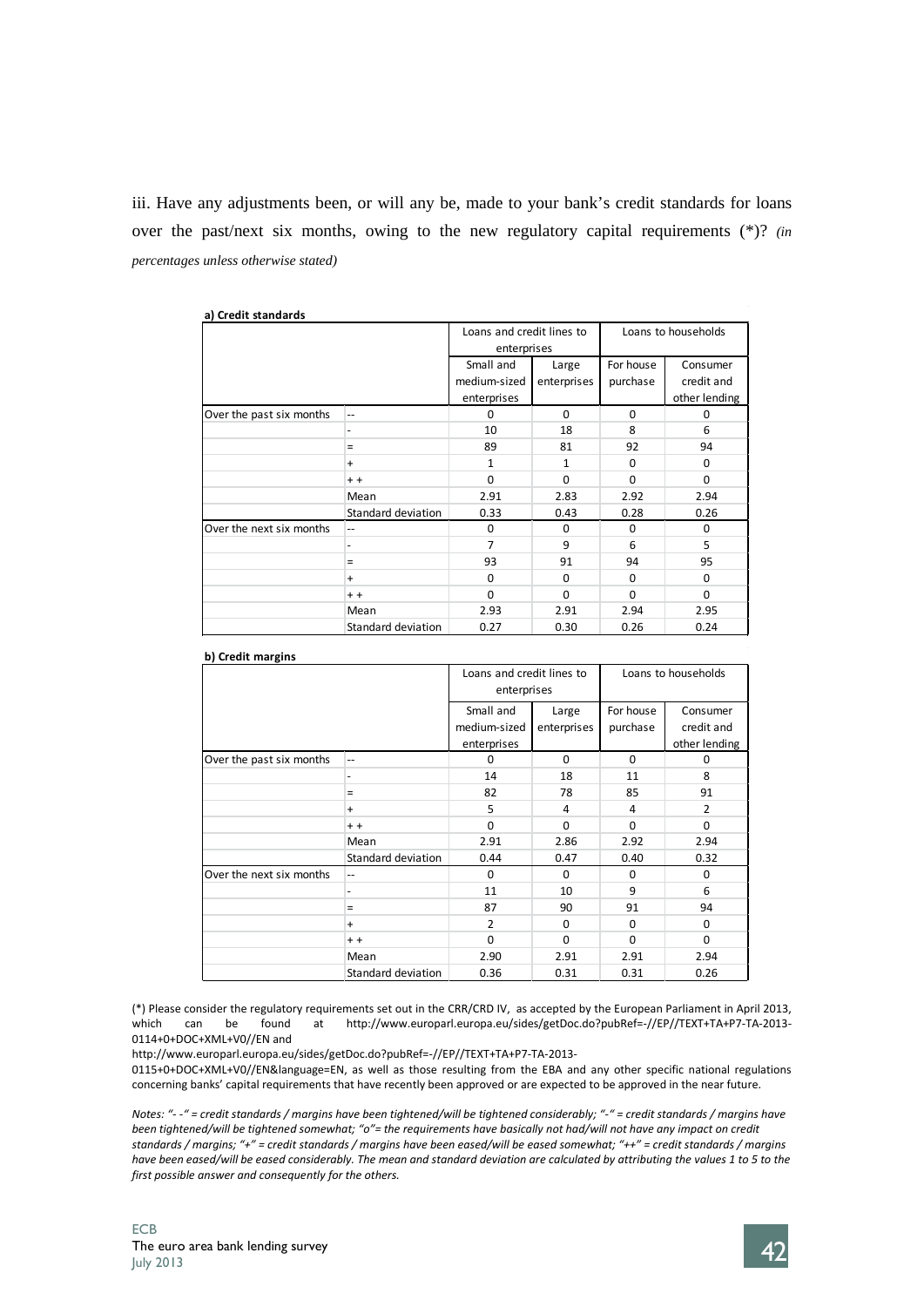iv. Given the tensions in the European sovereign debt market 1), how have the following factors affected your bank's funding conditions/credit standards/margins over the past three months? *(in percentages unless otherwise stated)*

|                                      |   |   |    |   | conditions | Impact on your bank's funding |           |
|--------------------------------------|---|---|----|---|------------|-------------------------------|-----------|
|                                      |   |   |    | ÷ | $+ +$      | Mean                          | <b>SD</b> |
| A) Direct exposure to sovereign debt | 0 | 4 | 91 | 5 | 0          | 3.01                          | 0.33      |
| B) Value of sovereign collateral     |   |   |    |   |            |                               |           |
| available for wholesale market       |   |   |    | 8 | 0          | 3.03                          | 0.39      |
| transactions <sup>2)</sup>           |   |   |    |   |            |                               |           |
| C) Other effects <sup>3)</sup>       |   |   | 96 |   | ŋ          | 297                           |           |

|                                      | Impact on your bank's credit standards |  |          |  |          |      |           |                          |                                           |    |  |          |           |           |    |                                                              |     |  |          |         |      |
|--------------------------------------|----------------------------------------|--|----------|--|----------|------|-----------|--------------------------|-------------------------------------------|----|--|----------|-----------|-----------|----|--------------------------------------------------------------|-----|--|----------|---------|------|
|                                      | Loans or credit lines to enterprises   |  |          |  |          |      |           |                          | Loans to households for house<br>purchase |    |  |          |           |           |    | Loans to households for consumer<br>credit and other lending |     |  |          |         |      |
|                                      | --                                     |  | $\equiv$ |  | $+ +$    | Mean | <b>SD</b> | $\overline{\phantom{a}}$ |                                           |    |  | $+ +$    | Mean      | <b>SD</b> | -- |                                                              | $=$ |  | $+ +$    | Mean SD |      |
| A) Direct exposure to sovereign debt |                                        |  | 97       |  |          | 2.96 | 0.21      |                          |                                           | 99 |  | $\Omega$ | 3.00 0.12 |           |    | $\Omega$                                                     | 99  |  | $\Omega$ | 2.99    | 0.20 |
| B) Value of sovereign collateral     |                                        |  |          |  |          |      |           |                          |                                           |    |  |          |           |           |    |                                                              |     |  |          |         |      |
| available for wholesale market       |                                        |  | 99       |  | $\Omega$ | 3.00 | 0.15      | $\Omega$                 | $\overline{1}$                            | 99 |  | $\Omega$ | 3.00 0.12 |           |    | $\Omega$                                                     | 99  |  | $\Omega$ | 2.99    | 0.20 |
| transactions <sup>2)</sup>           |                                        |  |          |  |          |      |           |                          |                                           |    |  |          |           |           |    |                                                              |     |  |          |         |      |
| C) Other effects <sup>3)</sup>       | 0                                      |  | 99       |  |          | 2.98 | 0.16      | $\Omega$                 |                                           | 99 |  | $\Omega$ | 2.99      | 0.14      |    | $\Omega$                                                     | 99  |  | $\Omega$ | 2.97    | 0.27 |

|                                      | Impact on your bank's lending margins |  |     |          |       |      |           |                          |                                           |          |          |          |           |           |  |                                                              |          |                |       |         |      |
|--------------------------------------|---------------------------------------|--|-----|----------|-------|------|-----------|--------------------------|-------------------------------------------|----------|----------|----------|-----------|-----------|--|--------------------------------------------------------------|----------|----------------|-------|---------|------|
|                                      | Loans or credit lines to enterprises  |  |     |          |       |      |           |                          | Loans to households for house<br>purchase |          |          |          |           |           |  | Loans to households for consumer<br>credit and other lending |          |                |       |         |      |
|                                      |                                       |  | $=$ |          | $+ +$ | Mean | <b>SD</b> | $\overline{\phantom{a}}$ |                                           | $\equiv$ |          | $+ +$    | Mean      | <b>SD</b> |  |                                                              | $\equiv$ | $\overline{ }$ | $+ +$ | Mean SD |      |
| A) Direct exposure to sovereign debt | $\Omega$                              |  | 98  | $\Omega$ |       | 2.98 | 0.15      | $\Omega$                 |                                           | 98       |          | $\Omega$ | 2.99 0.15 |           |  |                                                              | 98       |                |       | 2.99    | 0.15 |
| B) Value of sovereign collateral     |                                       |  |     |          |       |      |           |                          |                                           |          |          |          |           |           |  |                                                              |          |                |       |         |      |
| lavailable for wholesale market      | $\Omega$                              |  | 98  | $\Omega$ |       | 2.98 | 0.15      | $\Omega$                 | $\overline{2}$                            | 98       | $\Omega$ | $\Omega$ |           | 2.99 0.15 |  |                                                              | 98       |                |       | 2.99    | 0.15 |
| transactions <sup>2)</sup>           |                                       |  |     |          |       |      |           |                          |                                           |          |          |          |           |           |  |                                                              |          |                |       |         |      |
| C) Other effects <sup>3)</sup>       |                                       |  | 98  | $\Omega$ |       | 2.98 | 0.16      | $\Omega$                 |                                           | 98       | $\Omega$ | $\Omega$ |           | 2.98 0.13 |  |                                                              | 98       |                |       | 2.98    | 0.13 |

(1) Please also take into account any effect of state guarantees for debt securities and recapitalisation support.

(2) For example, repos or secured transactions in derivatives.

(3) For instance, any automatic rating downgrade affecting your bank following a sovereign downgrade or changes in the value of the domestic government's implicit guarantee, as well as spillover effects on other assets, including the loan book.

*Notes: "- -" = contributed considerably to a deterioration in my bank's funding conditions/contributed considerably to a tightening of credit standards / contributed considerably to a widening of lending margins; "-" = contributed somewhat to a deterioration in my bank's funding conditions/contributed somewhat to a tightening of credit standards / contributed somewhat to a widening of lending margins; "o"= had no effect on my bank's funding conditions/had no effect on my bank's credit standards / had no effect on my bank's lending margins; "+" = contributed somewhat to an easing in my bank's funding conditions/contributed somewhat to an easing of credit standards / contributed somewhat to a narrowing of lending margins; "++" = contributed considerably to an easing in my bank's funding conditions/contributed considerably to an easing of credit standards / contributed considerably to a narrowing of lending margins. The mean and standard deviation are calculated by attributing the values 1 to 5 to the first possible answer and consequently for the others.*

# **ANNEX 3: GLOSSARY**

To assist respondent banks in filling out the questionnaire, this glossary defines the most important terminology used in the bank lending survey:

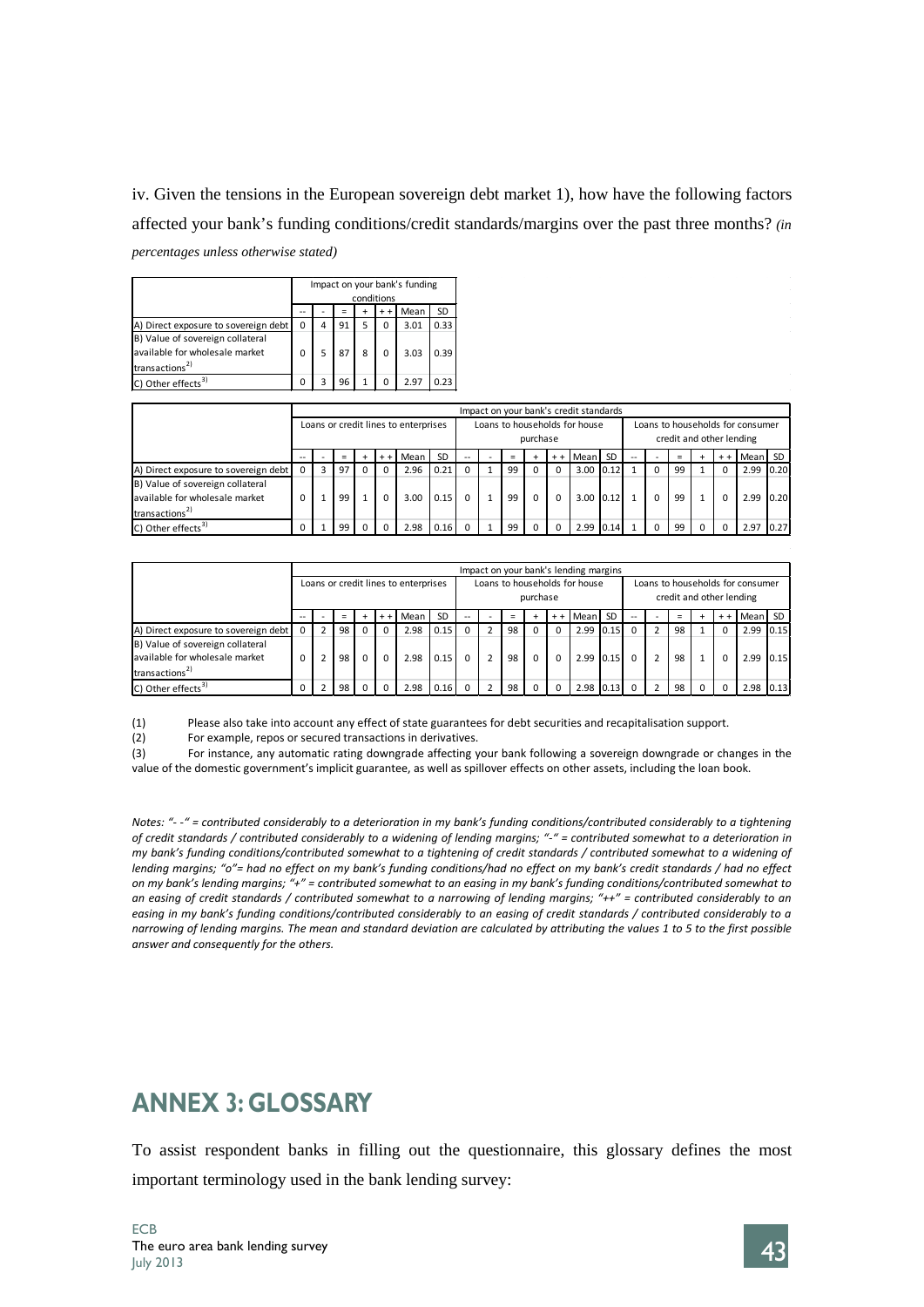### **Capital**

In accordance with the Basel capital adequacy requirements, the definition of capital includes both tier 1 capital (core capital) and tier 2 capital (supplementary capital). In the context of the EU Capital Requirements Directive, Directive 2006/48/EC of the European Parliament and of the Council of 14 June 2006 relating to the taking up and pursuit of the business of credit institutions defines capital as own funds and makes a distinction between original own funds and additional own funds.

### Collateral

The security given by a borrower to a lender as a pledge for the repayment of a loan. This could include certain financial securities, such as equity or debt securities, real estate or compensating balances (a compensating balance is the minimum amount of a loan that the borrower is required to keep in an account at the bank).

### Consumer confidence

Consumers' assessments of economic and financial trends in a particular country and/or in the euro area. They include assessments of the past and current financial situations of households and resulting prospects for the future, assessments of the past and current general economic situation and resulting prospects for the future, as well as assessments of the advisability of making residential investments (question 14), particularly in terms of affordability, and/or major purchases of durable consumer goods (question 15).

### Cost of funds and balance sheet constraints

A bank's capital and the costs related to its capital position can become a balance sheet constraint that may inhibit the expansion of its lending. For a given level of capital, the bank's loan supply could be affected by its liquidity position and its access to money and debt markets. Similarly, a bank could abstain from granting a loan, or be less willing to lend, if it knows that it will not be able subsequently to transfer the risk (synthetic securitisation) or the entire asset (true-sale securitisation) off its balance sheet.

### Covenant

An agreement or stipulation laid down in loan contracts, particularly contracts with enterprises, under which the borrower pledges either to take certain action (an affirmative covenant), or to

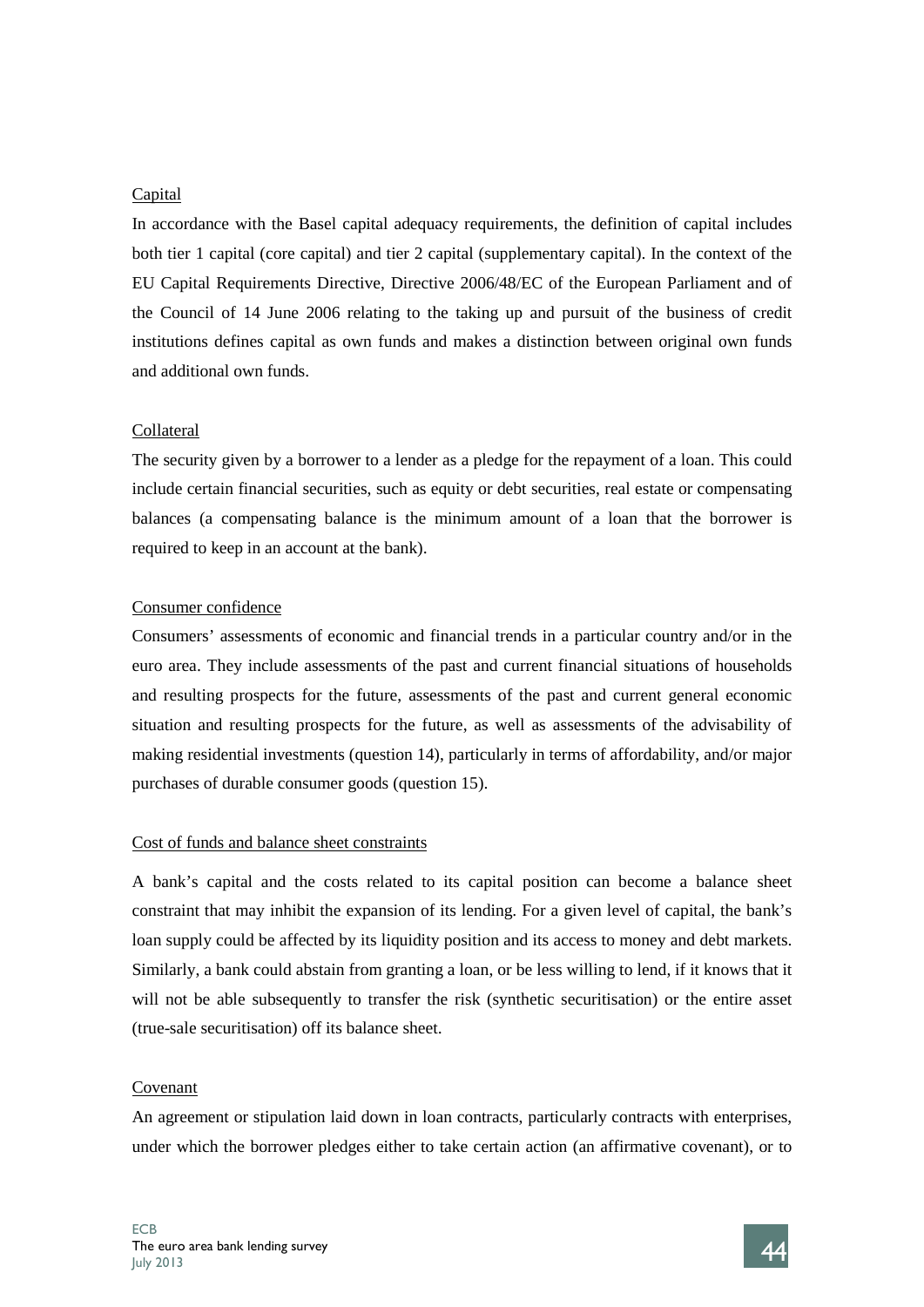refrain from taking certain action (a negative covenant); this is consequently part of the terms and conditions of the loan.

## Credit line

A facility with a stated maximum amount that an enterprise is entitled to borrow from a bank at any given time. For the purposes of the survey, developments regarding credit lines should be interpreted as changes in the net amount that can be drawn down under either an existing or a new credit line.

# Credit standards

The internal guidelines or criteria that reflect a bank's lending policy. They are the written and unwritten criteria, or other practices related to this policy, which define the types of loan a bank considers desirable and undesirable, its designated geographical priorities, collateral deemed acceptable or unacceptable, etc. For the purposes of the survey, changes in written loan policies, together with changes in their application, should be reported.

# Credit terms and conditions

These refer to the specific obligations agreed upon by the lender and the borrower. In the context of the bank lending survey, they consist of the direct price or interest rate, the maximum size of the loan and the access conditions, and other terms and conditions in the form of noninterest rate charges (i.e. fees), collateral requirements (including compensating balances), loan covenants and maturities (short-term versus long-term).

### Debt restructuring

Debt restructuring is a relevant factor in the context of the bank lending survey only to the extent that it gives rise to an actual increase or decrease in demand for loans following the decision of corporations with outstanding debt obligations to alter the terms and conditions of these loans. Generally, companies use debt restructuring to avoid defaulting on existing debt or to take advantage of lower interest rates or lower interest rate expectations. In the context of this survey, debt restructuring should not be interpreted as the switching between different types of debt (such as MFI loans and debt securities; this is already captured under the item "Issuance of debt securities"), capital restructuring (substitution between debt and equity) or share buy-backs (already captured under the item "Issuance of equity"). Debt restructuring in the form of intercompany loans is already covered by the item "Loans from non-banks". Moreover, debt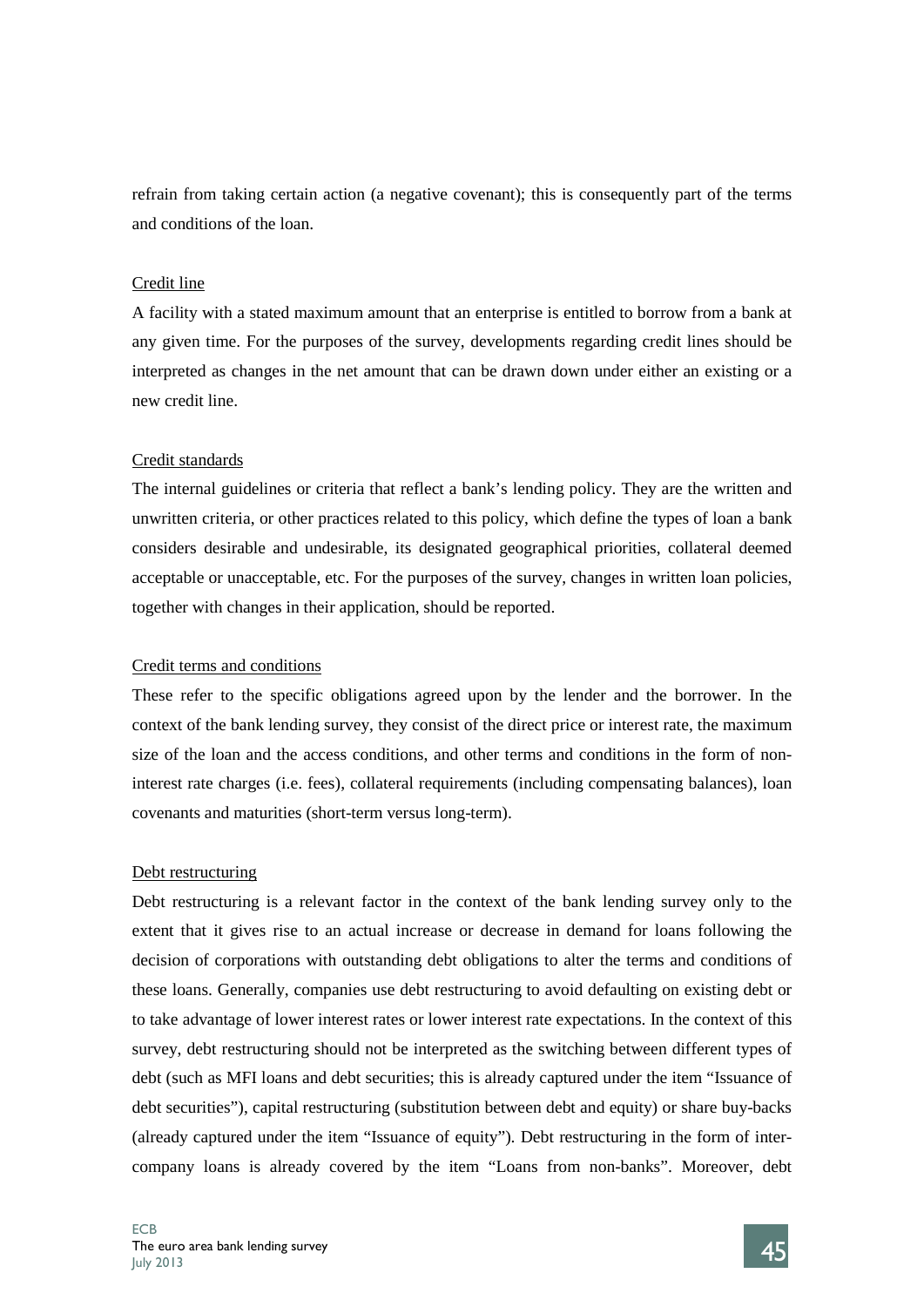restructuring in the form of a substitution between short-term and long-term loans does not give rise to a change in overall loan demand.

### Diffusion index

The diffusion index is defined as the difference between the weighted sum of the percentages of banks responding "tightened considerably" and "tightened somewhat", and the weighted sum of the percentages of banks responding "eased considerably" and "eased somewhat". Regarding demand for loans, the diffusion index is defined as the difference between the weighted sum of the percentages of banks responding "increased considerably" and "increased somewhat", and the weighted sum of the percentages of banks responding "decreased considerably" and "decreased somewhat". The diffusion index is weighted according to the intensity of the response, giving lenders who have answered "considerably" a weight twice as high (score of 1) as lenders having answered "somewhat" (score of 0.5).

### Enterprises

The term "enterprises" denotes non-financial corporations, i.e. all private and public institutional units, irrespective of their size and legal form, which are not principally engaged in financial intermediation but rather in the production of goods and non-financial services.

### Enterprise size

The distinction between large enterprises and small and medium-sized enterprises is based on annual sales. An enterprise is considered large if its annual net turnover is more than  $\epsilon$ 50 million.

### Households

Individuals or groups of individuals acting as consumers or as producers of goods and nonfinancial services exclusively intended for their own final consumption, as well as small-scale market producers.

### Housing market prospects

In question 9, (besides interest rate developments) "housing market prospects" refers to the risk on the collateral demanded; in question 14, it includes households' expectations regarding changes in house prices.

### Loans